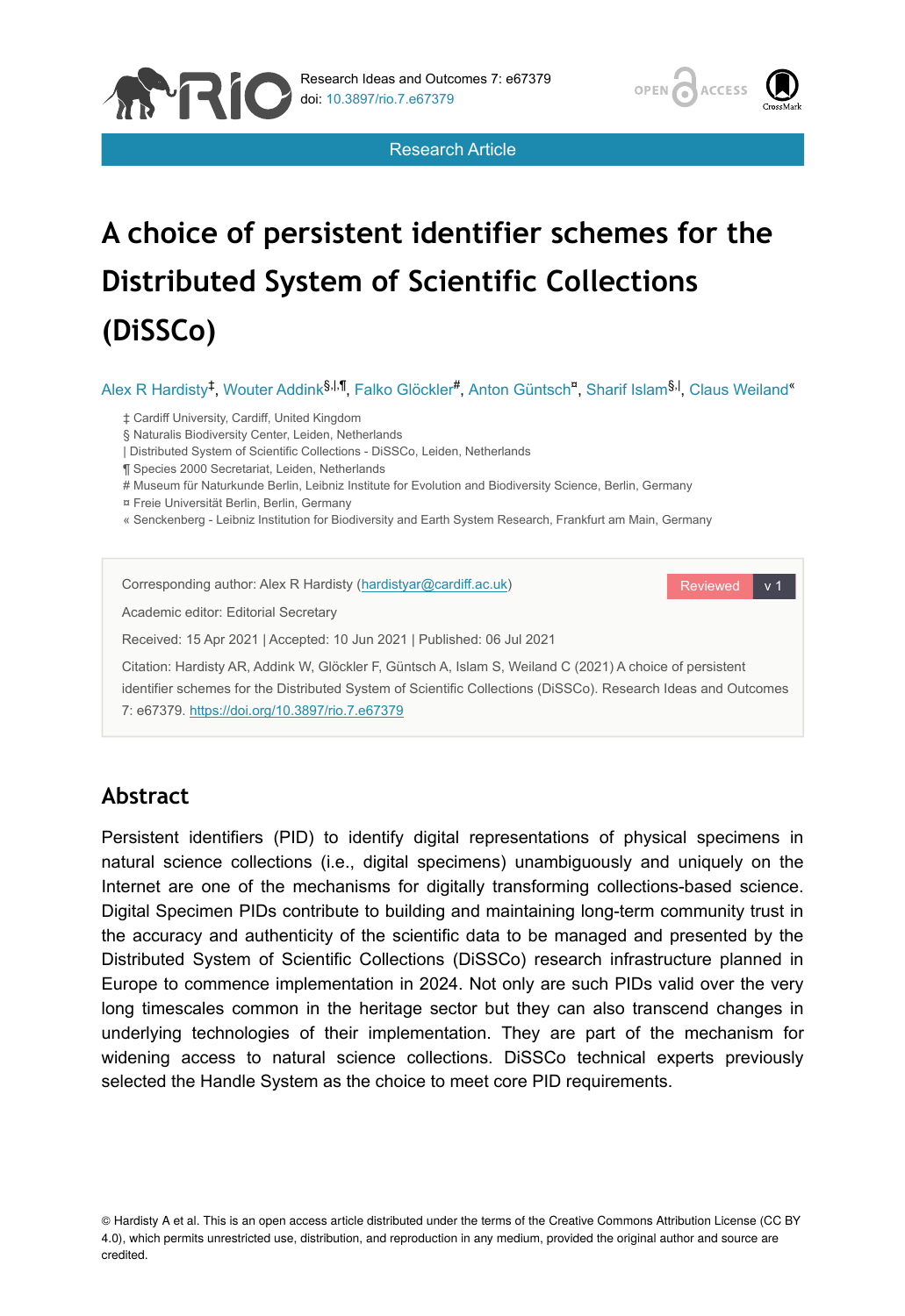Using a two-step approach, this options appraisal captures, characterises and analyses different alternative Handle-based PID schemes and the possible operational modes of use. In a first step a weighting and ranking the options has been applied followed by a structured qualitative assessment of social and technical compliance across several assessment dimensions: levels of scalability, community trust, persistence, governance, appropriateness of the scheme and suitability for future global adoption. The results are discussed in relation to branding, community perceptions and global context to determine a preferred PID scheme for DiSSCo that also has potential for adoption and acceptance globally.

DiSSCo will adopt a 'driven-by DOI' persistent identifier (PID) scheme customised with natural sciences community characteristics. Establishing a new Registration Agency in collaboration with the International DOI Foundation is a practical way forward to support the FAIR (findable, accessible interoperable, reusable) data architecture of DiSSCo research infrastructure. This approach is compatible with the policies of the European Open Science Cloud (EOSC) and is aligned to existing practices across the global community of natural science collections.

# **Keywords**

Distributed System of Scientific Collections, DiSSCo, persistent identifier, pid, persistent identifier scheme, pid scheme options

# **Introduction**

"*Digital science means a radical transformation of the nature of science and innovation due to the integration of ICT in the research process and the Internet culture of openness and sharing*." Source: [European Commission \(2013\)](#page-36-0).

A radical transformation across Europe for how collections of physical specimens are accessed, harnessed and exploited for scientific research and innovation is the mission for a collections-based digital science in which increased use of information and communication technologies (ICT) allows natural science collections to empower global society with reliable knowledge and evidence to solve natural world challenges. By exploiting data locked, for example in the preserved specimens of herbarium collections, machine learning models can lead to new approaches that can project future climate change ([Pearson et al. 2020\)](#page-38-0) and accelerate conservation action ([Albani Rocchetti et al.](#page-36-1) [2021](#page-36-1)). Such specimens in biological and geological collections that represent our planet's diversity are the curated hard evidence base that underpins important economic activity, environmental and health protection and other policymaking to address troubling societal challenges of the 21<sup>st</sup> century (green energy, loss of biodiversity, climate change, food/ water security, infectious diseases, etc.). In many cases, they provide the only available source of data on species distributions, geological events and climate in the past.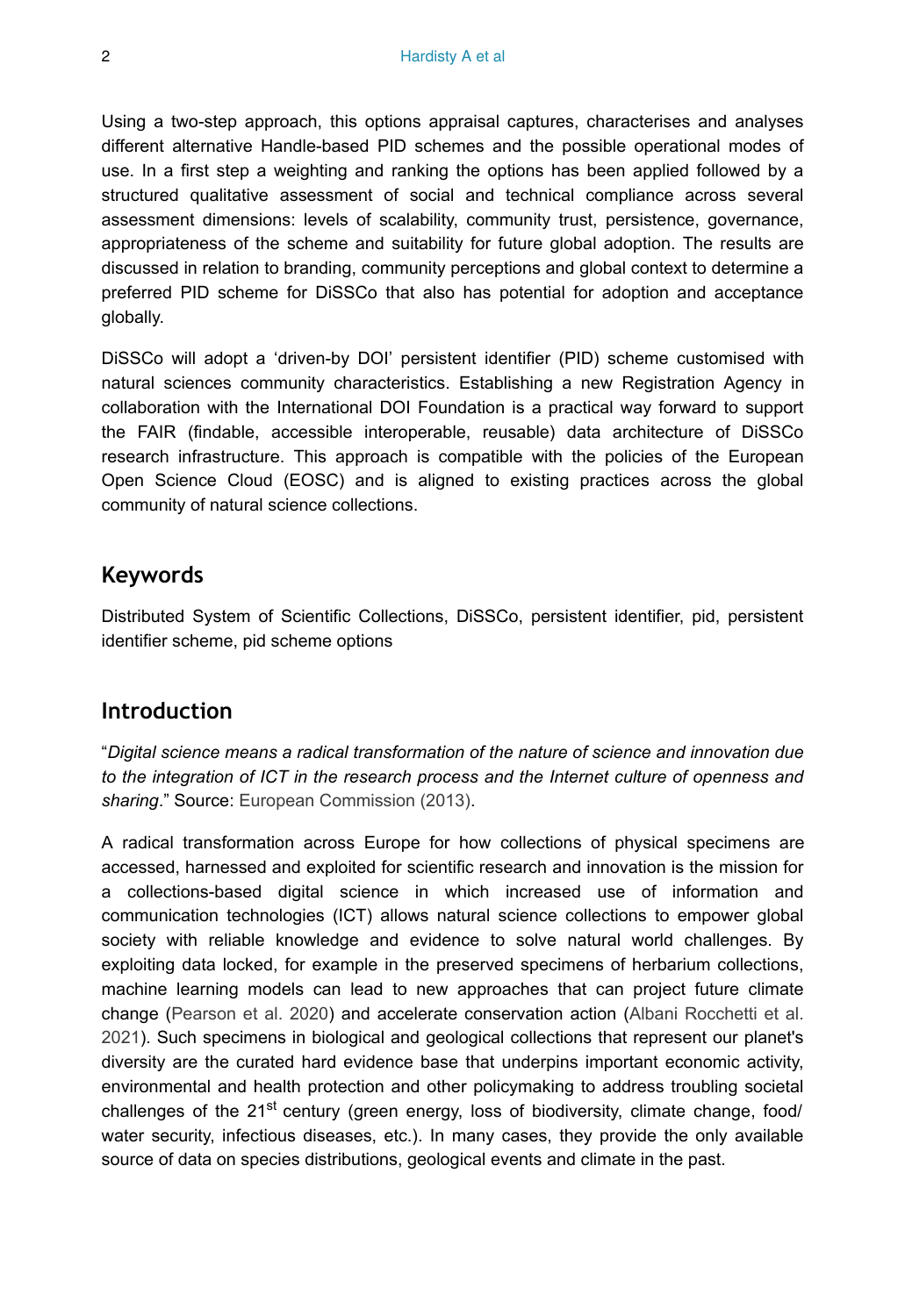The Distributed System of Scientific Collections [\(DiSSCo](https://www.dissco.eu/)) is a new Research Infrastructure (RI) of European natural science collections planned to commence full operations in 2026. Novel services for indexing, enriching and assisting reuse of specimens' data, which are expected to begin in pilot form in 2022 dictate that DiSSCo must soon achieve technical and organisational readiness for operating a persistent identification scheme. Durable persistent identifiers (PID) are needed for the extended Digital Specimen digital objects ([W](#page-38-1) [ebster 2017](#page-38-1), [BCoN 2019](#page-36-2)) derived from the physical objects in the natural science collections of participating institutions ([Hardisty 2019,](#page-37-0) [Hardisty et al. 2020](#page-37-1)). The aim of the present options appraisal is to compare options and to choose and present the best strategy to reach the goal to operate a persistent identification scheme, keeping in mind that the choice should have potential for global adoption across the entire scientific collections community.

## **Strategic context**

DiSSCo represents the largest ever formal agreement (120+ institutions across 21 countries) between natural history museums, botanical gardens and collection-holding universities in Europe. With strategic pillars that cover digitizing and mobilizing content from collections; harmonising data policies, processes and workflows; and maximising the use of expertise, enhancing skills and engaging communities, DiSSCo looks towards new models of data management and infrastructure to achieve its ambitions. With adherence to the FAIR Guiding Principles as an integral characteristic ([Lannom et al. 2020](#page-37-2)) DiSSCo's chosen ICT model is Digital Object Architecture [\(Kahn and Wilensky 2006\)](#page-37-3) in which Digital Specimens are digital representations on the Internet that act as complementary surrogates for physical specimens in natural science collections.

We use the term 'Digital Specimen' throughout the present article, noting at the time of writing/publication that a worldwide discussion under the umbrella of the [Alliance for](https://www.allianceforbio.org/) [Biodiversity Knowledge](https://www.allianceforbio.org/) istaking place. This discussion<sup>\*1</sup> on technical convergence of DiSSCo's Digital Specimen concept as explained below and the very similar concept emerging from the Extended Specimen Network strategy of the Biodiversity Collections Network (BCoN) in the USA [\(BCoN 2019](#page-36-2), [Lendemer et al. 2019](#page-38-2)) is expected to reach consensus on the new term 'Digital Extended Specimen' (DES) circumscribing the Digital Specimen and Extended Specimen ideas in one technical concept. Nevertheless, the terms can be used interchangeably and interpreted to mean the same in the future.

## **Persistent identifiers and FAIR for open digital science**

In the 21<sup>st</sup> century, science is increasingly assisted by computers and other digital machines like remote sensors, digitization pipelines and genome sequencers. In this digital science persistent identifiers (PIDs) play a role to identify people (researchers, collectors, technicians), their organizations and the things they work with (their research inputs and outputs - data, software, literature - and artefacts such as instruments and other physical objects). In an easy-to-read introduction, [Meadows et al. \(2019\)](#page-38-3) explain the role of PIDs and their value as foundational elements in the overall research information infrastructure.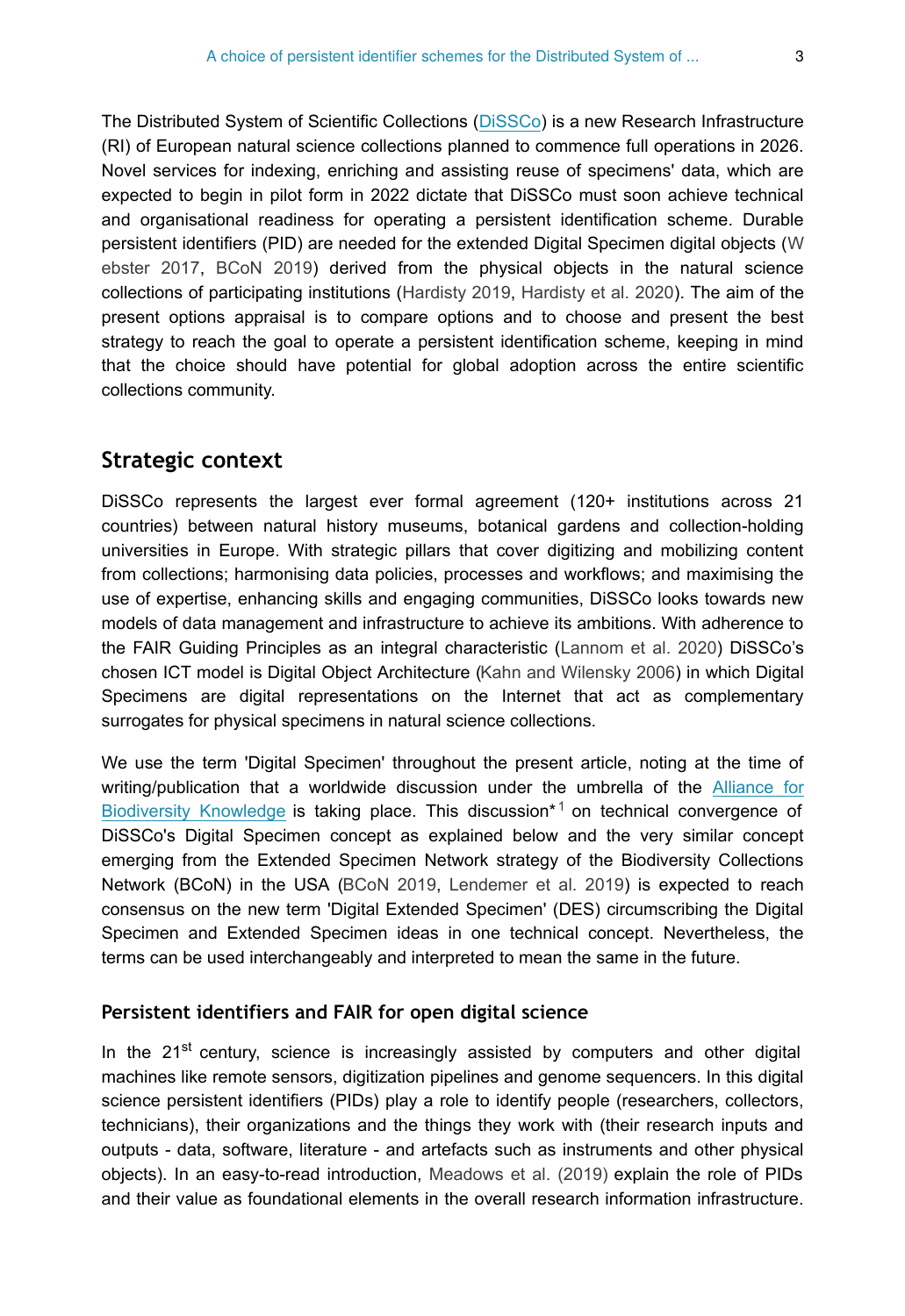Critically, PIDs act not only as identifiers but also as connectors – of one identified thing to another where a relation can optionally be expressed – 'A is-employed-by B', 'C waspublished-by A', 'D was-sequenced-by E', etc. Such connections can be followed both by machines and by humans, not only revealing and providing access to a wide corpus of associated information, but also allowing relations to be understood, insights to be gained and conclusions to be reached. Importantly, the mechanism helps with attribution and recognition of personal and organisational scientific achievements. PIDs make it easier to evaluate the impact of publicly funded work. As noted by [Meadows et al. \(2019\)](#page-38-3), "*DOIs for publications are a great example of how this works in practice*". But they also note that extending the use and support of persistent identifiers further requires stronger community commitments.

One such commitment that leads to *de facto* wider use of PIDs is commitment to the FAIR Guiding Principles [\(Wilkinson et al. 2016,](#page-39-0) [Mons et al. 2017](#page-38-4)) on making data Findable, Accessible, Interoperable, and Reusable (FAIR). Principle F1 states that both data and metadata should be assigned a globally unique and eternally persistent identifier, while principle A1 states that data and metadata should be retrievable via their identifier. Adopted by the European Commission (EC) as a pillar of their policy objectives to advance the global open science movement, FAIR has become one of the strategic priorities for developing the European Open Science Cloud (EOSC) as well as an essential mandate for all European research infrastructures [\(European Commission 2018a,](#page-36-3) [European](#page-36-4) [Commission 2018b](#page-36-4), [European Commission 2019a](#page-37-4), [European Commission 2019b,](#page-37-5) [Europe](#page-37-6) [an Commission 2019c,](#page-37-6) [Schouppe and Burgelman 2018](#page-38-5)). Meeting this EC mandate (i.e., exhibiting 'FAIRness' as a characteristic) occurs when a research infrastructure such as DiSSCo achieves and maintains 'toto genere' \*<sup>[2](#page-40-1)</sup>compliance with all fifteen of the FAIR Guiding Principles.

As a strategic priority, persistent identifiers are at the core of the EOSC interoperability framework ([European Commission 2021b](#page-37-7)) with a policy governing their use [\(European](#page-37-8) [Commission 2020\)](#page-37-8). Also mentioned is the "*the atomic entity for a FAIR ecosystem*", the FAIR Digital Object ([European Commission 2018b\)](#page-36-4). These [FAIR Digital Objects,](https://fairdo.org/) as explained in detail by [De Smedt et al. \(2020\)](#page-36-5) are self-contained, typed, machine-actionable data packages unambiguously identified with persistent identifiers.

By choosing Digital Object Architecture ([Hardisty et al. 2020](#page-37-1)) DiSSCo achieves FAIRness by default and aligns to the main European science-research infrastructure policies that recognise the value and impact of both persistent identifiers and FAIR Digital Objects i.e., Report on turning FAIR into reality [\(European Commission 2018b\)](#page-36-4), the EOSC implementation plan [\(European Commission 2019a\)](#page-37-4), and the EOSC interoperability framework [\(European Commission 2021b\)](#page-37-7). Everything is identified; thus, everything is findable. Everything is described, and these descriptions (metadata), including how to access things are themselves identified. Persons (users), organisations, workflows and machines are identified. Thus, access can be controlled based on identity. Specific typed definitions of 'FAIR Digital Object' (again, each uniquely identified to avoid ambiguity) such as Digital Specimens, Digital Collections<sup>\*3</sup>, Loans and Visits Transactions, Annotations constrain the heterogeneity and incompatibility of data types across systems, thus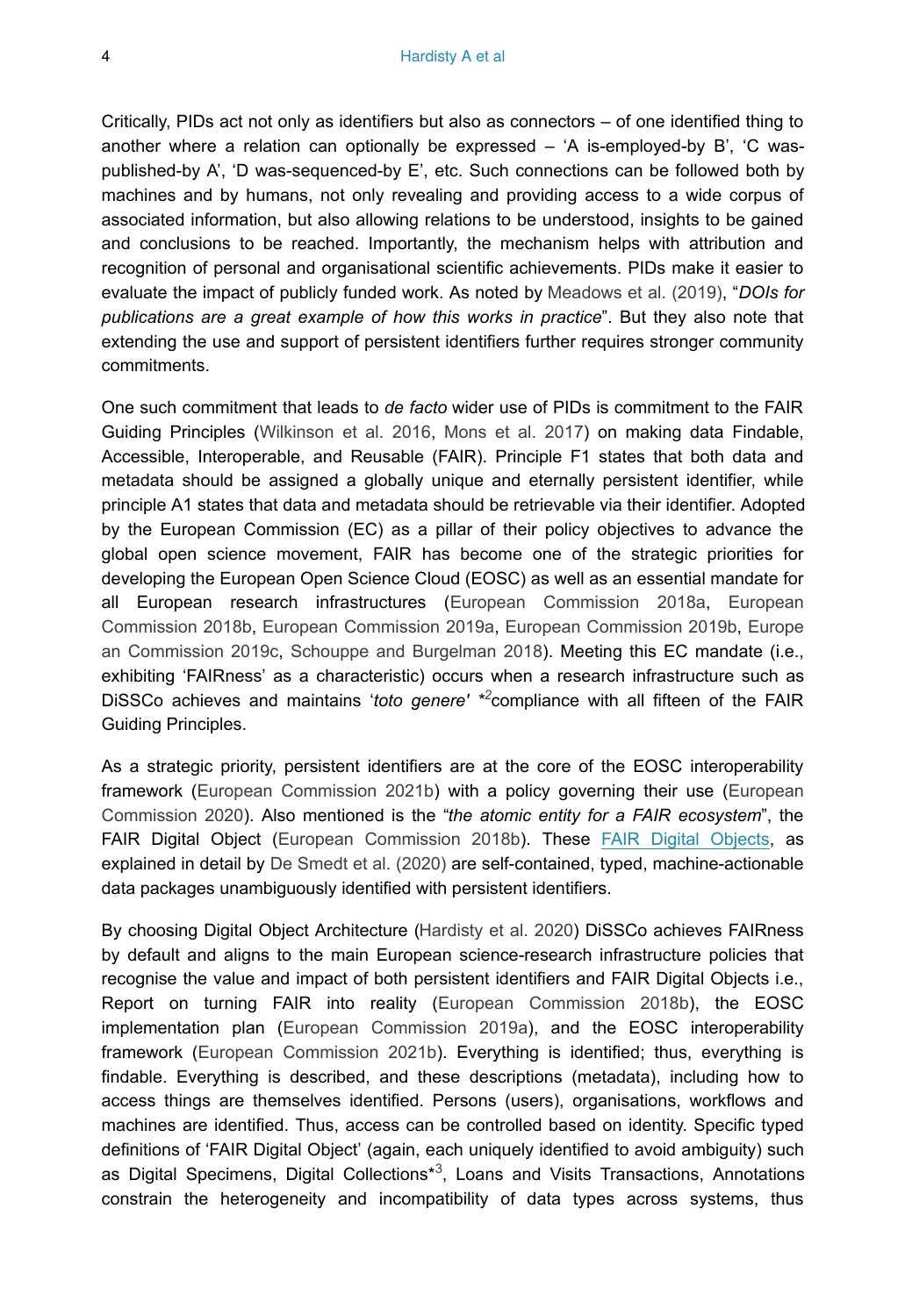contributing to interoperability and ensuring the possibility of bidirectional and interdisciplinary interactions between communities such as our natural sciences community and others. By leveraging the first principles and simplifying complexity using persistent identifiers and definitions of FAIR Digital Object types, the resulting objects are available for reuse [\(Lannom et al. 2020\)](#page-37-2).

#### **Digital specimens and persistent identifiers**

A Digital Specimen is a specific kind of [FAIR Digital Object](https://fairdo.org/) that acts on the Internet as a digital surrogate for a physical specimen in a collection. A Digital Specimen, referenced by its unique persistent identifier represents the sum of digital information on the Internet about a physical specimen object in a natural sciences collection and other data derived from or associated with that specimen. A PID for a Digital Specimen complements identifiers of the physical specimens themselves and/or their corresponding digital database records in institutional collection management systems. Such identifiers include: CETAF Stable Identifiers ([Güntsch et al. 2017](#page-37-9)), International Geo Sample Numbers (IGSN) [\(Lehnert et al. 2019\)](#page-37-10), GUIDs, Darwin Core Triplets, institution/collection codes and catalog numbers.

As a new kind of object alongside natural objects and fabricated tools ([Hui 2012](#page-37-11)), machineactionable Digital Specimen objects on the Internet are amenable to processing by and transport between heterogeneous information systems. Such digital objects are editable, interactive, reprogrammable, and distributable [\(Kallinikos et al. 2013](#page-37-12)). Interoperability difficulties are much reduced by the definition mechanisms for object types and operations that underlie the concept. Such objects have the implicit capability to remain findable, accessible, interoperable and reusable (FAIR) over timescales familiar to collection-holding institutions. This is many decades (100+ years). As a kind of FAIR Digital Object, Digital Specimens assist to integrate collection data in the data rich world of (*inter alia*) the Earth System Sciences and Life Sciences.

Persistent identifiers that unambiguously identify Digital Specimens (Fig. [1\)](#page-5-0) are one mechanism for digitally transforming collections-based science[\\*](#page-40-3)<sup>4</sup>. They are are integral elements of the modern-day open science value chain. Through their sustained persistence PIDs contribute to building and maintaining long-term community trust in the accuracy and authenticity of the scientific data being managed and presented. Not only are they valid over the very long timescales common in the heritage sector but they are also capable of transcending changes in underlying technologies of their implementation. They are foreseen as one of the mechanisms for widening access to natural science collections, for transforming collections-based science into the digital era and for helping this community to fully embark on open science practices.

Persistent identifiers make it possible to reliably refer to and find the digital equivalent of a specific specimen held in the collection of a specific institution, and to reliably access data derived from that specimen. This is especially important in the case of voucher specimens, which are the representative samples of identified organisms providing the verifiable evidence for authenticating taxonomic identification ([Culley 2013](#page-36-6)). As the example in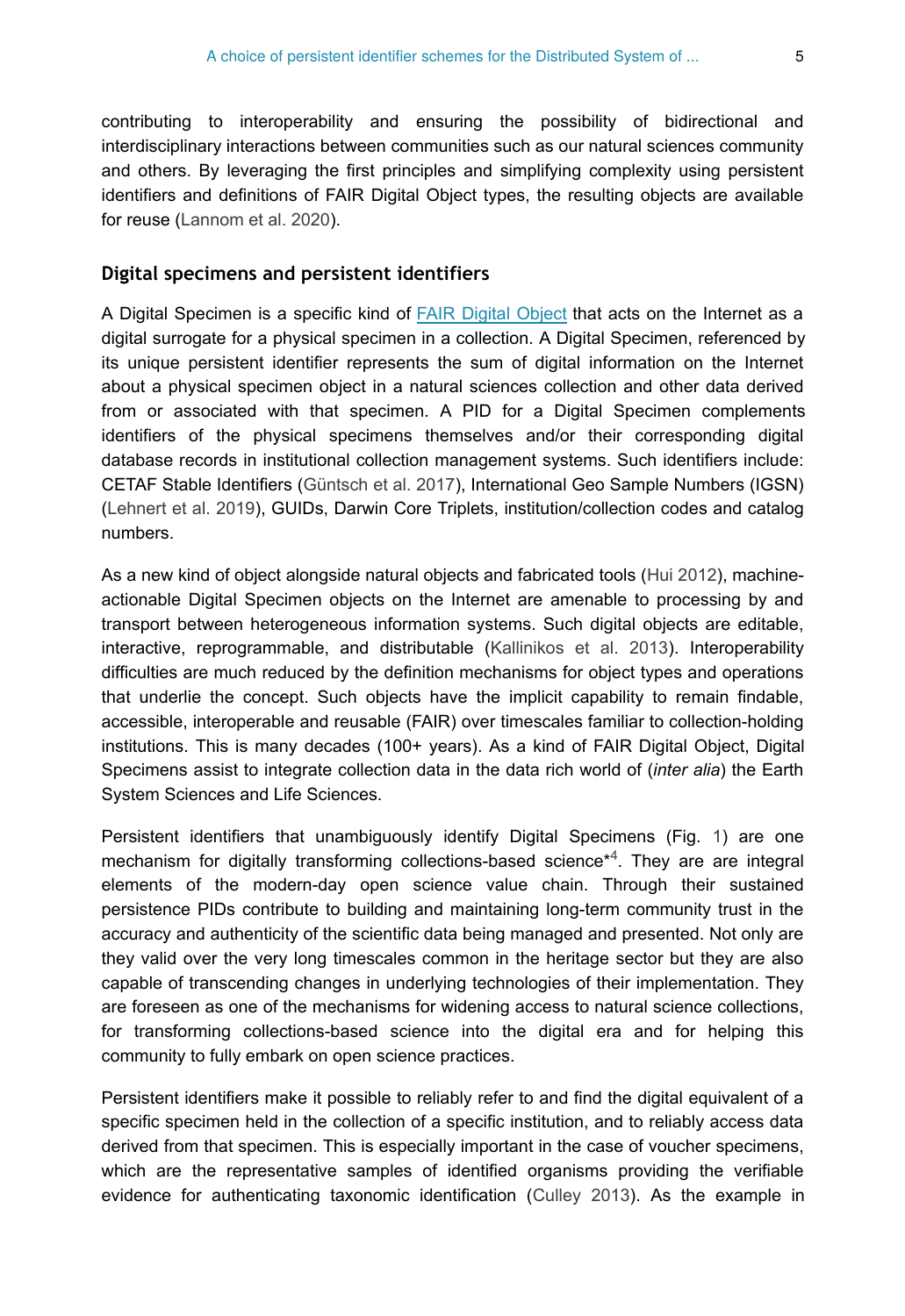Suppl. material [1](#page-39-1) shows, community ability to effectively link digital representations of voucher specimens with other data types, such as literature, people, genetic sequence information, traits, or even to assert and sustain semantic links between vouchers continues to be seriously hindered by the lack of PIDs and related services.

<span id="page-5-0"></span>

Persistent identifiers for specimens on the Internet can be compared in importance with digital object identifiers (DOI) for journal articles and datasets, where an article and its associated supplementary data is referenced via a unique DOI $^{\circledR*5}$ . Within scholarly publishing DOIs under the governance of the (International) DOI Foundation are having a transformational effect. Academic journal articles are more accessible and third-party services (such as those of [Crossref\)](https://www.crossref.org/) based on the growing PID graph are becoming more widely available and used ([Cousijn et al. 2021](#page-36-7)). It is, for example, increasingly possible to link research outputs to the project grants and funding initiatives under which those were produced, as well as to work out the relations and collaboration among authors. In the future it will become possible to associate downstream impacts with the research outputs that created them, thus enabling measurements of value for taxpayers' money. Similar effects are being seen in other industry sectors, such as film/tv and construction where DOIs are being adopted.

In collections-based science, an interconnected specimen graph based on PIDs can, in the future will reveal connections between specimens, and between specimens and the data derived from them or associated with them. An innovative range of exploratory, analytical and mining services is likely to emerge to exploit the graph, leading increasingly to industrialisation of research with machine-actionable metadata allowing for automated actions on data and flexible cross-domain data discovery and recombination.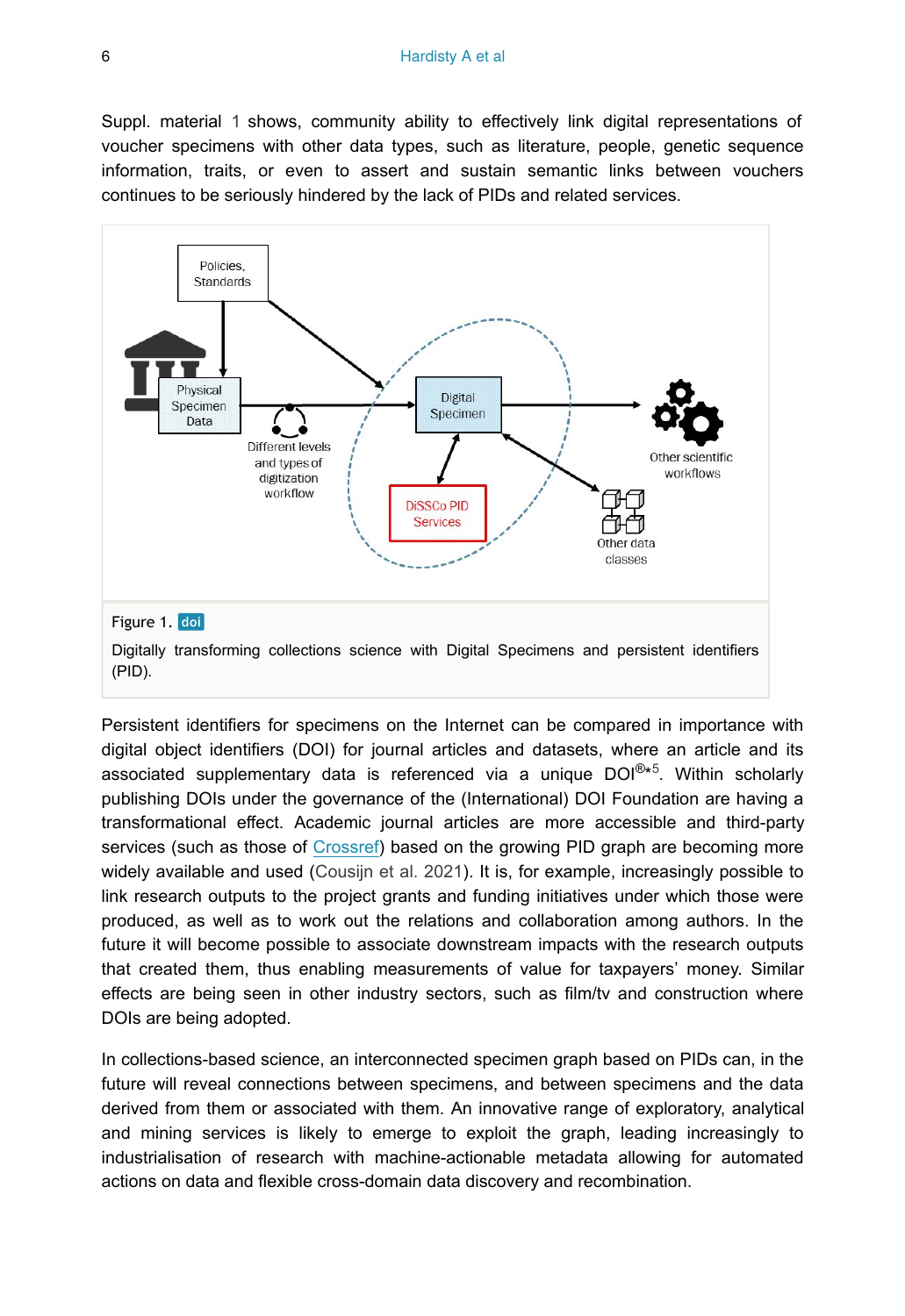#### **The Handle System**

The [Handle System](https://www.dona.net/handle-system) ([Sun et al. 2003\)](#page-38-6) is a PID scheme that is used widely, in many guises. As the basis for a persistent identifier mechanism for DiSSCo it is a consequence of the choice of the Digital Object Architecture as the architectural basis of DiSSCo data infrastructure ([Hardisty et al. 2020](#page-37-1)). Digital objects of all kinds, including Digital Specimens need to be identified and they need a global resolution mechanism. The Handle System provides both of these things, whilst also being capable of both exhibiting and exploiting loose coupling with Web technologies.

The Handle System has several characteristics that are very desirable from the DiSSCo perspective:

- The namestrings used for the identifiers are location independent, making them immune to changes in the location of the identified object (provided the binding between the name and the location of the object is properly maintained);
- As pointers to objects, Handles are easily repairable when they break;
- There is transparency for identifying objects of any kind both physical and digital;
- Identifiers are impervious to changes in underlying implementation technology over the curation timescales typical of the natural science collections sector (many decades, with a target of 100+ years); and,
- The Global Handle Registry infrastructure has reliability, robustness, and resilience for continuous distributed Handle resolution.

Thus, the Handle System and its multiple implementation options is the focus of the present appraisal.

The choice is further justified because [FAIR Digital Objects](https://fairdo.org/) (of which Digital Specimens are a kind) and their Handle-based PIDs are core elements of the European Open Science Cloud. Achieving compatibility with identifiers within the European Open Science Cloud (EOSC) for interdisciplinary interoperability and reusability is a further important benefit of investing in support for a DiSSCo PID mechanism.

# **Requirements of a Handle-based PID scheme**

DiSSCo has six principle requirements when it comes to evaluating alternative Handlebased PID schemes. Explained in the following subsections, these are:

- Scalability
- Trust
- **Persistence**
- **Governance**
- Use of appropriate identifiers
- Potential for global adoption.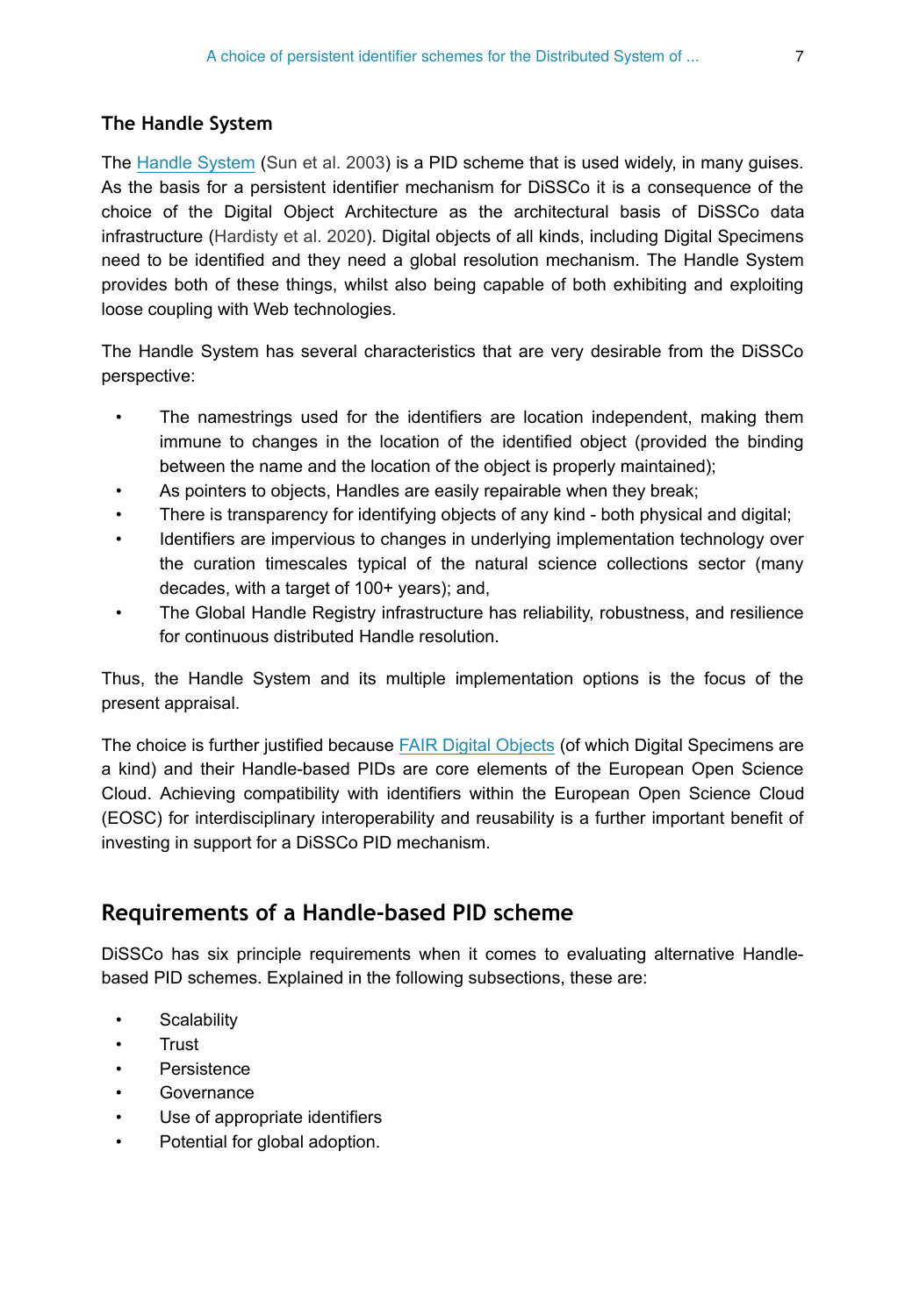#### **Scalability**

## *Requirement: Scale for specimens, scale for machines, scale for performance, scale for global use.*

Estimates suggest there are approximately 3 billion specimens in natural science collections around the world ([Duckworth et al. 1993](#page-36-8), [Wheeler et al. 2012\)](#page-38-7). Half of those are in Europe, housed in 120+ collection-holding institutions across more than 21 countries. These are used daily by more than 5,000 full-time scientists. Estimates suggest approximately 300 million specimens have been digitized to some degree to date in Europe, although not all that data is yet shared and publicly available.

When digitized, each resulting 'Digital Specimen' must be persistently and unambiguously identified. Subsequent events or transactions associated with the Digital Specimen, such as annotation and/or modification by a scientist must be recorded, stored and also unambiguously identified.

Suppl. material [2](#page-39-2) provides an estimate of the number of PIDs likely to be needed throughout the DiSSCo lifetime and beyond. The numbers of identifiers that will be needed will rapidly surpass (by two orders of magnitude) the hundreds of millions of persistent identifiers already in use today. Thus, the scalability of a PID scheme to potentially handle several hundred billion identifiers is a very important requirement. At such levels, and with such large numbers of identifiers, machine-assisted services for working with PIDs will be essential.

A further important consideration is the way control can be exerted over the administration and use of the parts of the namespace hierarchy allocated for DiSSCo. Control and delegation of control over a large range of second or third-level name segments is likely to be needed. By subdividing control for administration and resolution purposes into smaller name segment blocks, better (i.e., faster, more balanced) performance can be achieved. High throughput workflows with multiple Digital Specimens as inputs and actionable steps that involve machine learning algorithms can rapidly generate tens of thousands of artifacts, each of which might need identifying; not forgetting that such workflows also require rapid resolution responses when manipulating intermediate artifacts.

#### **Trust**

## *Requirement: User confidence in the PID scheme, seeing it as appropriate to their needs and trustworthy.*

Building trust doesn't happen overnight or by accident. Trust is a result of specific actions that address consistency, quality and excellence. Being consistent with a PID scheme is about reliably and continuously sustaining services for creating, assigning and resolving PIDs over the long-term. A quality PID scheme (in the sense of a scheme that conforms to all the requirements stakeholders place on it) unambiguously delivers accurate and authentic data, traceable back to its points of origin and described by metadata adjusted to the specific community needs. Excellence in a PID scheme comes from being able to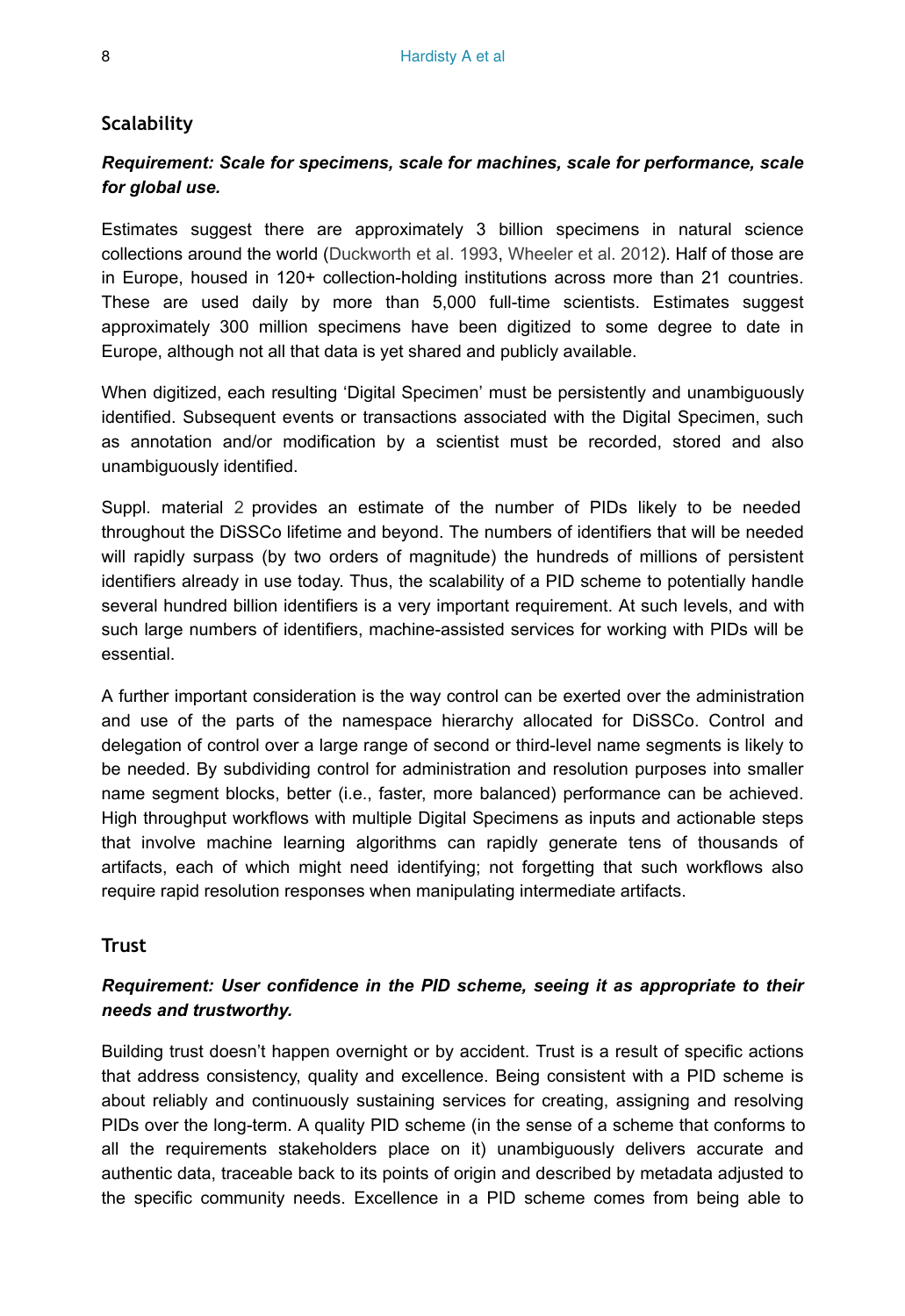operate the scheme responsively, efficiently and cost effectively in a way that encourages convergence towards common digital scientific curation, publishing and access/use policies and practices.

Consistent, high-quality and excellent delivery of PID services built behind a branding that creates instant recognition for PIDs of the chosen scheme as the unambiguous pointers to specific accurate and authentic digital data about a specimen, including an unbreakable link to the corresponding physical specimen acts to confer authority. Trustworthiness should follow. Information quality is the strongest factor to influence organizational benefits through perceived usefulness and user satisfaction ([Park et al. 2011\)](#page-38-8).

#### **Persistence**

#### *Requirement: Many decades, more than 100 years.*

An appropriate PID scheme must address the very long-term needs for durable identification in natural science collections, which can extend over many decades to 100 years or more. Specifically, the resolution component must be capable of accurately resolving PIDs and redirecting users and machines to the location of the data, even after new PIDs cease to be created and assigned. A maintenance responsibility and function for that must continue until such time as PIDs are no longer used for referencing digital specimen data. It's clear that persistence goes hand in glove with governance.

#### **Governance**

## *Governance: An internationally acceptable governance mechanism by stakeholders themselves.*

Responsibility for persistence lies ultimately with the community requiring it and, although there are several variations in the practical possibilities for maintaining guarantees of persistence, having a governing stake over the long-term for a chosen scheme is essential

DiSSCo is an international undertaking spanning multiple institutions across many countries, each with their national interest. A governance mechanism must be sensitive to local/national issues as well as fitting with the nature of DiSSCo as a European research infrastructure. Considering also the desirability and potential for global adoption of a single scheme (below) flexibility for extension to worldwide governance is an important dimension.

The surest way to deliver trustworthiness and persistence, and commitment to those aims is through governance by stakeholders themselves with accountability to the wider community. This is in the interests of both the stakeholders and the wider community. Despite that delivery of scalability might be best achieved through outsourcing and subcontracting, responsibility for that and its governance still rests with the stakeholders.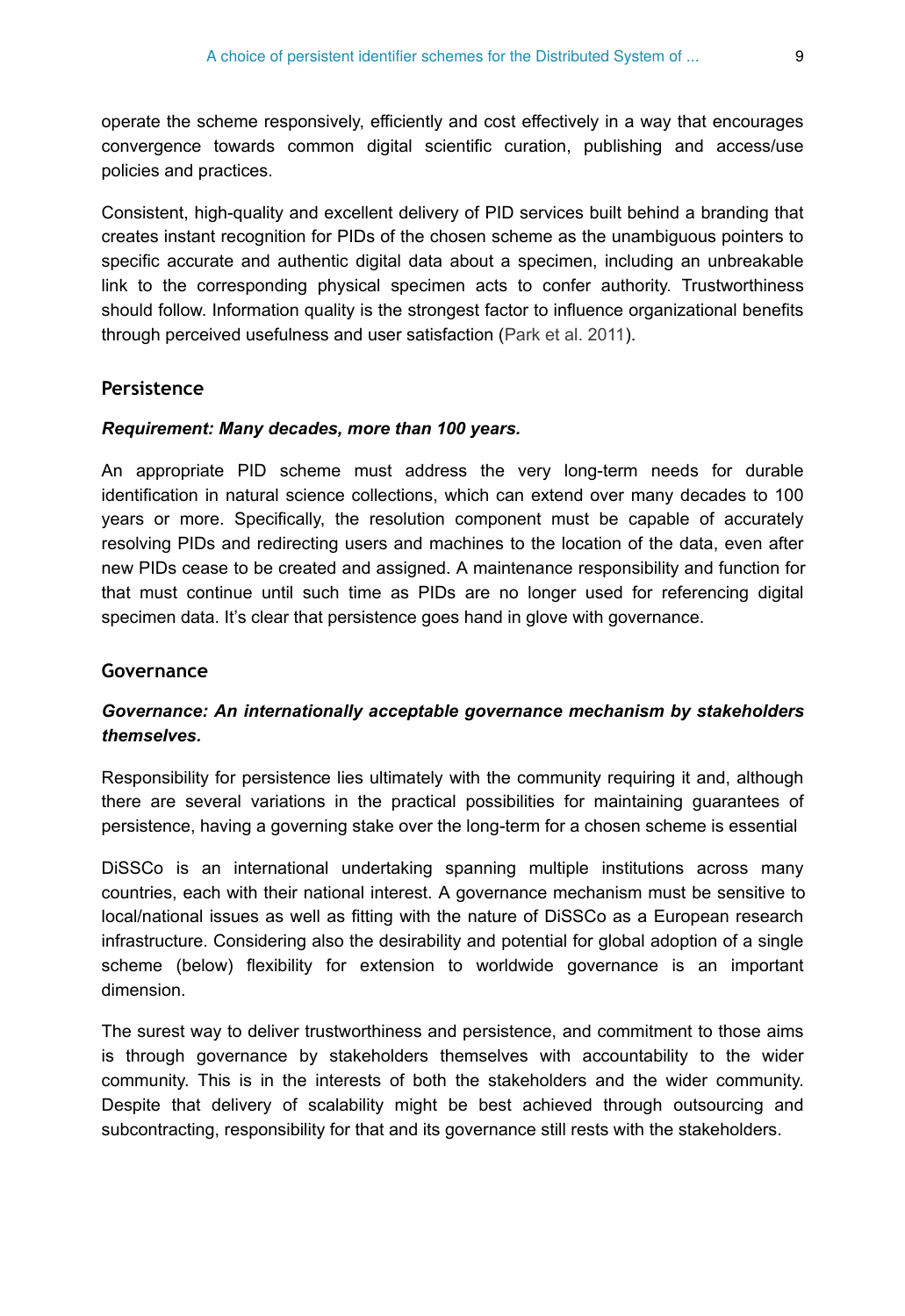#### **Appropriate identifiers**

## *Requirement: PIDs appropriate to the digital object type being persistently identified.*

The digital object to be identified and the circumstance of the object's use dictate that PIDs should be appropriately chosen to reduce duplication, proliferation, and confusion of PID scheme types.

With differing circumstances of use and type specific metadata needs, DiSSCo has identified several categories of digital object, in addition to Digital Specimens that need to be identified (Table [1](#page-9-0)), with suggestions for possible PID schemes that could be adopted for each.

<span id="page-9-0"></span>

| Table 1.<br>Categories of digital object needing identifiers. |                                 |                              |  |  |  |  |  |  |
|---------------------------------------------------------------|---------------------------------|------------------------------|--|--|--|--|--|--|
| Kind of object                                                | Scenario of use*                | <b>PID scheme</b>            |  |  |  |  |  |  |
| Digital Specimen                                              | Internal, external              | Topic of the present article |  |  |  |  |  |  |
| <b>Digital Collection</b>                                     | Internal, external              | DOI                          |  |  |  |  |  |  |
| <b>Collection Description</b>                                 | Internal, external              | DOI                          |  |  |  |  |  |  |
| Institution / facility                                        | Internal, external              | GRID/ROR <sup>#</sup>        |  |  |  |  |  |  |
| Loans / visits transactions                                   | Internal only?                  | $t.b.d.^{\dagger}$           |  |  |  |  |  |  |
| Annotations / interpretations                                 | Internal, external?             | $t.b.d.^{\dagger}$           |  |  |  |  |  |  |
| Provenance events                                             | Internal, external <sup>?</sup> | $t.b.d.^{\dagger}$           |  |  |  |  |  |  |
| Documents                                                     | Internal, external              | DOI                          |  |  |  |  |  |  |
| Persons                                                       | Internal, external              | ISNI/VIAF/ORCID              |  |  |  |  |  |  |

\* Internal to DiSSCo means PID needs to be resolvable within DiSSCo infrastructure. External to DiSSCo means PID needs to be globally and publicly resolvable.

# Sometimes we may need to (internally) reference institutions that do not have a GRID/ ROR, e.g., institutions that no longer exist (but their codes are still found in literature and collections), or service providers that are not research organisations.

? Exact scenarios of use need to be studied further to determine whether internal only or both internal and external resolution are necessary.

† The PID type is still to be determined (t.b.d.). Whilst still likely to be selected from one of the Handle System variants, requirements are more 'internal' than 'external' and with lower profile/importance than for Digital Specimens and Digital Collections.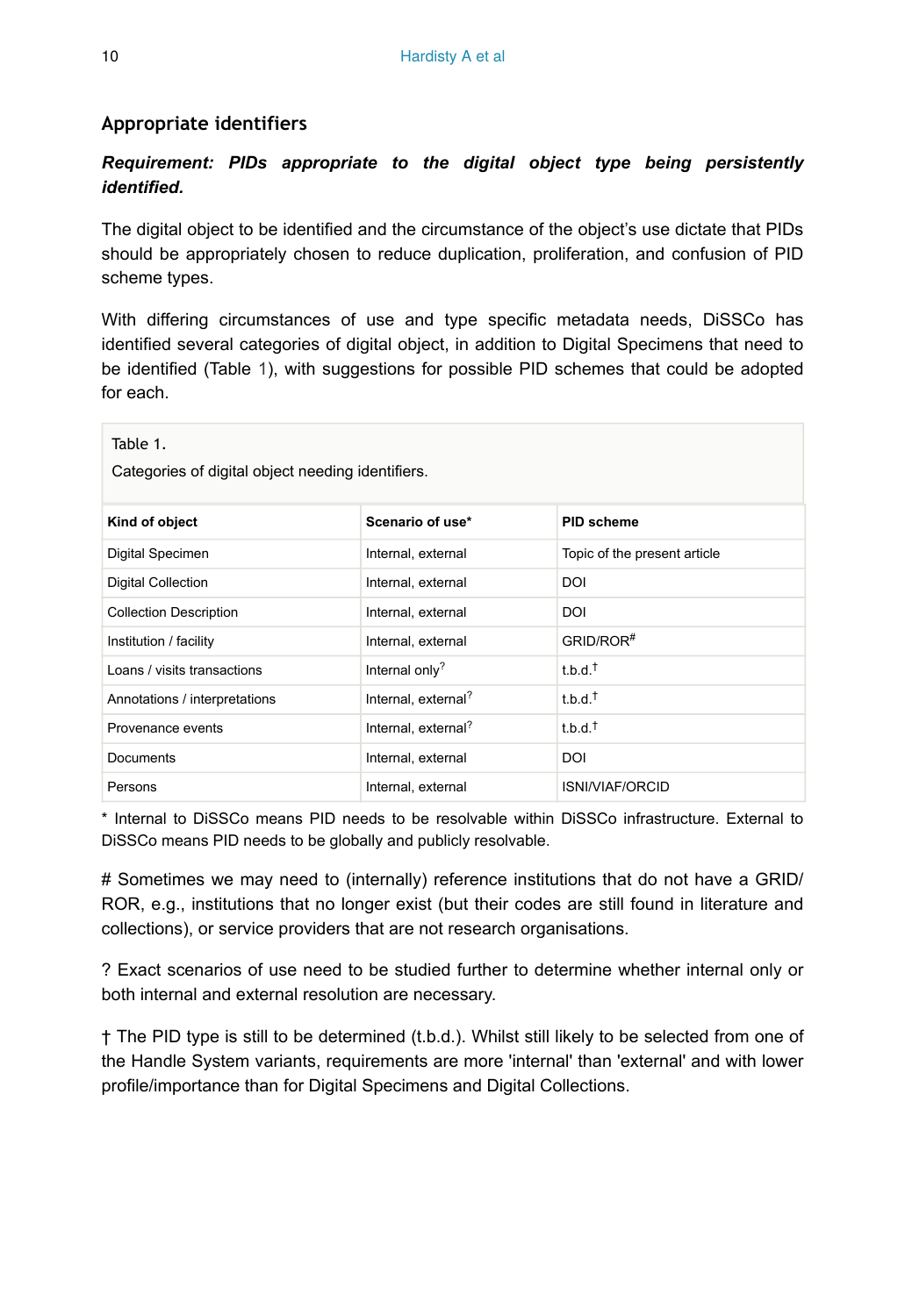#### **Potential for global adoption**

## *Requirement: Extensible towards a single PID scheme that could be adopted globally.*

A single worldwide PID scheme for identifying digital specimen data is highly desirable because collections-based science is global, even if collections are both managed and used locally. It will become increasingly difficult for scientists when different PID schemes are used in different countries or regions.

A Digital Specimen PID scheme that fits with current regional and institutional practices for physical specimens and local specimen records is desirable and possible. The success and acceptance of a PID scheme for Digital Specimens will depend not only on the persistence of the PID layer but (as with DOIs) in a large degree also on connection to stable local resources and landing pages, such as provided by CETAF Stable Identifiers and International GeoSample Numbers (IGS). Neither CETAF Stable Identifiers nor IGSNs represent Digital Specimens. They are conceived as identifiers for physical objects in institutions [\(Güntsch et al. 2017,](#page-37-9) [Lehnert et al. 2019\)](#page-37-10). This role will continue to be important after a PID scheme for Digital Specimen data is established. The scheme should be usable to make references to specimens, in literature or elsewhere that have not yet been digitized. This can be done by creating a PID for an 'empty' Digital Specimen object even before digitization has commenced.

Global extension of a chosen PID scheme does not alter the principal requirements around scalability, persistence and trust. However, consideration for how a regional (e.g., DiSSCo) level governance mechanism can interact with or evolve towards a worldwide governance model is an important factor to consider.

## **Available Handle-based PID schemes**

The [Handle System](https://www.dona.net/handle-system) [\(Sun et al. 2003](#page-38-6)) operates on the basis of assigning responsibilities for administering portions of the entire Handle namespace. This namespace, of which every Handle is a member consists of two parts: a naming authority, represented by the Handle prefix, and a unique local name under a specific naming authority prefix, otherwise known as a Handle suffix. Naming authorities are organised hierarchically beginning with the [DON](https://www.dona.net/) [A Foundation](https://www.dona.net/) with, in principle no limits on delegation of responsibility. But in practice, delegation beyond two or three levels becomes unwieldy.

The known naming authorities and the different schemes they operate are each a variant of the Handle System. Eight of these are the available PID schemes considered in the present appraisal. Each is described in the following subsections, beginning with the most familiar scheme.

Holding a responsibility as a naming authority to administer one of the levels of the Handle System namespace and the relation between that responsibility and the naming authority at the next highest level is a specific business relationship that we name as the 'operational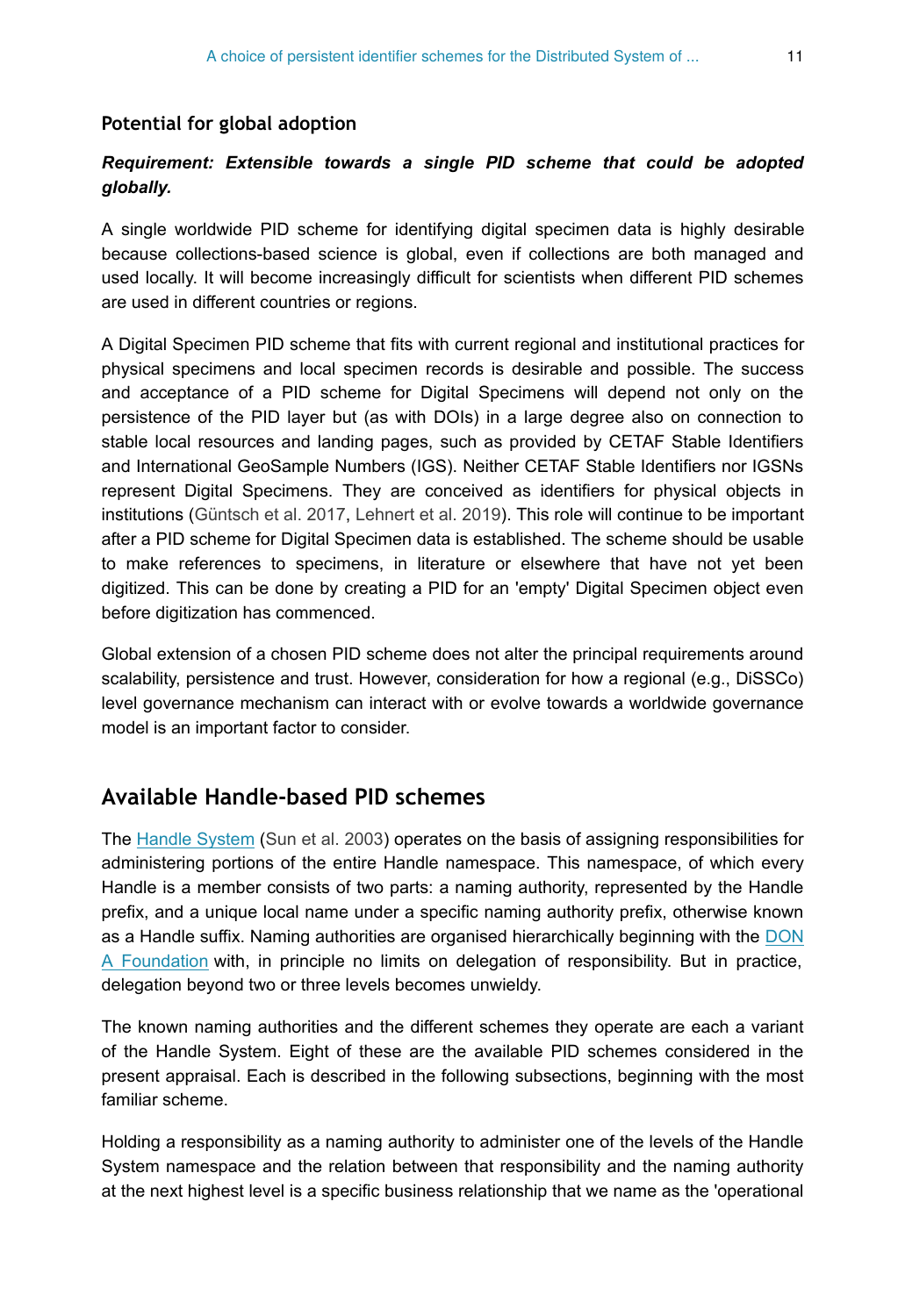mode'. The possible operational modes we consider in the present appraisal for each of the available PID schemes are explained further below in the section on operationalizing a PID scheme.

## **Digital Object Identifier (DOI)**

The Digital Object Identifiers (DOI) scheme is the well-known PID scheme widely used in academic publishing, research and other sectors. In publishing it has become instantly recognisable through its use of the '10dot' prefix (as in this example: doi: [10.1000/182](https://doi.org/) or its fuller DOI URL form <https://doi.org/10.1000/182>), its regular occurrence in article header information and bibliographies, and through marketing of the DOI brand. More recently, DOI is increasingly well known as an identifier for published datasets. Around 240 million DOIs have been registered to date though ten Registration Agencies (RA) that include [Crossref](https://www.crossref.org/), [DataCite](https://datacite.org/), [EIDR](https://www.eidr.org/) and the [Publications Office of the European Union](https://op.europa.eu/en/). These RAs provide DOI registration, resolution and other services to their respective communities under different business models. The DOI PID scheme is governed and managed on behalf of its RA members by the [DOI Foundation \(IDF\).](https://www.doi.org/) Collectively the IDF and its RA members assume the long-term responsibility to maintain and sustain the DOI PID scheme for everyone.

## **International GeoSample Number (IGSN)**

An [International GeoSample Number \(IGSN\)](https://www.igsn.org/) is an alphanumeric code, obtained through one of the [IGSN Allocating Agents](https://www.igsn.org/allocating-agents/), for uniquely identifying material samples from the natural environment together with their related sampling features. Like schemes such as the [Deep Carbon Observatory Identifier \(DCO-ID\)](https://deepcarbon.net/page/why-use-dco-portal), it is a specific case of the Handle System five-digit prefix scheme (below) in which the alphanumeric code forms the suffix of a Handle with prefix 10273. With roots in the identification of geological samples, the IGSN system assigns identifiers mainly for non-biological samples such as rock, mineral and fossil specimens, dredges, cores, etc. Small numbers of biological and archaeological samples are known to have been registered as well.

At the time of writing (March 2021), the [IGSN e.V.](https://www.igsn.org/) implementation organisation and its stakeholder community is concluding a strategic review project funded by the [Sloan](https://sloan.org/grant-detail/8517) [Foundation](https://sloan.org/grant-detail/8517). A plan and roadmap - ['IGSN 2040](https://www.igsn.org/igsn-2040/)' - will guide IGSN towards an mature future as the global PID scheme for material samples of all kinds, not only geo/earth samples. The work intends to re-design and mature the existing organization and technical architecture of the IGSN scheme towards a global technical and organizational infrastructure - the [Internet of Samples](https://isamplesorg.github.io/home/) ([Davies et al. 2021\)](#page-36-9).

### **European PID Consortium (ePIC)**

The [European PID Consortium \(ePIC\)](https://www.pidconsortium.net/) provides PID services for the European and wider international research community under the top-level Handle prefix "21dot". The expectation is that the ePIC consortium will provide PID services to the European Open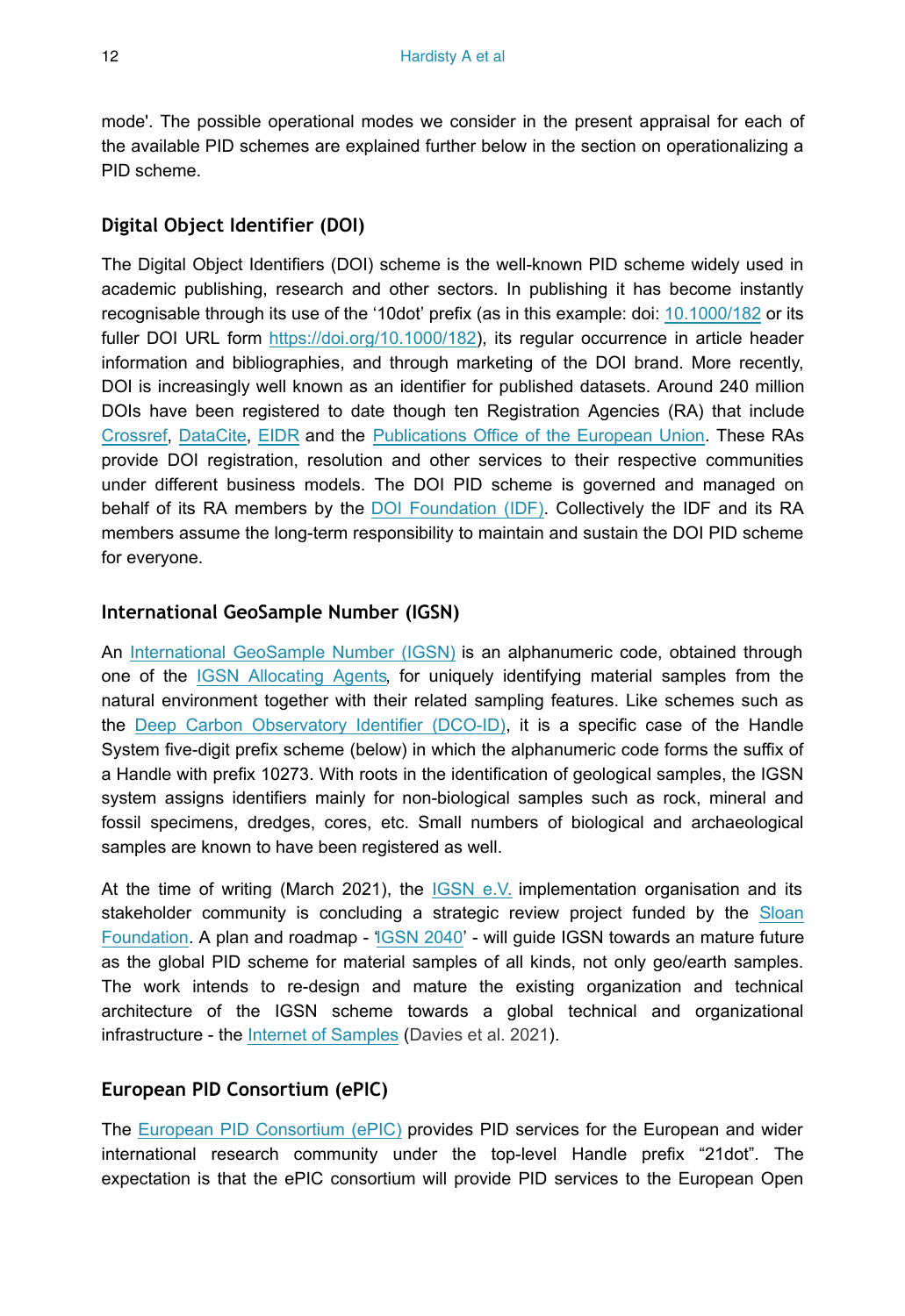Science Cloud (EOSC) as a highly reliable, persistent and high performance service. Governed by a Memorandum of Understanding that aims to provide long term reliability, ePIC is a Europe-wide consortium of European information technology service centers for science. [GWDG,](https://www.gwdg.de/) one of the nine Handle system [Multi-Primary Administrators \(MPA\)](https://www.dona.net/mpas) responsible for sustaining the [Global Handle Registry Services](https://www.dona.net/prefix/resolve) is among the members and takes a leading role. The ePIC Consortium, especially by leadership of GWDG has been instrumental in devloping the persistent identifier policy and architecture for the EOSC [\(Eur](#page-37-8) [opean Commission 2020](#page-37-8), [European Commission 2021a\)](#page-37-13).

### **Five-digit prefix (CNRI)**

[CNRI Inc.](https://www.cnri.reston.va.us/) as the founder of the [Handle System](https://www.dona.net/handle-system) and one of its Multi-Primary Administrators (MPA) with shared responsibility for the Global Handle Registry offers Handle prefixes and registration services for a small annual fee. An organisation requiring PID services enters into a Registry Service Agreement to act as a Local Handle Service Provider (LHSP) operating and maintaining software systems providing local handle services (LHS) for minting, registering and resolving PIDs under their registered prefix(es).

Historically, five-digit prefixes of the form "1nnnn" have been registered. Already mentioned examples including prefixes allocated for IGSN (10273) and the Deep Carbon Observatory (11121) but there are many others. Whilst these legacy prefixes can remain in use in the future, new registrations of five-digit prefixes are deprecated in favour of the second-level and three-segment prefix schemes.

### **Second-level prefix**

The second-level (or two-segment) prefix scheme is the general version of the more specific DOI and ePIC administration schemes described above. In this scheme, authorised Registration Agencies act for one of the nine credentialled MPAs to administer a portion of the namespace for specific PID user communities under the relevant top-level prefix.

Of the [MPAs](https://www.dona.net/mpas) currently authorised, three have global scope and relevance for DiSSCo, namely: [The DOI Foundation](https://www.doi.org/), [GWDG](https://www.gwdg.de/) and [CNRI.](http://www.cnri.net/) Respectively, these MPAs are presently responsible for the 10dot, 21dot and 20dot top-level prefixes. The remaining six MPAs all operate with territorial scope in countries outside Europe and are not considered further.

### **Three-segment prefix**

Three-segment prefixes have replaced the deprecated five-digit prefix scheme (above). Three-segment prefixes allow a more granular level of prefix sub-division beyond secondlevel prefixes for administrative convenience to reflect organisational divisions and responsibilities. The current prefix allocation scheme operated by [CNRI Inc.](https://www.cnri.net/) through their [Handle.Net](http://www.handle.net/)<sup>®</sup> Registry is a two-segment/three-segment scheme i.e., both are possible under a top-level '20dot' prefix.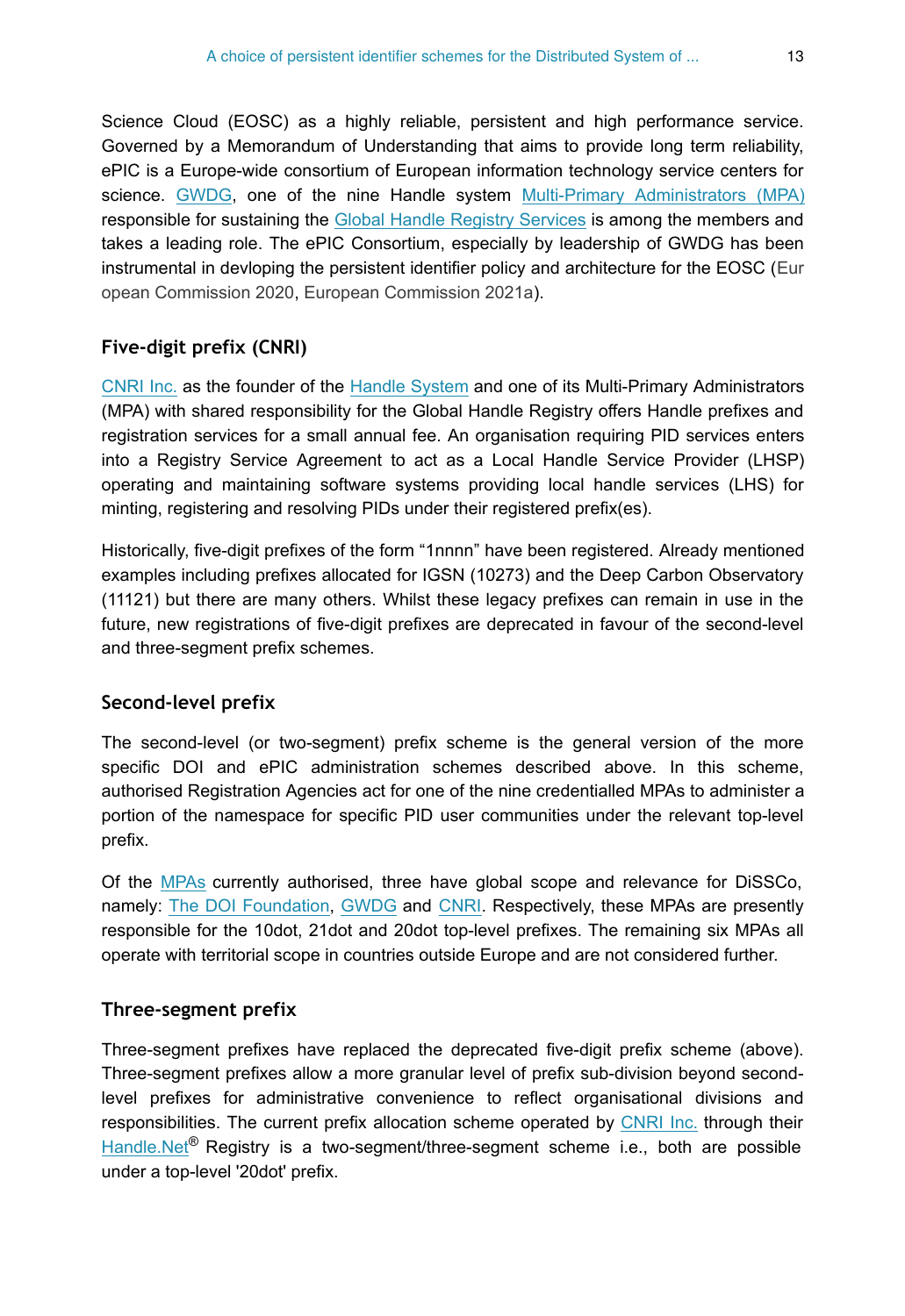The three-segment prefix 20.5000.1025 is presently assigned to DiSSCo for experimental purposes. Since 2019, DiSSCo has been using this for evaluation and testing of the Digital Specimen Architecture approach and its technology components through the DiSSCo [Natural Science Identifier Registry \(NSIDR\)](http://www.nsidr.org) demonstrator. Such prefixes are an attractive option as they offer a low-cost path of least resistance to piloting DiSSCo operational services in the short term.

## **Two-digit top level prefix**

At the highest level of namespace administration, DiSSCo could request a new distinctive two-digit top-level prefix specific for identifying Digital Specimen objects. This could sit alongside existing top-level prefixes such as those for DOI (10dot), general Handles (20dot) and European research (21dot) – to give just three examples.

Choosing this variant would require DiSSCo to adopt an operational mode of either allying with an existing MPA to obtain a delegated top-level prefix or to act as an MPA in DiSSCo's own right and be assigned a top-level prefix by the [DONA Foundation,](https://www.dona.net/) the non-profit body responsible for overseeing Handle System administration. The issues associated with adopting a new two-digit top-level prefix are complex – organisationally, financially and politically.

### **National-level services**

There is increasing evidence of emerging national-level support and services in several countries for persistent identification in the higher education and research sector. In part, this is due to the 'allocating agent' member model applied by RAs such as Crossref and DataCite. Much more so, it is due to recognition at the national level of the importance that PIDs play in connecting up the different parts of the research (information) ecosystem and as part of countries' commitments to making publicly funded science openly accessible.

France, for example, in its National Plan for Open Science [\(MESRI. 2018\)](#page-38-9) has declared national commitment to making open science a normal part of everyday practice for researchers; and to helping to define and regulate the building blocks of the open science ecosystem, such as Crossref and DataCite for DOIs and ORCID for researcher identifiers. This kind of declaration is typical in many countries.

In Germany, the [ZBMED Information Centre for Life Sciences](https://www.zbmed.de/en/) is a member of the [DataCite](https://datacite.org/) consortium, taking the role of a DOI broker or allocating agent for German research institutions in life and medical sciences. The [German National Library of Science and](https://www.tib.eu/en/) [Technology \(TIB\)](https://www.tib.eu/en/) provides the underlying technical infrastructure and offers a similar service with focus areas in engineering and technology.

In the Netherlands, the cultural heritage and the library communities are active adopters and users of different types of persistent identifiers. The most common PID types in the Netherlands are DataCite DOI (operated through [Delft University of Technology](https://www.tudelft.nl/en/library/support/datacite-netherlands)), the ePIC Handle system (through [SURFsara\)](https://userinfo.surfsara.nl/systems/epic-pid/how-does-it-work) and URN:NBN (though the [National Library](https://www.kb.nl/organisatie/onderzoek-expertise/informatie-infrastructuur-diensten-voor-bibliotheken/registration-agency-nbn) and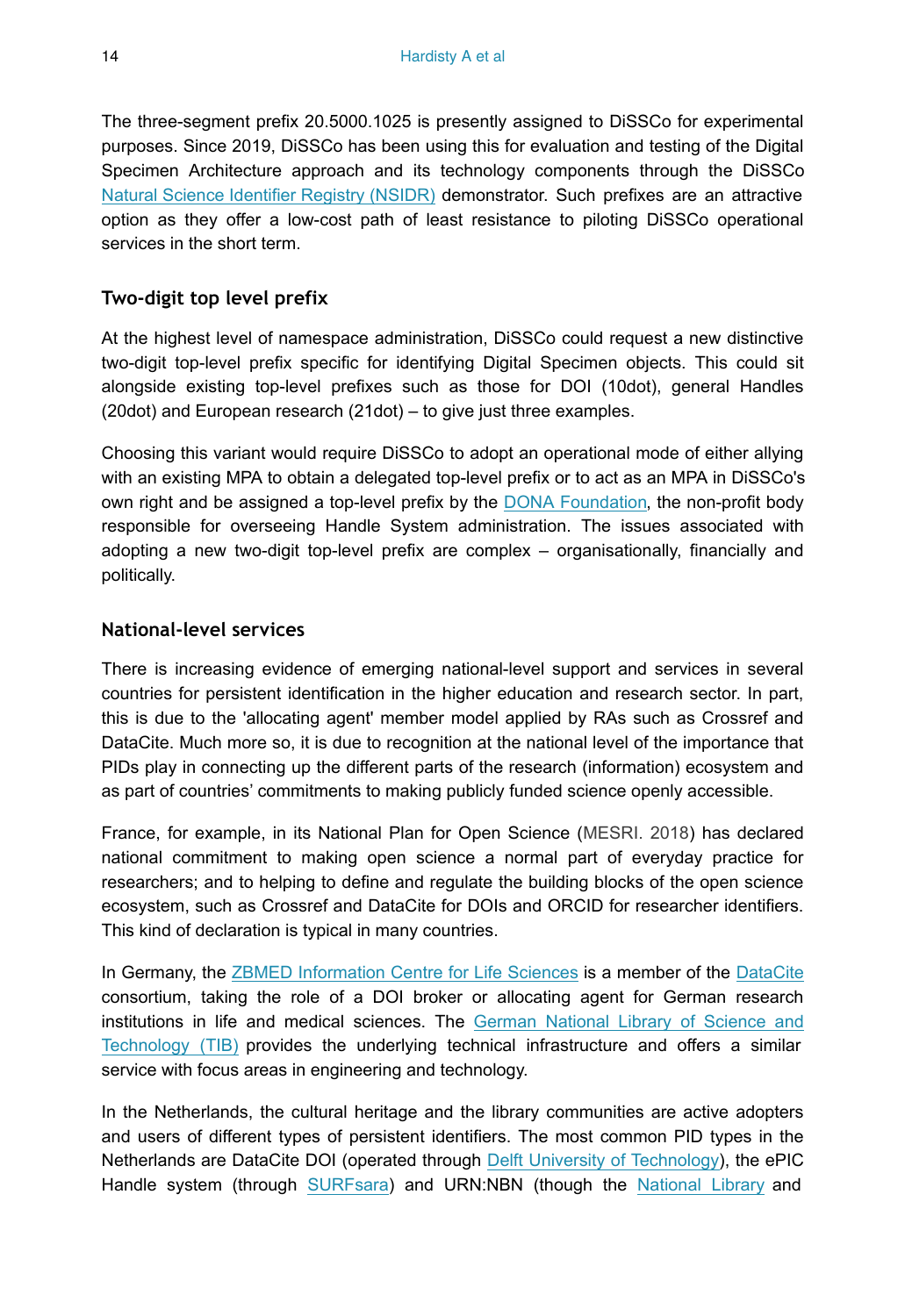[DANS](https://dans.knaw.nl/en/about/services/easy/information-about-depositing-data/during-depositing/persistent-identifiers)). The [National Coordination Point for Research Data Management](https://www.lcrdm.nl/en) organizes various workshops and training focusing on different aspects of research data management.

In the UK, [Jisc](https://www.jisc.ac.uk/) is working to select and promote a range of unique identifiers in collaboration with relevant partner organisations and funders of research, who may (for example) consider mandating the use of such PIDs as a condition of research grants.

In many of these cases, the effort is mainly directed towards identifying datasets, people, organisations, research grants and research outputs. Only the UK's [HeritagePIDs](https://github.com/tanc-ahrc/HeritagePIDs) project, as far as we are aware is investigating approaches to PIDs for institutions across the UK heritage sector as the sector considers how to work towards an [open national collection.](https://www.nationalcollection.org.uk/)

As a Europe-wide research infrastructure with a new requirement to persistently identify Digital Specimens, DiSSCo will be best positioned by selecting and promoting identifiers with relevant partner organisations on the European rather than national level. For other kinds of identifiers (DOI, ORCID Id, GRID/ROR) it makes little difference whether these are provided/used on European or national level. This is the matter of operationalizing a PID scheme, explored further in the following section.

# **Operationalizing a PID scheme**

Operational modes for Handle-based PID schemes are based on the kind of responsibilities associated with administering part of one of the levels of Handle System namespace [\(Sun et al. 2003](#page-38-6)).

A root or top-level name segment ('10.' in the case of DOIs, for example) is administered by a Multi-Primary Administrator (MPA). Presently there are nine MPAs constituted. Collectively, they operate the Global Handle Registry (GHR). Being an MPA carries a substantial commitment and long-term obligation towards the GHR with responsibility for ensuring (collectively) the continued governance, operability, sustainability and persistence of the entire Handle System. Among the PID schemes described, the DOI scheme, the ePIC scheme, the 5-digit prefix (CNRI) scheme and the two-digit top level prefix scheme are all examples of primary PID schemes, each administered by a responsible MPA.

At the next level down, segments of the namespace are administered by Registration Agencies (RA), typically on behalf of identifiable communities. Crossref, for example, manages a segment of namespace below '10dot' in the DOI scheme on behalf of the journal and scholarly publishing sector. DataCite manages a similar segment for dataset registrations on behalf of the global research community. However, neither Crossref nor DataCite allocates DOIs directly. They delegate that further to their members acting as agents.

Among the described PID schemes the generic second-level prefix scheme is an example having similar arrangements to the DOI and ePIC schemes i.e., an MPA administers the top-level name segment with one or more RAs administering second-level name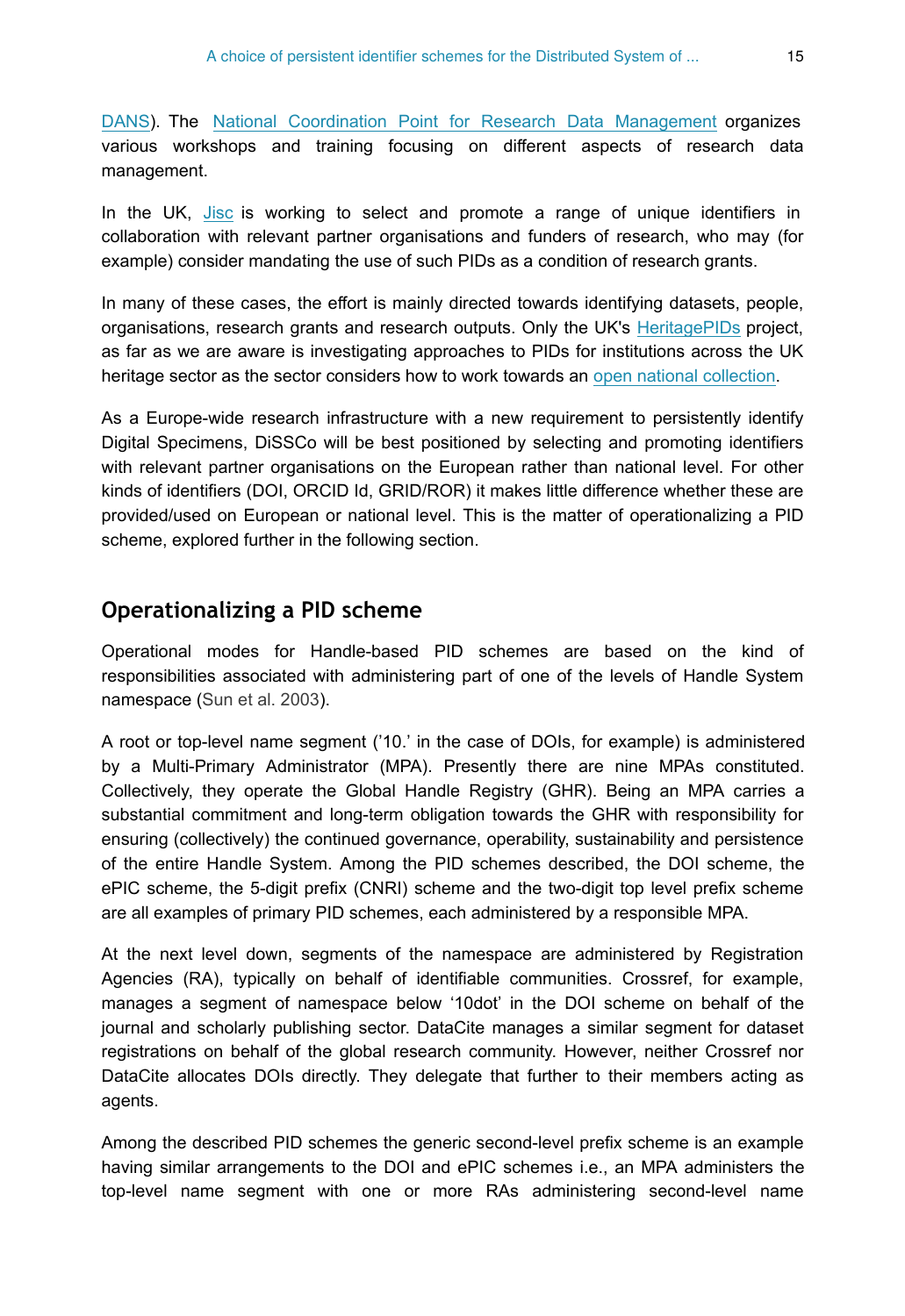segments. In the generic three-segment prefix scheme this is taken to one further level of administration with individual institutions managing their specific third-level name segment (prefix) allocation.

The IGSN scheme for sampling communities is a variation on the above general principles in which a Registration Agency (IGSN e.V.) has administration rights for a top-level name segment delegated to it but with the GHR obligations being retained by the MPA responsible for the name segment. Note, this is a specific example of the legacy five-digit prefix (CNRI) scheme. In the IGSN scheme a further sub-division of administration is devolved to multiple IGSN Allocating Agents (AA).

Several possible operational modes for DiSSCo can be distilled from these different scheme options. These fall into two main categories, being: i) administration of a root or top-level name segment; and ii) administration of a lower-level name segment under a toplevel name segment. Suppl. material [3](#page-39-3) presents a short comparison of the main roles and responsibilities within these two categories. The choice for DiSSCo depends in part on the value placed strategically on identifiers for digital specimens on the Internet, as explained above; as well as on the practicalities and socio-political realities of implementation in a community that is still learning to be digitally progressive.

<span id="page-15-0"></span>Table 2.

Existing MPAs for DiSSCo alliance.

[DOI Foundation](https://www.doi.org/) (IDF): The IDF is the most well-known MPA organisation, acting to administer Digital Object Identifiers (DOI) or "Dee Oh Eyes" as they are more familiarly known. The IDF is a member organisation governed by a board of directors, with each RA member holding one board seat. The RA members together with the board maintain the focus on scalability, branding, governance and persistence, with the board being responsible for investment decisions. The RAs and the Foundation jointly share responsibility for ensuring that legacy DOIs are maintained in the event of an RA ceasing its membership (which has happened). By definition, the IDF respects and supports the requirements of all its member RAs and claims to be willing and able to implement any changes required by existing RAs and new RAs, as long as such changes do not threaten core principles nor challenge IDF's ability to guarantee persistence over the long-term.

[GWDG:](https://www.gwdg.de/) Gesellschaft für Wissenschaftliche Datenverarbeitung mbH Göttingen is a service organization working in conjunction with the University of Göttingen and the Max Planck Society as a data and IT service center. It also carries out independent research in the field of computer science and supports scientific research and education. In this latter capacity GWDG provides resilient PID services for its scientific user constituency, and as a credentialled MPA is the leading partner in the European PID Consortium (ePIC). GWDG is presently leading work within the European Open Science Cloud (EOSC) initiative on PID Architectures, services and related requirements. [CNRI:](http://www.cnri.net/) The Corporation for National Research Initiatives Inc., based in Virginia (USA) is a not-for-profit organization formed in 1986 to undertake, foster, and promote research in the public interest, with activities centred around strategic development of network-based information technologies. As the originator of the Digital Object Architecture, the Handle System and other components before turning those over to public ownership via the DONA Foundation, CNRI plays a key role in delivering administrative and technology services in support of the Handle System worldwide. CNRI is both an MPA itself, as well as providing operational services to allow the IDF to perform as an MPA.

In both main categories there is a further choice about how much to operationalise inhouse versus how much to outsource (subcontract) to another organisation to carry out on behalf of DiSSCo. Note though, that choosing an outsourcing option does not outsource the accountability for correct administration. That remains with DiSSCo. Also, several technical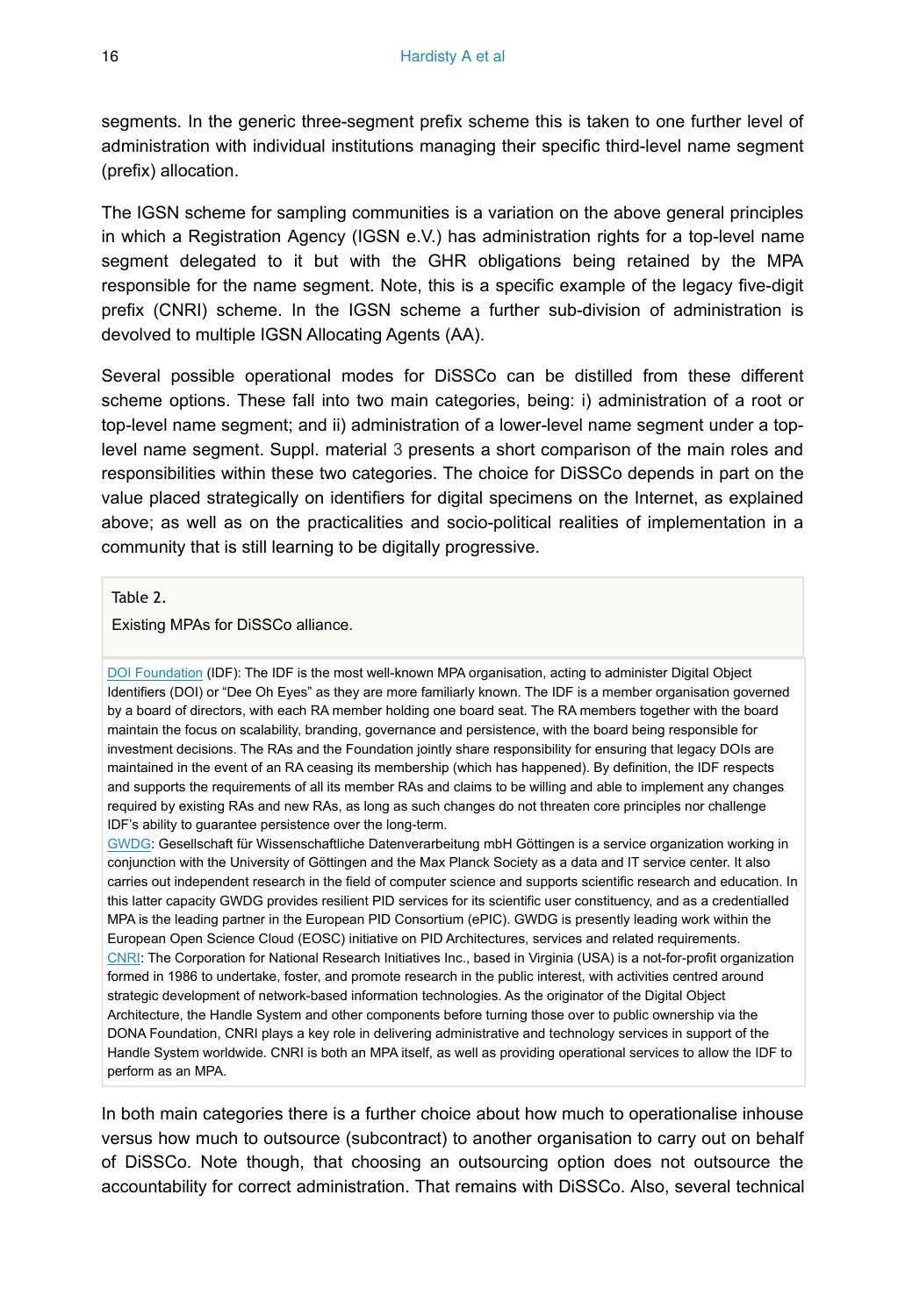facets, such as maintaining metadata schemas and accuracy of Handle records nevertheless also remains with DiSSCo.

A further consideration is that the principal functional roles of a PID scheme (i.e., PID registration, PID maintenance and PID resolution) must each be assigned to an entity or entities within the foreseen DiSSCo organisational structure. Should, for example these roles be performed centrally by DiSSCo on behalf of all participating institutions? Should some or all of the roles be devolved, and if so, which roles and to whom? Is a mixed model anticipated?

## **Administration of a top-level name segment**

Within the overall category of choosing to administer a root or top-level name segment there are two options: to ally with an existing MPA or to become and act as an MPA.

There are presently nine MPAs authorised by the DONA Foundation, collectively sharing the responsibility to operate the top-level Global Handle Registry (GHR). Six of these are territory oriented and can be discounted for alliance purposes whilst the remaining three (IDF, GWDG, CNRI - see Table [2](#page-15-0)) have non-territorial global scope and are worth considering.

## **Ally with an existing MPA**

DiSSCo could negotiate an alliance with one of the existing non-territorial global MPAs; either to:

- 1. Make use of their existing top-level prefix:
	- IDF/10dot
	- CNRI/20dot
	- GWDG/21dot; or
- 2. Sub-contract the MPA to manage a new top-level PID prefix on DiSSCo's behalf.

There are precedents for sub-contracting already. The DOI Foundation is an MPA paying full dues to DONA Foundation as a constituent contributor to the Global Handle Registry. However, all DONA-level administration is sub-contracted to CNRI as well as much of the lower level administration for DOI. Subcontracting is also a model within the IDF at the RA level. The EU Publication Office (OP) is a full-fledged DOI RA but all DOI operations are subcontracted to mEDRA, the Italian DOI RA. In each case, OP and IDF, the organization needed to be a first-class citizen for political reasons but didn't want to build up the internal structure needed to operate as a first-class citizen.

The base annual cost of these two alliance options differs depending on whether DiSSCo uses an existing top-level prefix or a new prefix. In the latter case, the base cost is most likely the same as being an MPA – annually, CHF 75,000. In the former case, it's probably negotiable.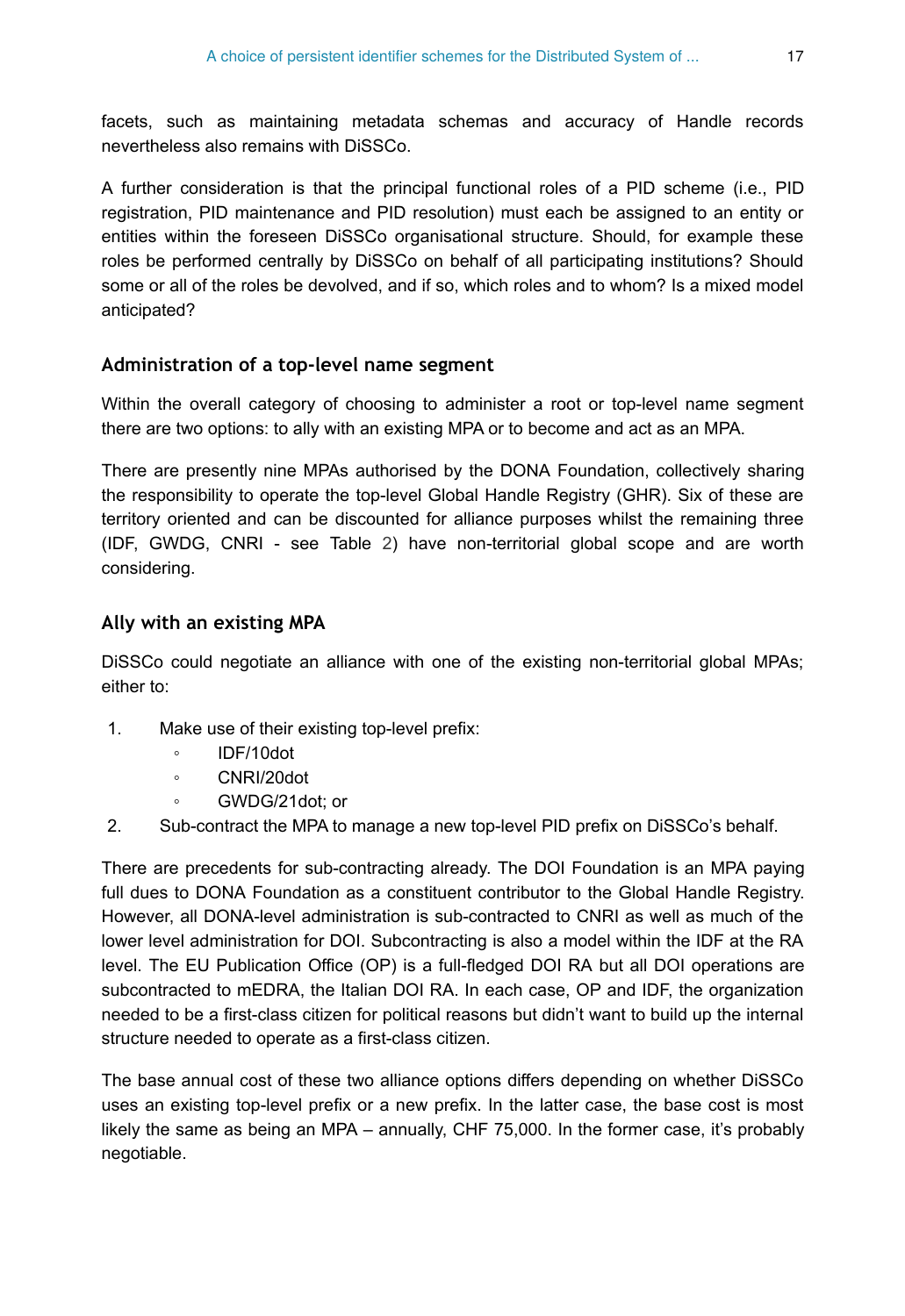#### **Act as an MPA**

Acting as its own MPA allows a community to establish their own specific Handle-based PID scheme with the benefit of being able to customise and control the scheme exactly as the community likes. This makes it easier to meet specific community requirements without compromise.

Becoming one of the exclusive, small number of MPAs at the global level carries obligations, however. It requires the MPA organisation to commit to contribute (alongside the other MPAs) to sustain the Global Handle Registry (GHR) for the benefit of all countries, sectors and individual participants. This is expensive and may appear beyond the immediate interests and needs of DiSSCo. The base annual cost of being an MPA is CHF 75,000 annually payable to the DONA Foundation to keep that Foundation and the GHR operational. It is unlikely DiSSCo would take on such a responsibility on its own.

Nevertheless, when viewed in terms of DiSSCo as the largest ever formal agreement between natural science collection facilities, the many thousands of collection-holding institutions globally, and the overall general importance of guaranteeing very-long term (100 years) persistence of digital references to all kinds of heritage objects, this can take on a different complexion. DiSSCo might consider doing so in collaboration with other natural science collection digitization initiatives around the world or in conjunction with other partners in the wider heritage collections and infrastructures sector generally.

#### **Administration of a second-level name segment**

Within the overall category of choosing to administer a lower-level name segment under a top-level name segment there are three options: to use the services of an existing RA, to ally with an existing RA or to become/establish a new RA.

A Registration Agency provides services to those wanting to register PIDs. These include allocation of prefixes within the range administered by the RA, registration of PIDs and capture/maintenance of associated metadata.

### **Use the services of an existing RA**

DiSSCo could use the offered services of an existing RA, such as CrossRef or DataCite in a customer/supplier relationship. There are several existing RAs to choose from. Like domain name registrars for the Internet, RAs offer a range of services targeted towards their potential customer base for the registration and management of PIDs. They can compete with one another. Each RA manages their own business operation independently from other RAs. They can also collaborate with one another, both on mutually beneficial service development and as a collective in support of the goals of their parent MPA.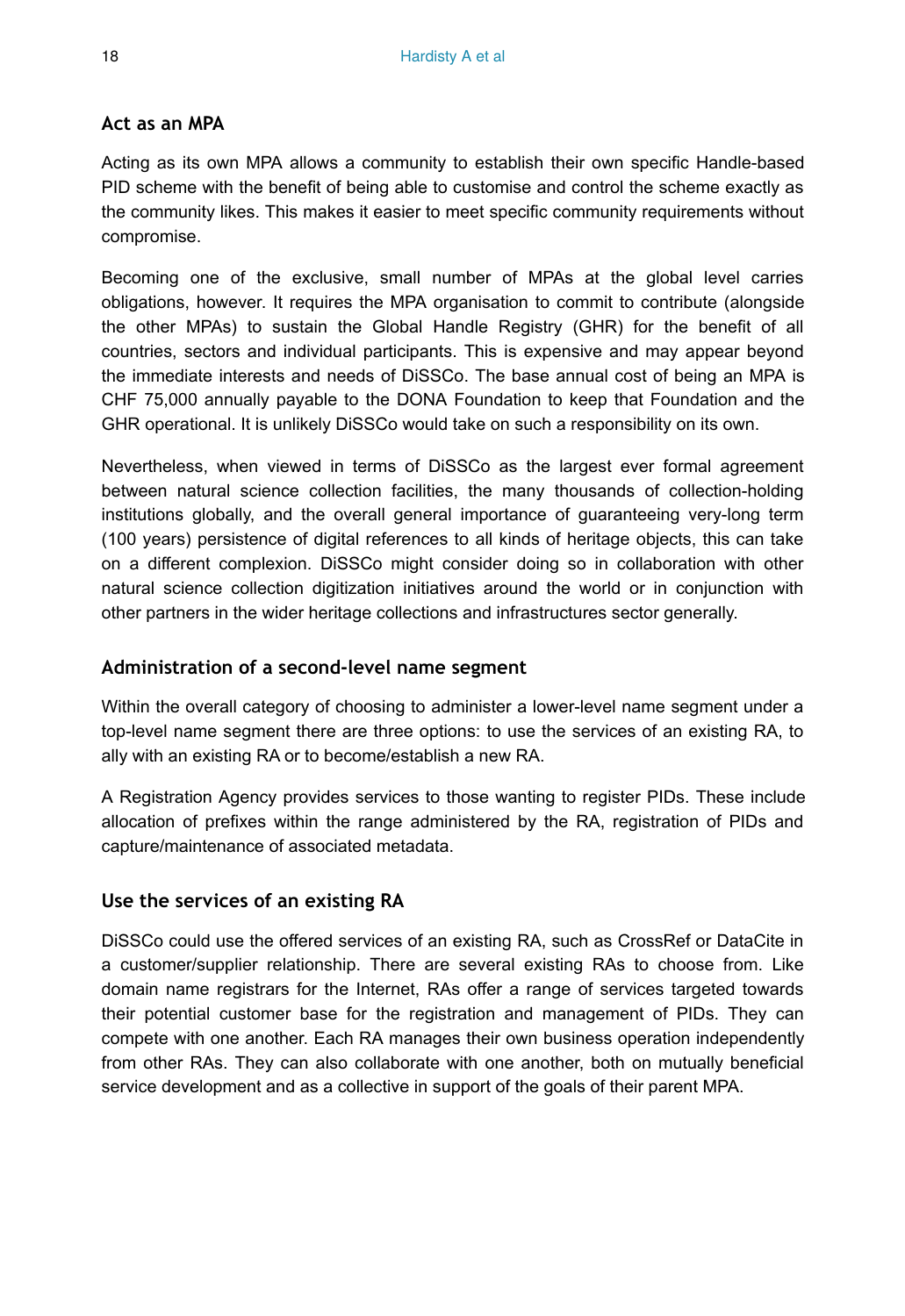#### **Ally with an existing RA**

In a more strategic alliance, DiSSCo could work with an existing RA to influence and develop the RA's current services (especially the metadata schemas), operations and the business model to more specifically meet DiSSCo needs. A concern for an existing RA might be that the volume of business deriving from the collections' PID needs could potentially be disruptive to the current mode of operation/collaboration. A concern for DiSSCo is that a collaboration might involve compromises with the entire communities served by an existing RA.

#### **Become/establish a new RA**

Becoming an RA (i.e., establishing a new RA) under one of the existing MPAs is a flexible solution that allows PID services to be tailored to specific communities to meet specific needs. RAs serve their own communities and support them with bespoke metadata schemas, local language customisations and a business model specifically designed around the supported community.

A new RA could exploit an existing brand of its parent MPA (such as the DOI or ePIC brands) thus benefitting from the reputation of that brand already established. Alternatively, a new RA can establish its own distinctive brand, such as MovieLabs chose to do in the entertainment sector with the Entertainment Identifier (EIDR) brand and as BSi.Identify will do when it launches as an RA in 2021.

# **Material and methods**

By combining the possible operational modes with the different available PID schemes explained above, Table [3](#page-18-0) illustrates the many scenarios of operational PID scheme from which DiSSCo can choose. However, not all are possible.

<span id="page-18-0"></span>Table 3.

Scenarios of PID schemes and potential operational modes for DiSSCo.

| Scheme:<br><b>DiSSCo</b><br>modes:  |   | <b>DOI</b><br>(10dot)    | <b>IGSN</b>                  | ePIC<br>(21dot)       | <b>Five-digit</b><br>prefix<br>(CNRI) | <b>Two-digit</b><br>top level<br>prefix <sup>1</sup> | Second<br>level<br>prefix <sup>2</sup> | Three-<br>segment<br>prefix | National-<br>level<br>services |
|-------------------------------------|---|--------------------------|------------------------------|-----------------------|---------------------------------------|------------------------------------------------------|----------------------------------------|-----------------------------|--------------------------------|
|                                     |   | A                        | B                            | C                     | D                                     | E                                                    | F                                      | G                           | H                              |
| Ally with<br><b>MPA</b>             |   | Possible                 | Not<br>possible <sup>3</sup> | Possible              | Deprecated                            | Possible <sup>4</sup>                                | Possible <sup>6</sup>                  | Not<br>possible             | Not<br>possible                |
| Act as<br><b>MPA</b>                |   | $2 \mid$ Not<br>possible | Not<br>possible              | Not<br>possible       | Not possible                          | Possible                                             | Not<br>possible                        | Not<br>possible             | Not<br>possible                |
| <b>Use</b><br>existing<br><b>RA</b> | 3 | Possible <sup>5</sup>    | Possible <sup>5</sup>        | Possible <sup>5</sup> | Possible <sup>5</sup>                 | Not<br>possible                                      | Possible <sup>5</sup>                  | Possible <sup>5</sup>       | Not<br>desirable               |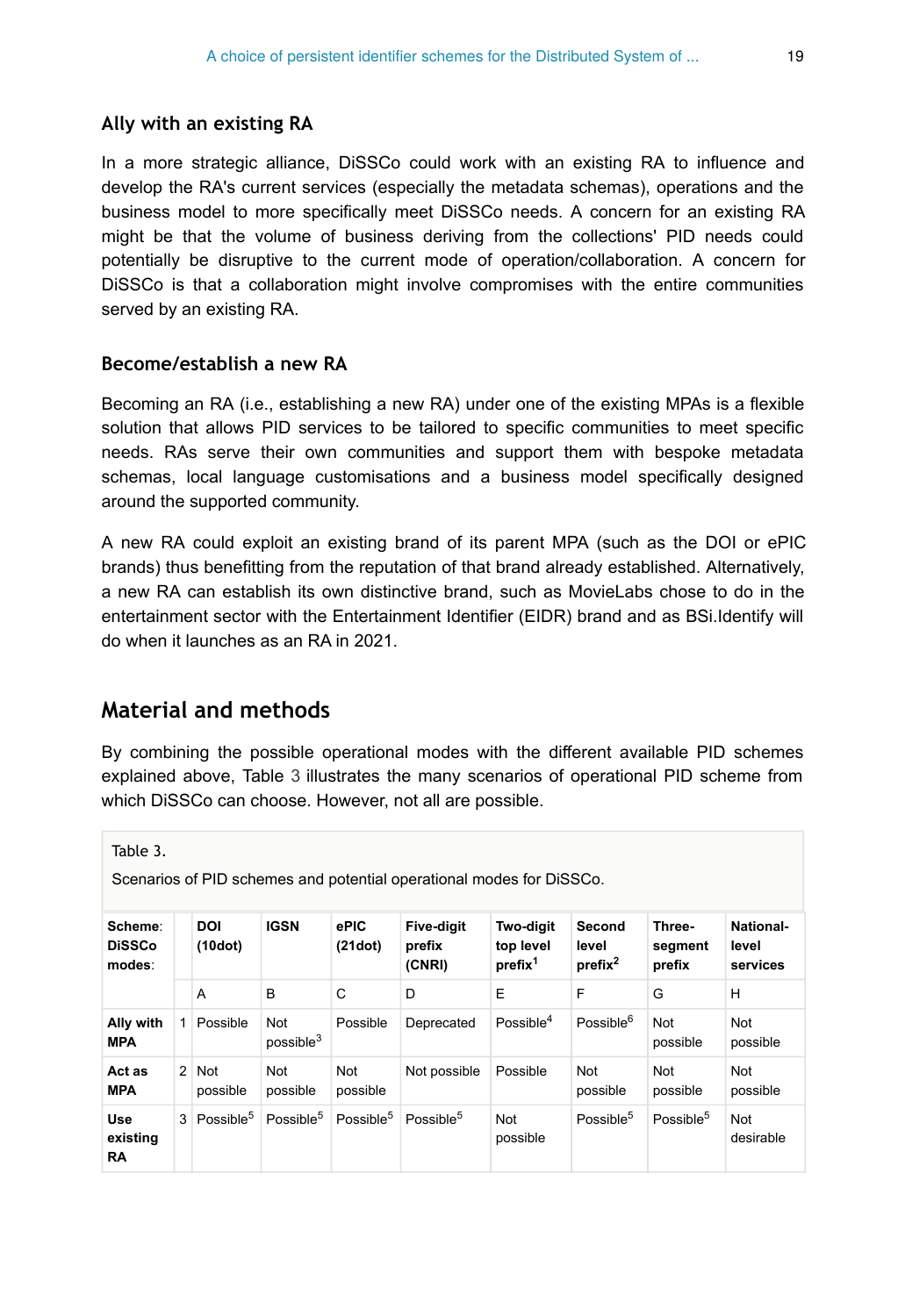| Scheme:<br><b>DiSSCo</b><br>modes: |    | <b>DOI</b><br>(10dot) | <b>IGSN</b>                  | ePIC<br>(21dot) | <b>Five-digit</b><br>prefix<br>(CNRI) | Two-digit<br>top level<br>prefix <sup>1</sup> | Second<br>level<br>prefix <sup>2</sup> | Three-<br>segment<br>prefix | National-<br>level<br>services |
|------------------------------------|----|-----------------------|------------------------------|-----------------|---------------------------------------|-----------------------------------------------|----------------------------------------|-----------------------------|--------------------------------|
|                                    |    | A                     | B                            | C               | D                                     | Е                                             | F                                      | G                           | н                              |
| Ally with<br><b>RA</b>             | 4  | Possible              | Possible                     | Possible        | Possible                              | Not<br>possible                               | Possible                               | Possible                    | Not<br>desirable               |
| <b>Become</b><br>an RA             | 5. | Possible              | Not<br>possible <sup>7</sup> | Possible        | Deprecated                            | Possible <sup>4</sup>                         | Possible <sup>6</sup>                  | Possible                    | Not<br>desirable               |

Legend: Ally with MPA – establish an alliance with an existing MPA such as the IDF, GWDG or CNRI. Act as MPA – establish/become an MPA in community's own right.

Use existing RA – use the offered services of an existing RA without adaptation.

Ally with RA – establish an alliance with an existing RA, working jointly together to adapt offered services to meet DiSSCo needs.

Become an RA – establish an RA in its own right to serve the DiSSCo community.

Notes:

 $1$  Means a new top-level prefix in addition to those already allocated (10dot, 20dot, 21dot, etc.)

 $2$  For example, under 20 dot, for which CNRI is the MPA.

 $3$  IGSN uses a 5-digit prefix (10273) for which CNRI is the MPA.

 $4$  Depends on the existence of an MPA for the prefix. Probably no additional value over the act as MPA option immediately below it.

<sup>5</sup> Restricted metadata capability and generalised services.

 $6$  Ally with MPA / Become an RA operates in tandem for this PID scheme i.e., both are needed.

 $^7$  DiSSCo assumes an Allocating Agent role rather than a true RA role. IGSN e.V. acts as the RA.

Combinations shown as 'not possible' (A2, B1, B2, B5, C2, D2, E3, E4, F2, G1, G2) are not operationally and/or organisationally achievable. Two scenarios (D1, D5) are deprecated because the offering from the service provider has changed and three at the national level (H3, H4, H5) are not desirable to pursue as they will lead to fragmentation along national lines. This leaves the remaining twenty-two 'possible' scenarios that have been subjected to analysis against the DiSSCo requirements in a two-step approach.

In a first step aiming to reduce the number of alternatives to a sensible and practical subset, a coarse three-level strength/weakness scoring has been applied to each scenario against each of the principal DiSSCo requirements outlined earlier i.e., scalability, community trust, persistence, governance, appropriateness of the scheme and suitability for future global adoption.

The eight strongest scenarios based on these ranked scores were selected to proceed to the second step of a more detailed dimensional benefits assessment. These assessments were made under several headings:

- **Option summary**: An explanation of the option and how it operates.
- **Outcomes**: The outcomes likely for DiSSCo and the community from adopting the option.
- **Impact:** Impact expected to be achieved by adopting the option.
- **Implications**: Implications for DiSSCo (collectively) arising from adopting the option; also including obligations DiSSCo would have to commit to over the longterm (20+ years).
- **Pros:** A list of positive aspects of the option.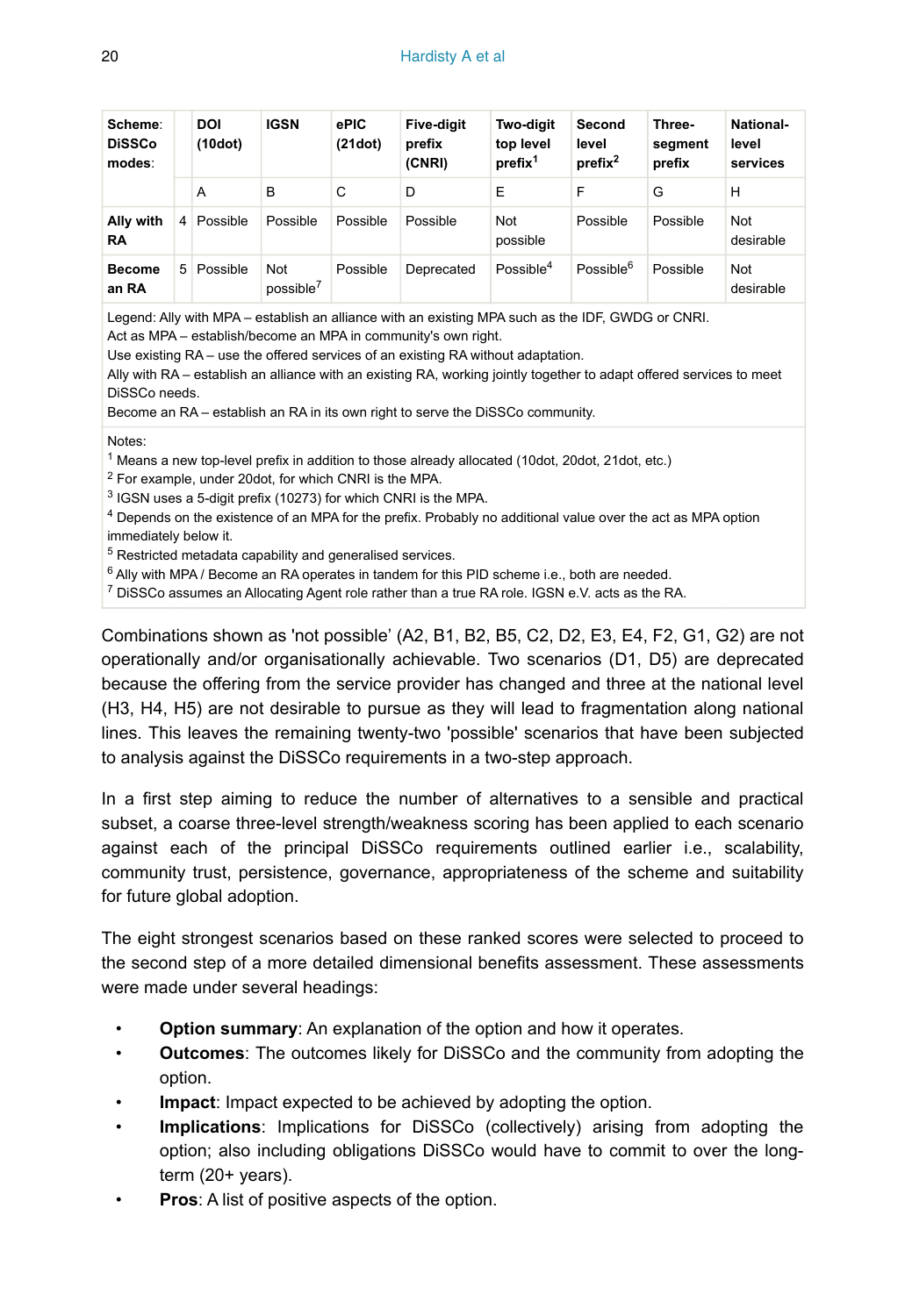- **Cons:** A list of negative aspects of the option.
- **Costs**: A non-exhaustive indicatication of the costs of the option, particularly their type and scale (see note below).
- **Dimensional assessment**: Ten dimensions (characteristics) analysing the ability of the option to meet the key requirements. Each dimension is assessed on a threepoint scale: i) able (appears to be able to fully meets the requirement); ii) partial (appears partially able to meet the requirement); and iii) unable (appears unable to meet the requirement). The ten dimensions are:
	- Billions of identifiers (several tens 300 billion);
	- Flexibility for machine-assisted services;
	- Consistency (to continuously sustain services over long-term);
	- Quality (conformance to stakeholder requirements);
	- Excellence (towards convergence of curation and publishing practices);
	- Scope for branding own scheme;
	- Persistence (100 years resolution);
	- Opportunity for stake in long-term governance;
	- Flexibility to accommodate specific metadata in PID records; and,
	- Suitability for expansion to a global scheme.
- **Overall assessment**: Considering all factors, an overall assessment of the option is also indicated as able, partial or unable. An additional remark derived from the pros and cons of the option qualifies the assessment.

Note on costs: In providing indications of costs we have tried to identify the major sources and components of costs without being a complete costing. The idea is to provide a scalar comparison along the lines of 'low, medium, high' or 'affordable/unaffordable'.

# **Results**

A three-point scoring scale has been used in a first step to assign strength/weakness scores to the ability of each PID scheme scenario to support each of the main DiSSCo requirements (Table [4\)](#page-20-0). The scores assigned (where 3 = strongly meets the requirement, 1 = weakly meets the requirement and 2 = inbetween, neither strong nor weak) are summed for each scenario, giving an overall score for each in the range 18 (strongest)  $-6$ (weakest).

<span id="page-20-0"></span>

| Table 4.<br>Strength/weakness score of the scenario to support the main DiSSCo requirements Key: A three-<br>point scale is used 3=strong, 1=weak, 2=in-between, neither strong nor weak. |    |   |                |   |              |               |   |               |               |                |              |   |                |                |               |               |              |               |                |   |                                                                |   |
|-------------------------------------------------------------------------------------------------------------------------------------------------------------------------------------------|----|---|----------------|---|--------------|---------------|---|---------------|---------------|----------------|--------------|---|----------------|----------------|---------------|---------------|--------------|---------------|----------------|---|----------------------------------------------------------------|---|
| <b>DiSSCo PID</b><br>scheme<br>requirement                                                                                                                                                | A1 |   |                |   |              |               |   |               |               |                |              |   |                |                |               |               |              |               |                |   | A3 A4 A5 B3 B4 C1 C3 C4 C5 D3 D4 E1 E2 E5 F1 F3 F4 F5 G3 G4 G5 |   |
| <b>Scalability</b>                                                                                                                                                                        | 3  | 1 | 1              | 3 | $\mathbf{1}$ | 12            | 3 | $\mathbf{1}$  | $\mathcal{P}$ | 3              | $\mathbf{1}$ | 2 | 3              | 3              | 3             | 3             | $\mathbf{1}$ | $\mathcal{P}$ | 3              | 1 | $\mathcal{P}$                                                  | 3 |
| <b>Trust</b>                                                                                                                                                                              | 3  | 1 | $\mathfrak{p}$ | 3 | 1            | $\mathcal{P}$ | 2 | $\mathcal{P}$ | $\mathcal{P}$ | $\overline{2}$ | 1            | 1 | $\mathfrak{p}$ | $\mathfrak{p}$ | $\mathcal{P}$ | $\mathcal{P}$ | 1            | 1             | $\mathfrak{p}$ | 2 | 2                                                              | 2 |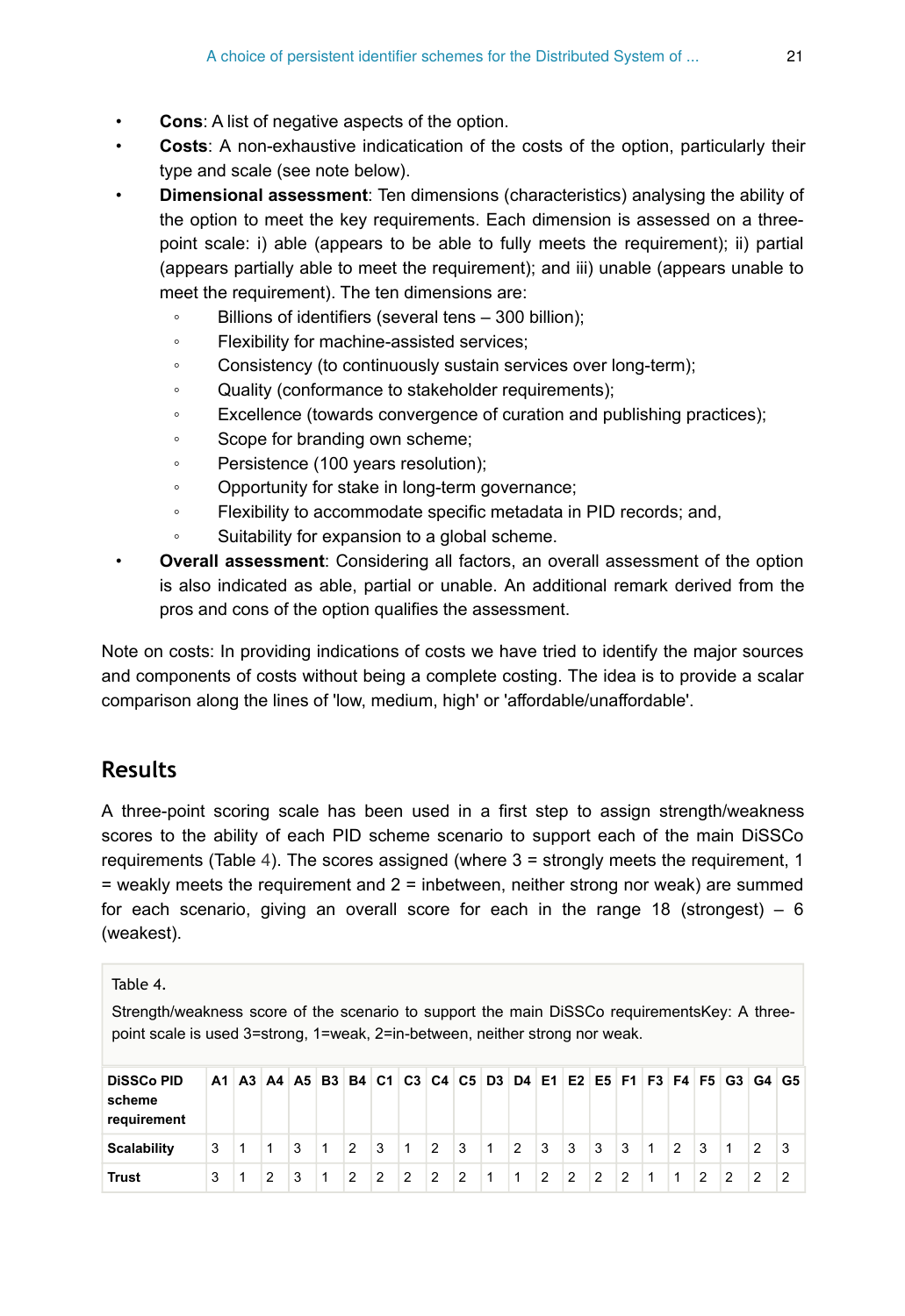| <b>DiSSCo PID</b><br>scheme<br>requirement | А1 | A3 | A4 |    |    |                | A5 B3 B4 C1 C3 C4 C5 |               |                |                | D <sub>3</sub> | D4 E1        |                |    | $E2$ E5 F1 F3 F4 F5 |                           |                |                |    | G3 G4 |                | G5 |
|--------------------------------------------|----|----|----|----|----|----------------|----------------------|---------------|----------------|----------------|----------------|--------------|----------------|----|---------------------|---------------------------|----------------|----------------|----|-------|----------------|----|
| <b>Persistence</b>                         | 3  | 1  | 1  | 3  | 2  | 2              | $\mathfrak{p}$       | 2             | $\overline{2}$ | $\overline{2}$ | 1              | 1            | 3              | 3  | 3                   | 2                         | $\overline{2}$ | $\overline{2}$ | 2  | 2     | 2              | 3  |
| Governance                                 | 2  | 1  | 1  | 3  | 1  | $\overline{2}$ | $\overline{2}$       | 1             | $\overline{2}$ | 3              | 1              | $\mathbf{1}$ | $\overline{2}$ | 1  | 3                   | $\overline{2}$            | 1              | 2              | 3  | 1     | $\overline{2}$ | 3  |
| Appropriate<br>identifiers                 | 3  | 1  | 2  | 3  | 2  | 2              | 3                    | 1             | $\overline{2}$ | 3              | 2              | 2            | 3              | 3  | 3                   | 2                         | 1              | 2              | 3  | 1     | 1              | 3  |
| Global<br>adoption                         | 3  | 3  | 3  | 3  | 3  | 3              | $\mathfrak{p}$       | $\mathcal{P}$ | $\overline{2}$ | 3              | 2              | 3            | 2              | 2  | 2                   | 3                         | $\overline{2}$ | 3              | 3  | 3     | 3              | 2  |
| Overall                                    | 17 | 8  | 10 | 18 | 10 | 13             | 14                   | 9             | 12             | 16             | 8              | 10           | 15             | 14 | 16                  | $14 \overline{\smash{8}}$ |                | 12             | 16 | 10    | 12             | 16 |

Legend:

Scalability: Scale for specimens, scale for machines, scale for performance, scale for global use. Trust: User confidence in the PID scheme, seeing it as appropriate to their needs and trustworthy. Persistence: Many decades, to more than 100 years.

Governance: An internationally acceptable governance mechanism by stakeholders themselves.

Appropriate identifiers: PIDs appropriate to the digital object type being persistently identified.

Global adoption: Extensible towards a single PID scheme that could be adopted globally.

These scores show that, operationally speaking allying with an existing MPA is preferential to becoming a new MPA; and that becoming or establishing a RA is more likely to lead to satisfactorily meeting DiSSCo's needs than using the services of or or allying with an existing RA. None of the six options to use the services of an existing RA (options identified with digit 3 in Table [4\)](#page-20-0) has been selected for further evaluation because the consequence would be that DiSSCo would have to fit in with existing services and metadata schemas that most likely would lead to inflexibilities and/or inability to fulfil the main requirements for FAIR, scalability and persistence and governance/trust. Working within one of the available PID schemes from DOI Foundation, ePIC Consortium or CNRI seems to have advantages over the other schemes (IGSN, five-digit prefix, two-digit top level prefix, second level prefix, three-segment prefix, national level services.

The overall scores from Table [4](#page-20-0) carried over into Table [5](#page-21-0), identifying the strongest scenarios (in *bold italic*) for the second step of further evaluation, which also includes evaluation of a 'do nothing' option. The details of the assessment of these strongest scenarios are given more fully in Suppl. material [4.](#page-40-5)

<span id="page-21-0"></span>Table 5.

Strongest scenarios for further evaluation (in *bold italic*).

| Scheme:<br><b>DiSSCo</b><br>modes: |               | <b>DOI</b><br>(10dot)   | <b>IGSN</b>     | ePIC<br>(21dot)  | <b>Five-digit</b><br>prefix<br>(CNRI) | Two-digit<br>top level<br>prefix | Second<br>level<br>prefix | Three-<br>segment<br>prefix | <b>National-</b><br>level<br>services |
|------------------------------------|---------------|-------------------------|-----------------|------------------|---------------------------------------|----------------------------------|---------------------------|-----------------------------|---------------------------------------|
|                                    |               | A                       | B               | C                | D                                     | E                                | F                         | G                           | H                                     |
| Ally with<br><b>MPA</b>            |               | <b>Possible</b><br>(17) | Not<br>possible | Possible<br>(14) | Deprecated                            | <b>Possible</b><br>(15)          | <b>Possible</b><br>(14)   | Not<br>possible             | Not<br>possible                       |
| Act as<br>MPA                      | $\mathcal{P}$ | <b>Not</b><br>possible  | Not<br>possible | Not<br>possible  | Not possible                          | <b>Possible</b><br>(14)          | Not<br>possible           | Not<br>possible             | Not<br>possible                       |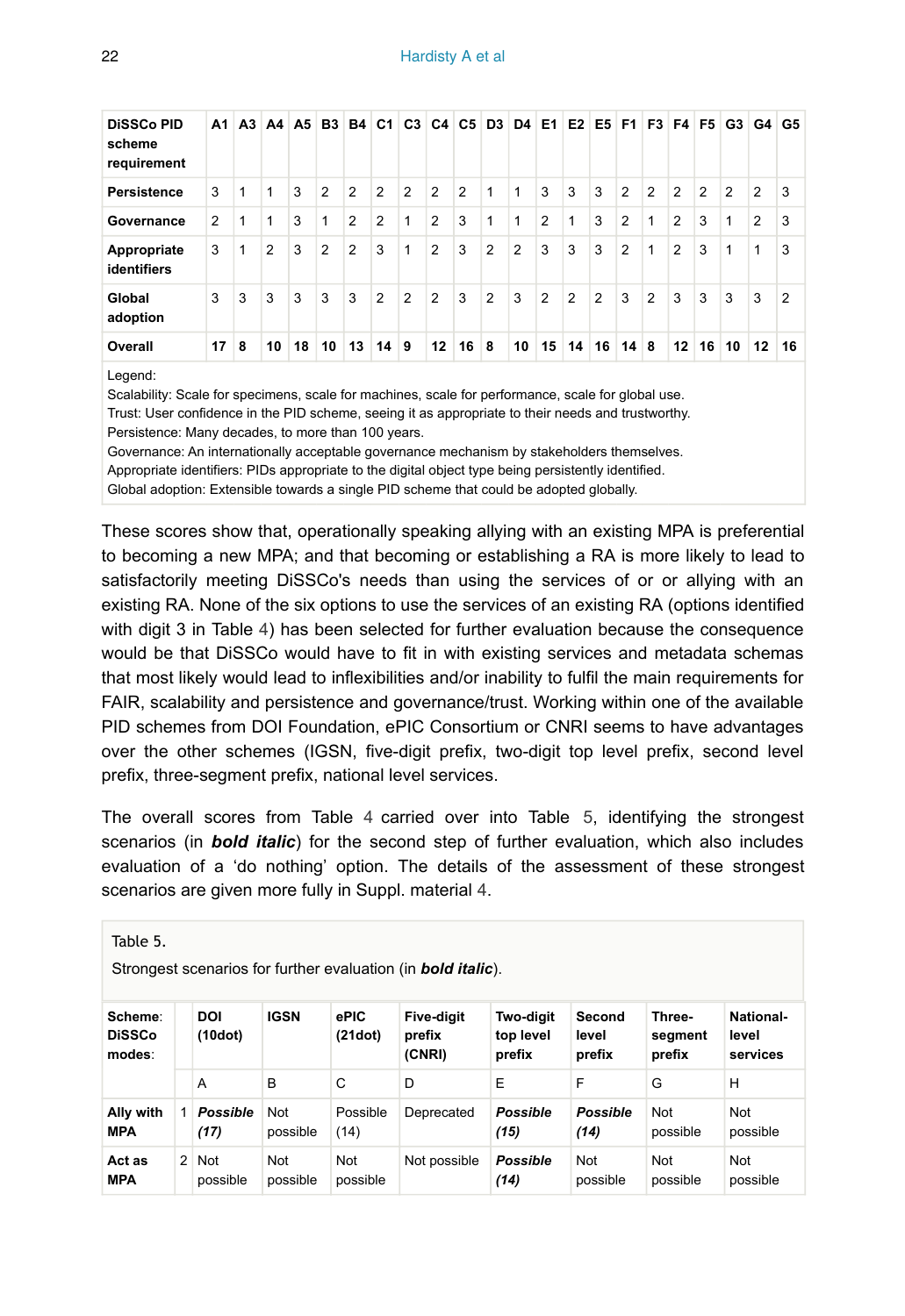| Scheme:<br><b>DiSSCo</b><br>modes: |                | <b>DOI</b><br>(10dot)   | <b>IGSN</b>             | ePIC<br>(21dot)         | <b>Five-diait</b><br>prefix<br>(CNRI) | <b>Two-digit</b><br>top level<br>prefix | Second<br>level<br>prefix | Three-<br>segment<br>prefix | <b>National-</b><br>level<br>services |
|------------------------------------|----------------|-------------------------|-------------------------|-------------------------|---------------------------------------|-----------------------------------------|---------------------------|-----------------------------|---------------------------------------|
|                                    |                | A                       | B                       | C                       | D                                     | E                                       | F                         | G                           | н                                     |
| <b>Use</b><br>existing<br>RA       | 3              | Possible<br>(8)         | Possible<br>(10)        | Possible<br>(9)         | Possible<br>(8)                       | Not<br>possible                         | Possible<br>(8)           | Possible<br>(10)            | <b>Not</b><br>desirable               |
| Ally with<br>RA                    | 4              | Possible<br>(10)        | <b>Possible</b><br>(13) | Possible<br>(12)        | Possible<br>(10)                      | Not<br>possible                         | Possible<br>(12)          | Possible<br>(12)            | <b>Not</b><br>desirable               |
| <b>Become</b><br>an RA             | 5 <sup>1</sup> | <b>Possible</b><br>(18) | Not<br>possible         | <b>Possible</b><br>(16) | Deprecated                            | Possible<br>(16)                        | <b>Possible</b><br>(16)   | <b>Possible</b><br>(16)     | <b>Not</b><br>desirable               |

The scenarios to ally with the DOI Foundation (option A1) and to become an RA member of the DOI Foundation (option A5) were assessed as able to fully meet DiSSCo requirements, with DiSSCo especially being able to benefit from the familiarity of an established DOI brand. The scenario to become an RA in association with the ePIC Consortium (option C5) was assessed as able to meet the DiSSCo requirements but with a less well established and familiar brand than DOI. The scenario to ally with IGSN (option B4) was assessed as being partially able to meet DiSSCo requirements but fully able only after substantial cooperative work between DiSSCo and IGSN stakeholders.[\\*](#page-40-6)<sup>6</sup> The scenarios to become an MPA or to ally with an existing MPA for a new top-level prefix (options E2/E1) were assessed together and found to be able to meet DiSSCo requirements but presently beyond the capability reach of the DiSSCo community at the present time; and with a potentially high risk of failure.\*7 Allying with another MPA for a second-level prefix and become an RA under that MPA (options F1/F5) were assessed together and found to able to meet DiSSCo requirements but with a medium risk of failure due to the greenfield nature of the scenario and strong community memories in relation to the failed life sciences identifier (LSID) scheme. Becoming a Registration Agency for a three-segment prefix (option G5) was assessed as able to meet DiSSCo requirements but most likely with limited flexibility for further devolving namespace management whilst minimising verbosity of Handle names and maintaining opacity of suffixes. The 'do nothing' option, which represents no change to the present situation does not meet DiSSCo requirements at all.

The scoring of each scenario is carried forward in illustrative form into Fig. [2](#page-23-0).

# **Discussion**

The scenarios of establising an RA under the DOI, ePIC, Two-digit top level prefix and Second-level prefix schemes come out as the strongest options from the assessment. The option of DiSSCo establishing itself as an authorised Multi-Primary Administrator can be discounted because of the implied long-term obligations. The option to ally with an MPA such as the DOI Foundation in some manner is an opportunity not ruled out.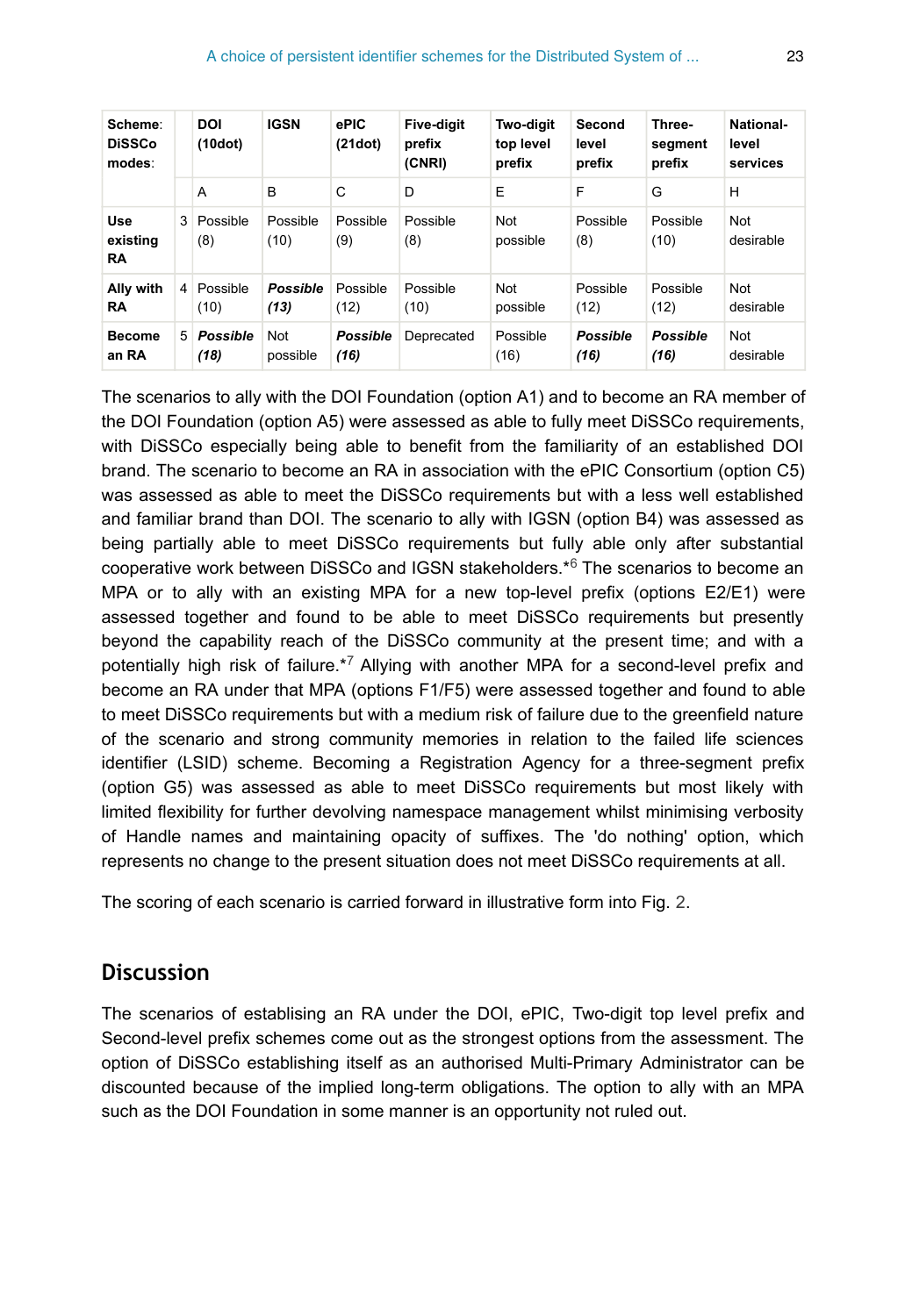<span id="page-23-0"></span>

| <b>Act as MPA</b>                                                                                                  | Use<br><b>Existing</b><br><b>RA</b>                     | Ally with RA                                                                                                                                                                    |  | Ally with Multi Primary<br>Administrator (MPA)                               |  | Become an Registration<br>Agency (RA)                            |  |
|--------------------------------------------------------------------------------------------------------------------|---------------------------------------------------------|---------------------------------------------------------------------------------------------------------------------------------------------------------------------------------|--|------------------------------------------------------------------------------|--|------------------------------------------------------------------|--|
| Establish/become an MPA in<br>own right                                                                            | Use offered:<br>services of<br>an existing<br><b>RA</b> | Establish an alliance with an existing<br>RA such as DataCite or Crossref and<br>working jointly together to<br>develop adaptations of offered<br>services to meet DiSSCo needs |  | Establish an alliance with an existing<br>MPA such as the IDF, GWDG or CNRI. |  | Establish/become an RA in own right<br>to serve DiSSCo community |  |
| <b>New Top Level Prefix 14</b>                                                                                     | Not in the<br>final<br>consideration                    | <b>IGSN 13</b>                                                                                                                                                                  |  | <b>DOI 17</b>                                                                |  | <b>DOI 18</b>                                                    |  |
|                                                                                                                    |                                                         | ePIC 12                                                                                                                                                                         |  | New Top Level Prefix 15                                                      |  | ePIC 16                                                          |  |
|                                                                                                                    |                                                         | Second Level Prefix 12                                                                                                                                                          |  | Second Level Prefix 14                                                       |  | New Top Level Prefix 16                                          |  |
|                                                                                                                    |                                                         | <b>Three Segment Prefix 12</b>                                                                                                                                                  |  |                                                                              |  | Second Level Prefix 16                                           |  |
|                                                                                                                    |                                                         | CNRI 5 Digit 10                                                                                                                                                                 |  |                                                                              |  | Three Segment Prefix 16                                          |  |
|                                                                                                                    |                                                         | <b>DOI 10</b>                                                                                                                                                                   |  |                                                                              |  |                                                                  |  |
| Figure 2. doi<br>Scoring of PID scheme optionsKey: MPA = Multi-Primary Administrator, RA = Registration<br>Agency. |                                                         |                                                                                                                                                                                 |  |                                                                              |  |                                                                  |  |

#### **Aligning a Registration Agency (RA) to a brand**

The RA scenarios (A5, C5, E5, F5) are attractive on several levels. They offer the promise of being able to develop and acquire the trust of the target community through recognition and confidence in a relevant RA market brand. This can be branding created by DiSSCo itself along the lines that RAs like EIDR and BSi.Identify have achieved or branding in combination with the brand reputation of the top-level prefix administrator (DOI Foundation, ePIC consortium, Handle.net). To what extent is it helpful to leverage an existing brand versus developing an own brand such as 'Natural Science Identifier (NSId), for example? DOI is a very strong trademarked brand. 'Driven by DOI' or 'DOI powered', for example can be an enticing strapline that conveys confidence that DiSSCo is not doing much different or out of step with other, well established uses of the DOI brand. The ePIC brand is likely to grow in the context of the EOSC. ePIC services are not only European but global in scope and eventually will be tailored specifically towards the research (data and infrastructures) communities. Handle.net® is widely used but is better known in technical circles than nontechnical ones. Brand fit has to be considered and there is no doubt there is a good fit with DOI even if DiSSCo takes its own branding route too. "Natural Science Identifiers, driven by DOI" has a reassuring confidence about it, suggesting that DiSSCo is buying into an established mechanism whilst offering the custom characteristics needed by the sector. $*8$  $*8$ Operational compatibility with the journal and data publishing businesses, as well as with EOSC is assured; as are persistence and sustainability through the IDF with the support of its RA members, CNRI and the industry sectors that rely on DOIs now.

On the other hand, DiSSCo should remain aware of the increasing importance of DOIs in and to the commercial sector. There is a potential risk to IDF and its non-profit RA members of increasingly coming under commercial influence that can grow stronger in the future. That might be an argument for a different scenario to avoid that the publicly-funded heritage collections experience pressures that are disadvantageous. This could push DiSSCo more in the direction of ePIC or Handle.net if that is thought to be a problem. Or it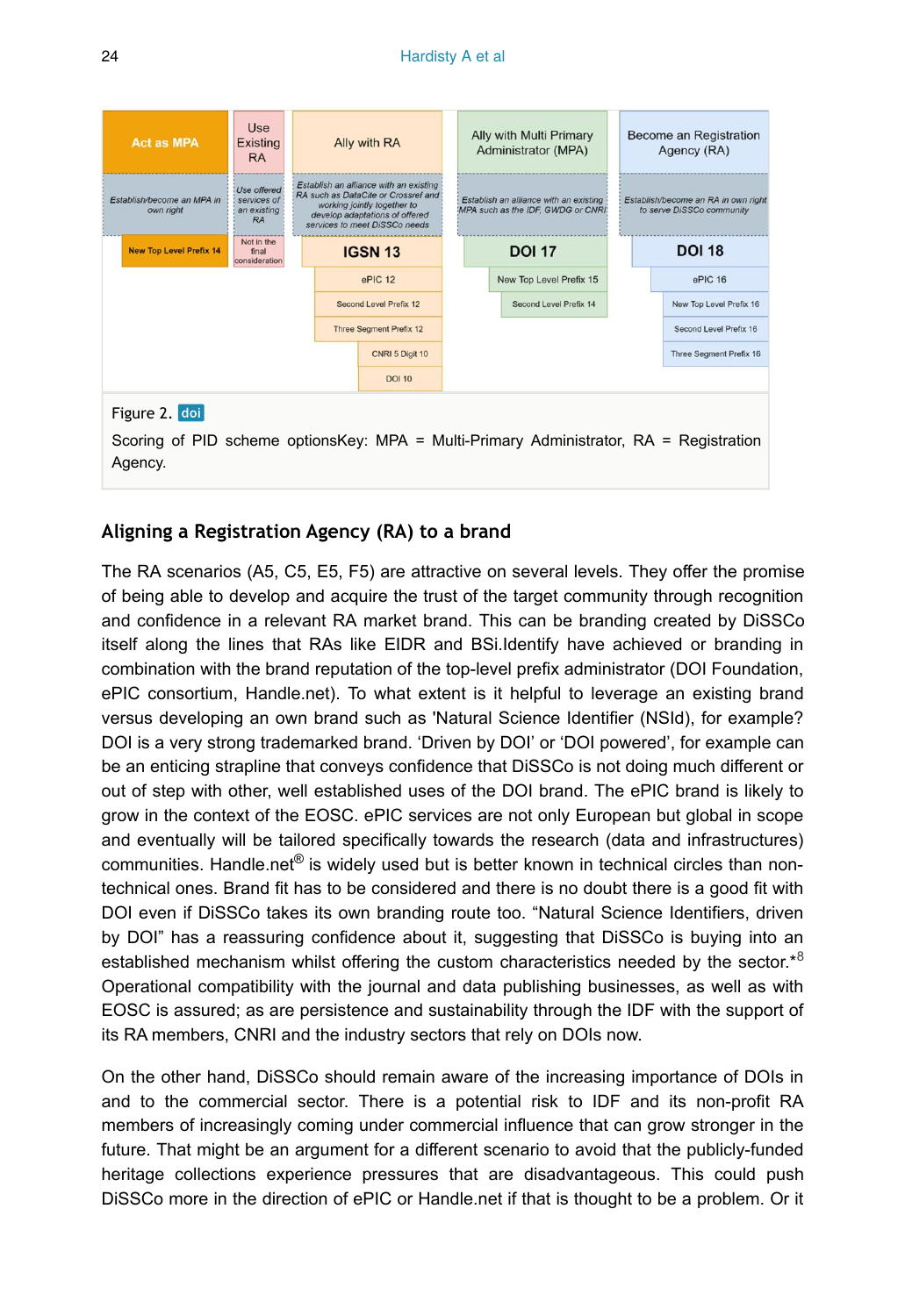could dictate that as well as acting as an RA, DiSSCo should aim to ensure a strong alliance and influence in IDF.

Handle.net is a weaker brand model, sustained by CNRI and its business. RAS (Reliability, Availability, Serviceability) policies and plans are unclear although CNRI is known to be working on this. CNRI Inc., is a privately held, USA-based not-for-profit organisation established to "*undertake, foster, and promote research in the public interest.*" As the founders of the Handle system and operator of both local Handle registry services (Handle.net®) and a significant part ofthe Global Handle Registry as well, CNRI has a large stake in play. CNRI also offers subcontract technical and operational services to some of the other players, including operating the DOI infrastructure on behalf of IDF. CNRI's 'HDL enabled' logo and strapline are not as well known as the DOI brand but technical capability is strong and, subjectively, resilience seems reasonable. It is important to note that the DOI system uses Handle.net as a necessary but not the only component for the DOI system. $*$ <sup>9</sup> CNRI thus is sustained through the DOI ecosystem as well.

With its strapline of 'persistent identifiers for eResearch', the European PID Consortium (ePIC) is backed by some of the strongest research sector players in Europe, including CSC (Finland), KTH (Germany) and SURFSara (Netherlands), as well as the Swiss National Computer Centre, the German Climate Research Centre and the Greek Research and Technology Network. ePIC will probably gain more members and strength as EOSC becomes more established. Ultimately, it will become a reliable service provider with a specific research community focus.

Could DiSSCo as an entity live with working under an existing top-level prefix (10dot or 21dot)? The current consensus is that DiSSCo could do so, especially if DiSSCo were to establish its own distinct RA. That model has clearly been successful for Movielabs with EIDR, which is completely differentiated from anything DataCite and Crossref do. There's no confusion because EIDR is the brand and the users don't care that it's 10dot or that 10dot is also in use in other sectors. NSId as a 10dot brand isn't unappealing, perhaps with a distinctive second-level prefix such as '10.22/' or '10.30/' for example. This is a solution to take advantage of the DOI ecosystem and yet still allows DiSSCo to create its own unique service space. And that might be a deciding factor for the IDF in preference to GWDG/ePIC or Handle.net, whose top-level prefixes 21dot and 20dot and associated service spaces are not so well developed as yet.

#### **The value of community specific identifiers**

An important concern for the present options appraisal is to understand the opportunities presented by naming and adopting a community specific identifier like 'Natural Science Identifier' (NSId), the value to assign to these and the implications arising in terms of commitments to ensuring that digital specimens on the Internet remain openly findable, accessible, interoperable and reusable over many decades (100 years' time). How DiSSCo and its counterparts globally opts to play in the Handle System is ultimately a strategic decision about the value and branding of digital identifiers for digital specimens on the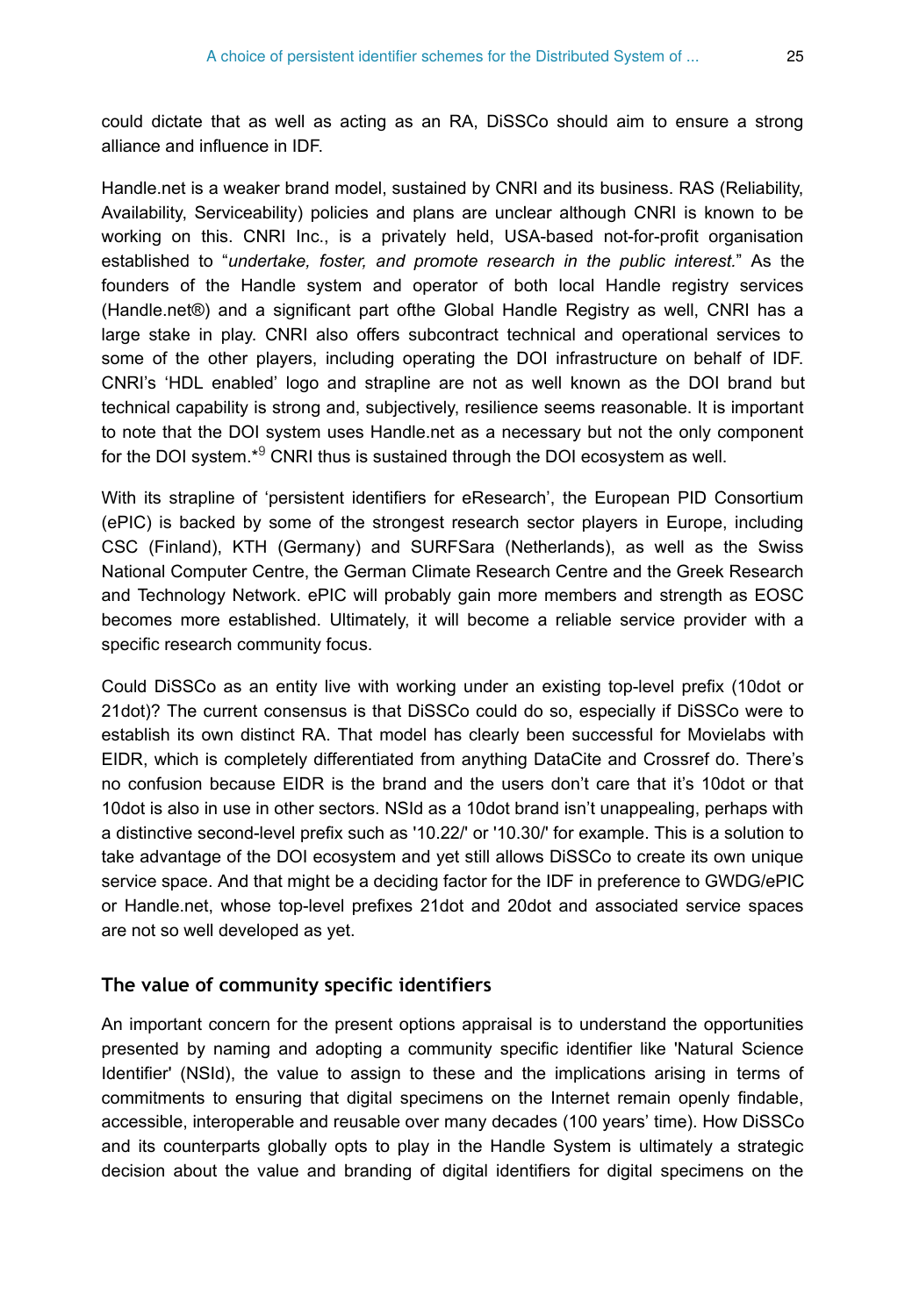Internet. How does the European and worldwide natural science collections community want to be perceived in an increasingly digital future?

Community specific identifiers and digital identifier systems more generally do play an essential role by offering a focus on uniqueness and persistent identification of digital objects that leads to stable, authoritative packages of scientific information and trust. On the other hand they are the face of a resolution mechanism for instant and online access that makes (with software assistance) navigation and interactive use of assets easy. Assigning identifiers to digital artefacts and associating relevant metadata with such identifiers has been shown to substantially increase findability and use of artefacts ([Khedm](#page-37-14) [atgozar and Alipour-Hafezi 2017\)](#page-37-14). This is in keeping with the tenets of the widely promoted and modern movement that aims to make open science a normal part of everyday practice for researchers and to make scientific research results open to all – researchers, companies, citizens.

Transversely, a strong role is placed on digital identifiers as enablers of machine-actionable support to humans in an age of Internet diffusion, workflow automation, data explosion and machine learning/AI. This has long been the case in software systems of all kinds using unique identifiers internally – much of the time hidden from direct view. This is a practice that dates to the 1980s in origin with the invention of graphical workstations. Only now do the descendants of such internal identifiers assume a much more prominent and public role thanks to the Internet, digital transformation and the need to manage – as opposed to just see and move – data on the Internet.

Digital identifiers are enablers for social and professional change in the way in which collection-holding institutions both manage and share their holdings and expedite the related data into the hands of users. Thus, while perhaps not being able to assign a quantitative value to identifiers, we can say qualitatively they already have a high value now. Coupled with transforming physical specimens' data to digital specimens on the Internet, they have far more potential in coming years.

The question for DiSSCo and global counterparts is: How important is it to have a clear brand association between the objects identified and the identifiers themselves? What does that look like? What does it mean in terms of trust and persistence (and ultimately, governance) for a chosen PID scheme and its mode of operation?

Assigning value in terms of trust and persistence has a consequence both for the choice of PID scheme and for the choice of an operational mode within the selected PID scheme. The two choices are not completely independent of one another. How does such value need to translate to a clear brand association between the objects identified and the identifiers themselves? And, discussed above how important is brand value?

That must be thought about in the context of the future value chains founded on natural science collections, especially those in recently described notions of extended specimens [\(Webster 2017](#page-38-1)), next generation collections ([Schindel and Cook 2018\)](#page-38-10) and the role of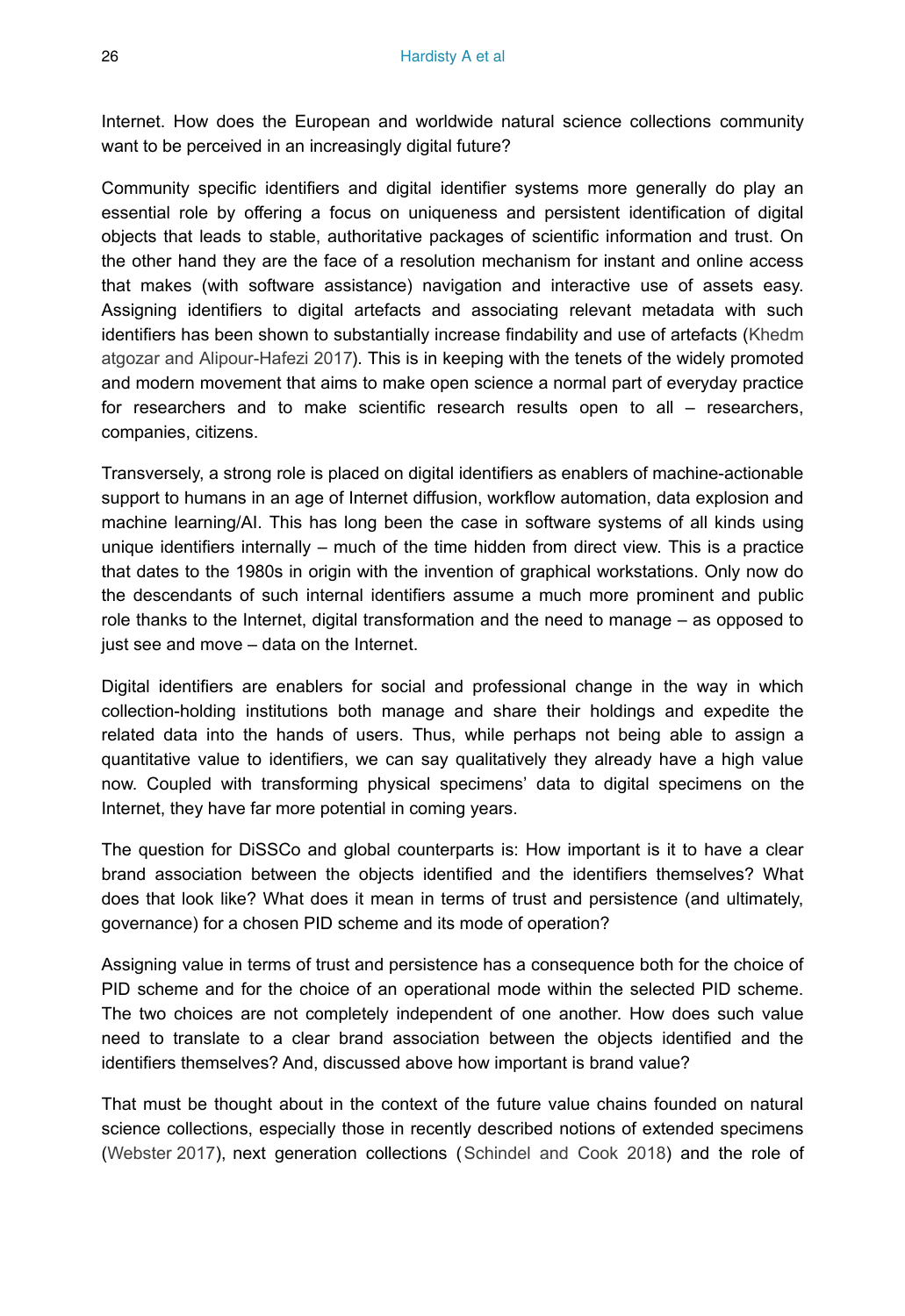collections in ensuring critical research and education in the current century [\(National](#page-38-11) [Academies of Sciences, Engineering, and Medicine 2020](#page-38-11)).

'Open Digital Extended Specimens on the Internet' (openDS) enhance the value chains founded in natural science collections. These value chains extend from initial gathering and organisation of specimens, through conduct and commercialization of specific science based on specimens, to sharing ensuing economic and social benefits in a fair and equitable way. Products of digital value chains can provide the evidence for regulatory processes in health, food, security, sustainability and environmental change, and new educational uses. Future software applications can work with and on Digital Specimen objects to provide more sophisticated computer-assistance to both the present day known work tasks and to unimaginable future works of collection specialists, scientists and others working daily with specimens. Natural science collections and the science and other values that flow from them are part of the common good that must be shared with everyone. Open digital specimens on the Internet, persistently identified in a manner that makes them instantly recognisable to end-users – researchers, companies, citizens – are a specific category of raw materials for new knowledge generation (research) and acquisition (teaching and learning).

### **The preferred PID scheme**

In consideration of the foregoing, the strongest option across the studied major dimensions of the available Handle System PID schemes and operational modes is for DiSSCo to use DOIs to identify Digital Specimens. The case for choosing DOI comes out slightly more strongly than choosing ePIC for reasons related to the substantial achievements, operational experience and reputation of DOI/ IDF to date. Operating under another Handle-system prefix than those used by IDF and ePIC is the substantially weakest option because of the difficulties associated with introducing an identifier that is not perceived to be a DOI. The term 'DOI' is trademarked by the IDF and thus not available for describing other identifiers.

The practical and sensible avenue to explore further are the options to establish and become an RA member of the DOI Foundation (option A5) and to enter a strategic alliance at the level of the DOI Foundation (option A1). These options are likely most effective when actioned in combination.

## **In a global context**

Although DiSSCo is a European endeavour for digital unification of European natural science assets, the present options appraisal should also consider relevant developments from elsewhere, especially outside of Europe noting again that one of the main requirements for DiSSCo's preferred PID scheme is potential for global adoption. Here follows a dissection of relevant facts.

GBIF has been using DOIs for identifying occurrence datasets and queries for many years. GBIF is investigating what is needed to persistently identify each individual occurrence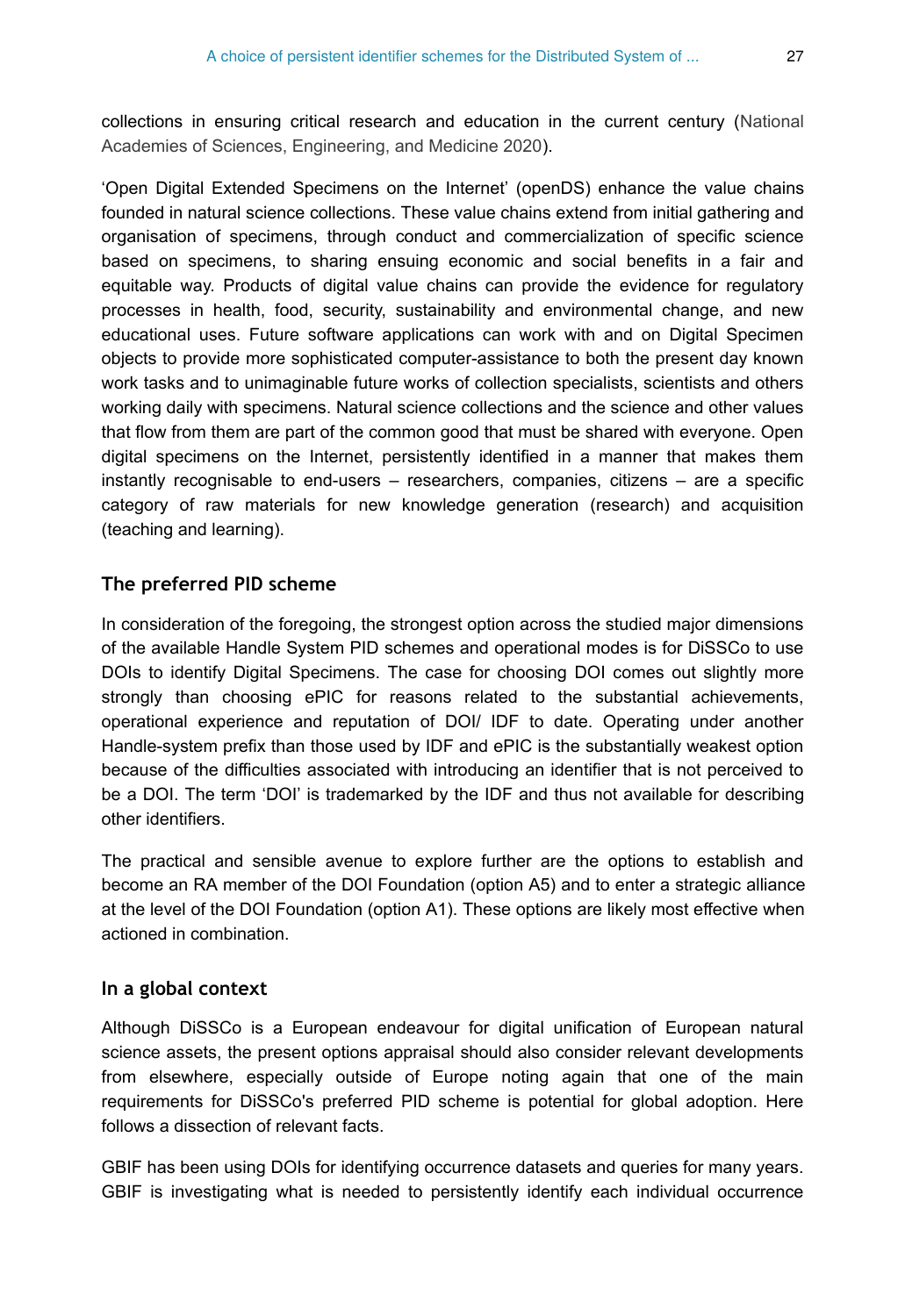record in a resolvable manner. The Darwin Core term '[occurrenceID](https://dwc.tdwg.org/terms/#dwc:occurrenceID)' is already an identifier of each individual occurrence but in many cases this is not fully and directly resolvable back to the original data about that occurrence. Identifying an occurrence with a DOI or IGSN could solve that problem. GBIF has been investigating both schemes.

International Geo Sample Numbers (IGSN) have gained traction in the geoscience community. The iSamples Research Coordination Network (RCN), 2014 – 2019 was successful in laying the groundwork for the expansion of the IGSN scheme to other domains where material samples are of importance, such as natural and environmental sciences, material sciences, agriculture, physical anthropology, archaeology and biomedicine. In June 2020 a follow-on [iSamples project](https://isamples.org/) received funding to build infrastructure to begin this expansion and engage new communities over the coming three years.

The [Arctos](https://arctosdb.org/) collection management system (CMS), which curates and serves data from 180 separate collections can allocate DOIs to specimens recorded in that database.\*<sup>[10](#page-41-0)</sup>

The [Specify consortium](https://www.specifysoftware.org/) may decide to add functionality to the Specify collection management system (CMS) to begin adding DOI prefixes or IGSN prefixes in front the GUIDs that Specify CMS already generates for each specimen record. That would probably be easy for them directly (or with a collaborating third-party) to implement and deploy e.g., with a 'PID registration plugin' such as the IGSN compatible plug-in ("iSamples-in-a-box") that will be developed in the previously mentioned iSamples project. Apart from installing the plugin, a collection manager would only need to sign up with a registrationagency such as DataCite to begin registering DOIs.\*<sup>11</sup> The cost of that would be perhaps \$5-10k per year to an institution. Specify is one of the most widely used CMS software solutions, especially in North America. Presently there are more than 275 installations of the software, managing 450 collections across 38 countries.

The CMS landscape is fragmented. In a survey by DiSSCo in 2017 ([Casino et al. 2019\)](#page-36-10) it was found that many institutions use more than one collection management solution. 117 systems were reported by 89 institutions. Often, in-house custom solutions (36%) or solutions based on MS Access, MS Excel, MS Word or Filemaker (21%) are used. The top 3 CMS found were Specify (7%), Adlib (3.5%) and JACQ (3.5%). In a recent survey (Spring 2020) of 200+ respondents presented at the 2020 virtual conference organised by the Society for the Preservation of Natural History Collections (SPNHC) [\(SPNHC & ICOM](#page-38-12) [NATHIST 2020\)](#page-38-12), the top three CMS in use were found to be: Specify (23%), Axiell EMu (13%) and Arctos (12%), followed by 'Microsoft Access/Excel & Filemaker' (25%). Custom and minority solutions account for the remainder. That survey was mostly an anonymous straw poll so the responses were technically international; but for the fifty or so people contacted after completing the survey, most seemed to be from North American institutions. Thus, it's likely there's North American bias in the result. Nevertheless, taken all together the results illustration that multiple different CMS softwares are in use and the domain is ripe for churn for new capabilities.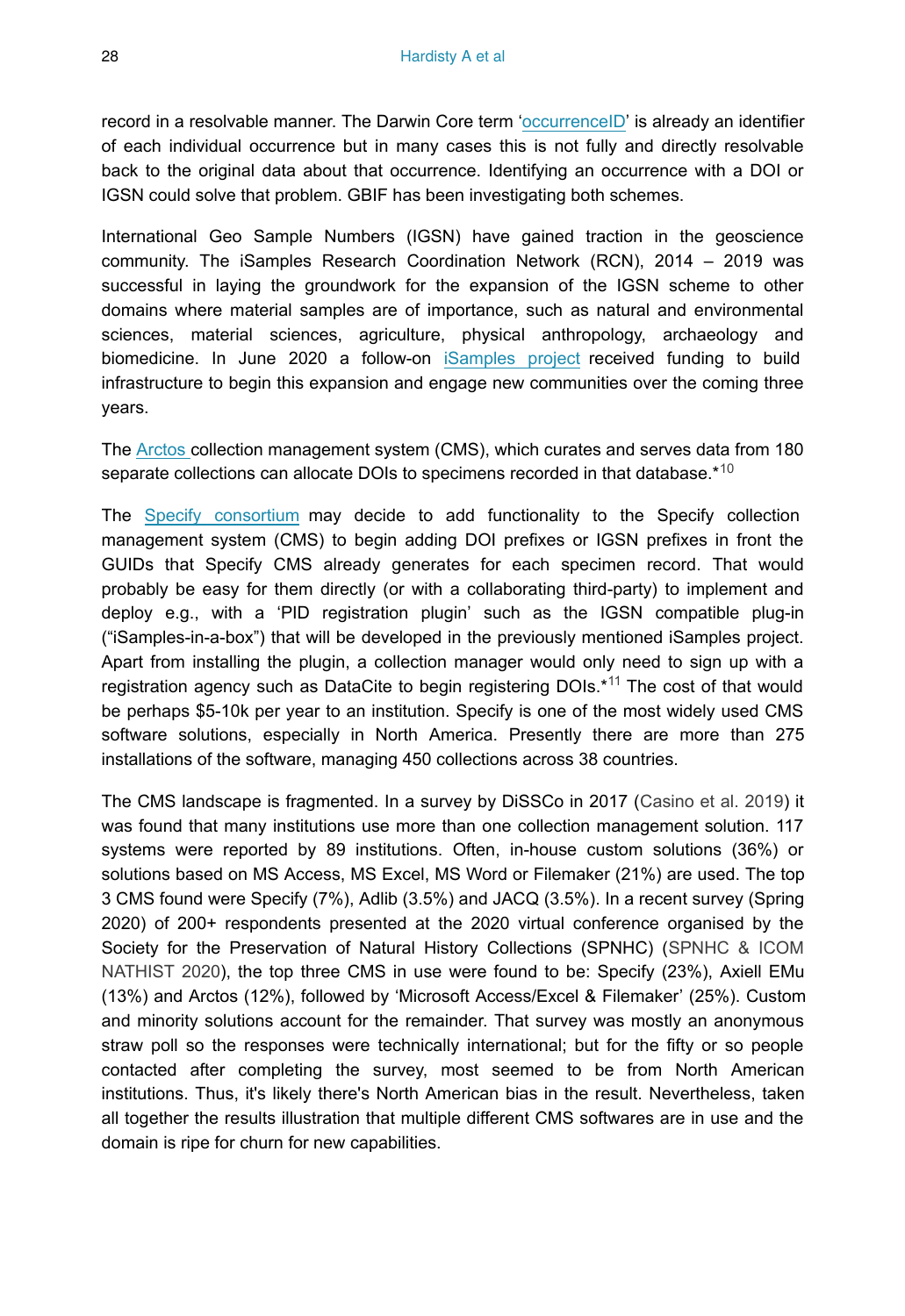Despite that only one DiSSCo member institution makes use of Axiell EMu and that Arctos is not used by any institution in DiSSCo, what Specify, Arctos and EMu decide to implement in terms of PIDs for specimens could have an important bearing on directions in general and thus for DiSSCo and global counterparts. If DOI and/or IGSN enhancement in CMSs were to go ahead, that would be quite impactful. The main iDigBio players use mainly Specify so this would quite suit them and probably [VertNET](http://vertnet.org/) as well.

Lastly, it is important to recall in this context the similarities and differences of DiSSCo's approach for the digital representation of physical specimens ([Hardisty 2019](#page-37-0), [Hardisty et](#page-37-1) [al. 2020](#page-37-1)) with the Extended Specimen Network (ESN) concept [\(BCoN 2019,](#page-36-2) [Lendemer et](#page-38-2) [al. 2019\)](#page-38-2). In the ESN concept presently, digital representations originate and root in the CMS record itself, adding external resources to that. Both Arctos and Specify CMS are at least partially capable of making those linkages to external sources and that capability can grow. But this leads to more complexity within and across such CMSs. Extensions and harmonisations are in the hands of the different CMS vendors and development consortia. Enhancing Specify records with a Handle prefix (as already done by Arctos) is already then persistently and uniquely identifying extended specimens. A PID per specimen record could be registered, made up of a prefix and the GUID that Specify already automatically generates for each record. DiSSCo's Digital Specimen concept is different here, with each DS as a digital entity distinct and separate from (external to) to a specific CMS record. This involves a separate/new PID to identify the DS alongside, for example the CETAF Stable Identifier identifying the physical specimen and its corresponding collection management database record. The DS and the physical specimen remain coupled through the information associated with the PID of the DS. CMSs like Specify and Arctos can easily be adapted to point in the other direction to corresponding DSs as well. Discussions to achievetechnical convergence, as we explained earlier are in progress<sup>\*1</sup> with the expectation that this will be achieved. 'Digital Extended Specimens' will be distinct, identified digital entities that represent specimens on the Internet, extending the information about them normally held in institutional collection managment systems. They will be separately processable.

### **Steps to implementation**

In the simplest sense, offering a PID service means providing, on the one hand a resolver that provides a table lookup with redirection to the asset of interest, and on the other hand a mechanism for capturing information into that table to make the resolution possible. However, over the years, the global scientific community, data and service providers realised providing such service is not such a simple endeavor. Well-founded PID initiatives have focused on building robust, trustworthy, reliable and sustainable service that can cater to the global research community.

DiSSCo needs to *warm up its engines* to begin delivering pilot and pre-production level services whilst at the same time consulting with global counterparts to develop the necessary governance, finance, operations and architecture that can ultimately lead to a worldwide PID scheme for Digital Extended Specimens.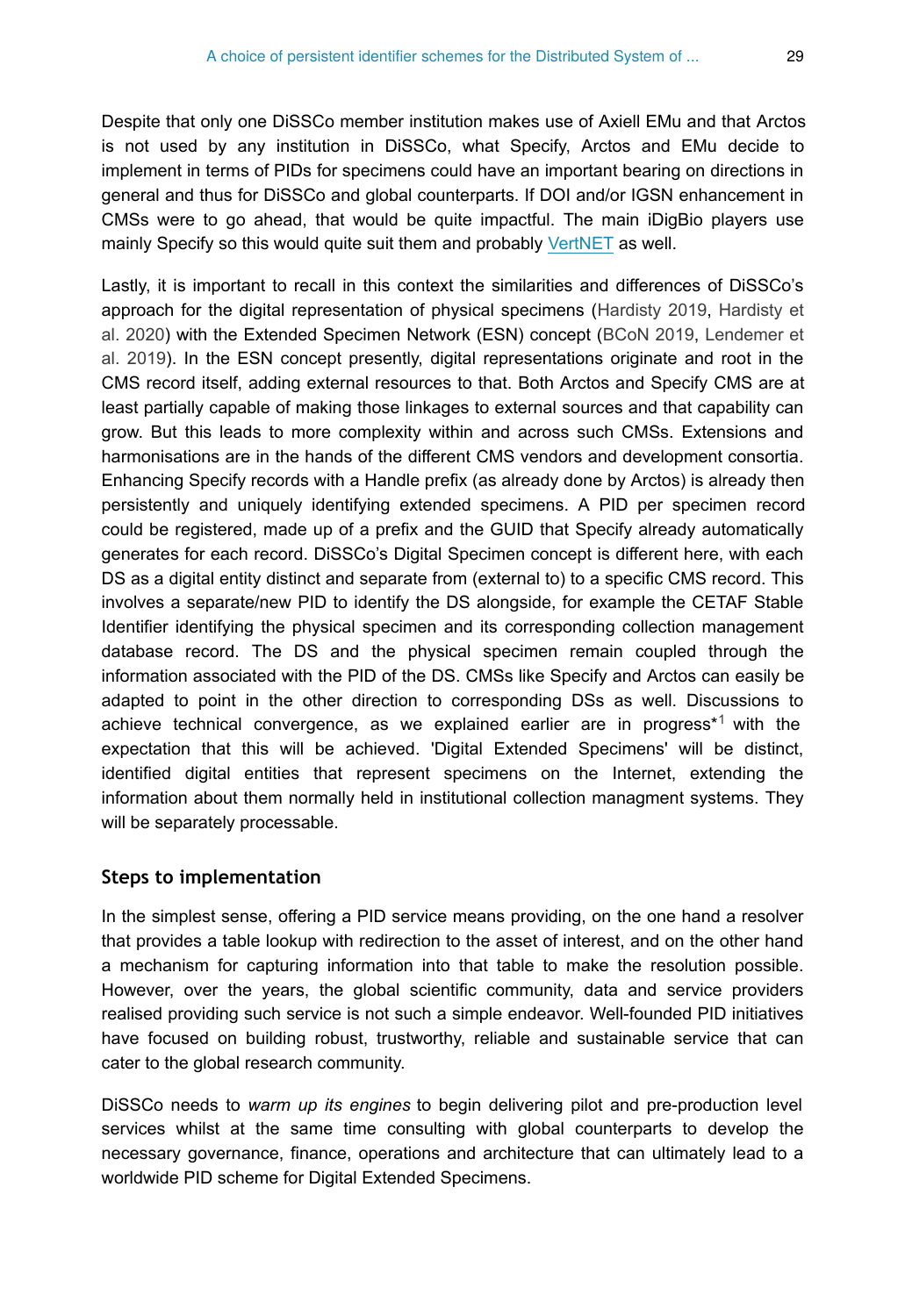In the time prior to a DiSSCo RA becoming operational (c. 18 months from decision), DiSSCo will join IDF as a member and work to pilot the simplest PID service whilst developing the four GOFA areas (governance, operations, finance, architecture) and processes as prelude to an RA member application procedure to the IDF. This involves developing a service model that fits the DiSSCo service portfolio guidelines with key performance indicators to measure success. Preliminary elements of some of this necessary work are mentioned below.

#### **Governance, finance, operations and architecture**

Illustrated in Fig. [3](#page-29-0), four interconnected 'GOFA' areas<sup>\*12</sup> together deliver the long-term sustainability needed by the DiSSCo PID scheme:

<span id="page-29-0"></span>

- Governance: How an RA operates, how it controls and manages decisions on PID services. How is membership and stakeholders defined and managed. Other scope of governance: roles and responsibilities, liabilities, standards, and policies.
- Operations: The processes, tools and expertise needed to run a PID service.
- Financing: The resource needed for building, maintaining the architecture and operating the service in a reliable and trustworthy manner.
- Architecture: Refers to the technical design specifications about the PID service.

These GOFA quadrants are interrelated. Choices in one quadrant affect the others, as illustrated by several examples: A membership model that relies on membership fees might need a cost model that requires other financial resources (subsidy, in-kind) for maintaining long-term service commitments. A design decision to create a robust, high-availability server cluster requires significant investment in hardware, software and expertise and thus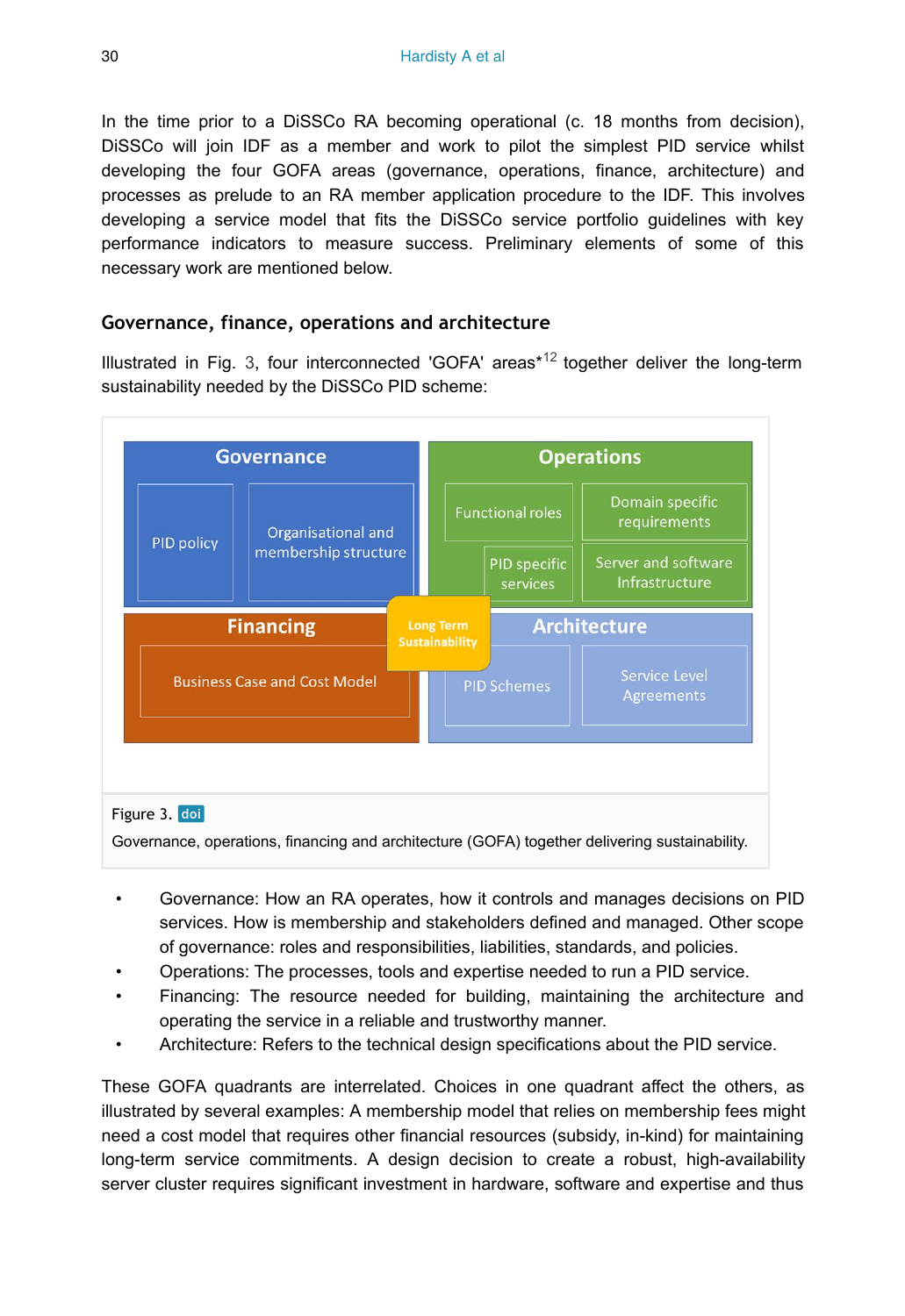has a direct impact on operational costs. Specific PID policies can have an impact on operational and design procedures (e.g., access control, API design etc.).

Extending the ideas for operationalizing a PID scheme, we look at requirements, roles and responsibilities for becoming an RA. This helps us understand operationalizing a PID scheme as part of the future DiSSCo service portfolio and within the context of the EOSC landscape. We can think of the list following as the minimum/essential elements that are required for an RA to deliver a PID service:

- Governance:
	- 1. Provide governance and membership structures.
	- 2. Provide service terms and conditions (taking into account an SLA with the operational contractor if outsourcing is used).
	- 3. Provide PID policy (covering, for instance how the RA guarantees the persistence of the PID, how to handle PID updates, how to handle longterm preservation of the metadata associated with identified objects).
- Finance:
	- 1. Business case and cost model in place.
	- 2. Long term financial support outlook.
	- 3. Cross-cutting risk analysis and mitigation plan.
- Operational: (can be outsourced via a contract and service level agreement, if desirable)
	- 1. Process and procedure descriptions; operational handbook.
	- 2. Technical infrastructure: Provide reliable resolver (Local Handle Service capability that a persistent identifier can be resolved to an object such as file or webpage).
	- 3. Technical infrastructure: including mirroring, redundancy, backup, archival capabilities.
	- 4. Technical infrastructure: Workflows and supporting software for metadata collection, PID assignment and registration.
	- 5. Provide human and machine-actionable (web services and API) interfaces.
	- 6. Provide domain specific and customisable Metadata profile and mechanism for profile creation, maintenance, update.
	- 7. Value added services: citation tracker, reporting, services building on PID graph, etc
	- 8. Provide user support (community engagement, stakeholder management, training and education).
- Architecture (design):
	- 1. Guarantee that a persistent identifier is unambiguously assigned to a resource within the system (this will be achieved by adopting the Handle system).
	- 2. Uncoupling hosting from identifier management (this will be achieved by adopting the Handle system).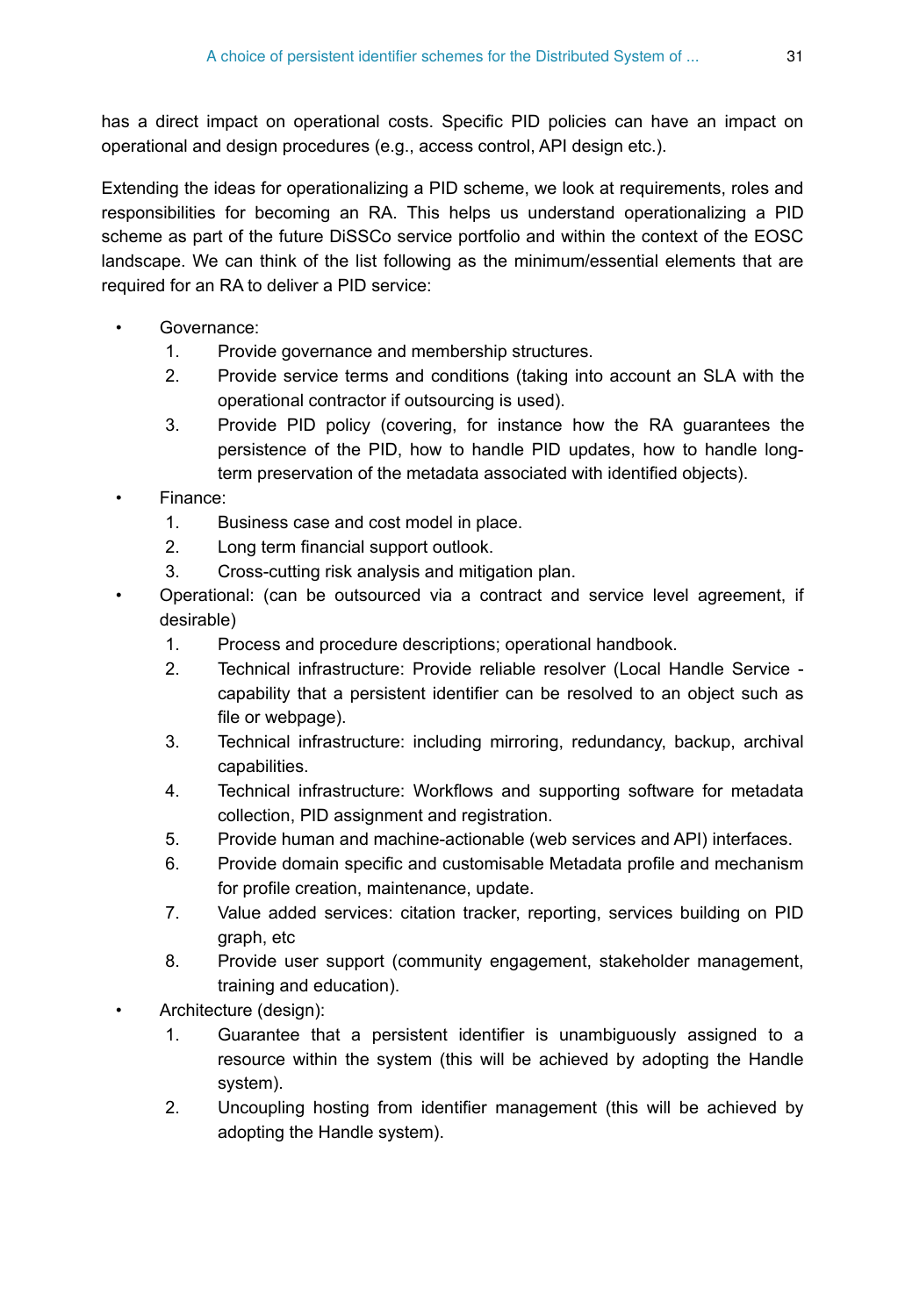## **Indicative costs**

There are several ways, practically that an RA can be set up, with the not-for-profit basis being a common choice. For comparison purposes $*13$ :

- **Crossref**: Established for twenty years now, the not-for-profit revenue from Crossref's membership fees and service charges has risen steadily from  $\epsilon$ 3.8 million in 2010 to €7.7 million in 2019, growing by around €430k per annum. Crossref has more than 11,000 members.
- **DataCite**: Turnover from fees (again, not-for-profit but a smaller RA than Crossref) was €361k in 2017, growing by roughly €245k annually to €848k in 2019. DataCite was established in 2009. Presently, DataCite has around 200 members.
- **EIDR**: Founded in 2010, the Entertainment ID Registry Association (EIDR) is turning over €995k (average) across the years 2015 - 2018 (latest for which figures are available). Presently, EIDR has 70+ members.

Taking DataCite and EIDR as being more comparable for DiSSCo than Crossref (which serves a very broad base of different customer types) these numbers suggest that a DiSSCo RA, which ultimately might serve several hundred to two thousand members might reasonably be configured as  $a \in 1$  - 1.5 million per annum not-for-profit business over the medium term.

A mixed model of funding will encourage membership. The model will need to begin simply and evolve, taking account both of the phasing of the DiSSCo programme and expansion of the PID scheme to the global level. Start-up and early operating costs are likely to come from the DiSSCo operational budget or from contributions of a small number of founding institutions. New members joining later may be asked to pay membership fees. As the number of members grows, fees should decline for everyone since the core service will mostly be fixed cost from the beginning. Additional, value-added services launched later might be subject to separate pricing models to cover their operating costs by those using them directly.

The cost to DiSSCo of the PID scheme must evolve in line with for the planned sequence of activities to take DiSSCo through its early pilot, implementation and full operational phases, anticipated as follows:

- **Early pilot phase (2022 2024)**: PID systems, processes and procedures will be put into place and operated on a trial basis for specimen indexing and for arranging loans and visits. PIDs minted during this phase will be guaranteed resolvable over the long-term.
- **Implementation phase (2024 2026)**: As confidence builds in trial results, procedures and systems DiSSCo will commence wider service deployment and controlled scaling to meet growing user demand.
- **Operational phase (2026 onwards)**: Final PID systems processes and procedures will be operated at full intended scale for the operational lifetime of the DiSSCo infrastructure.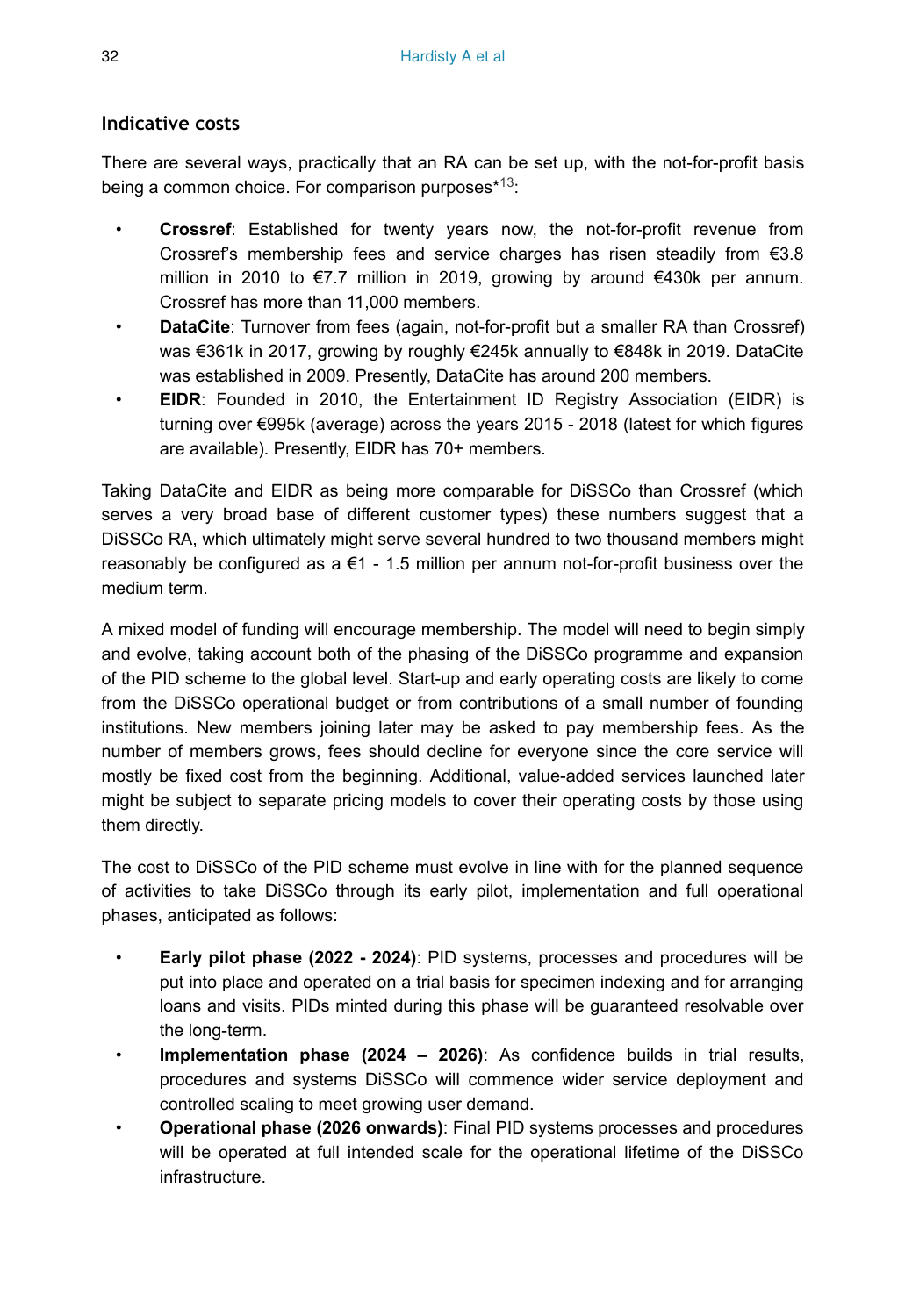In each phase, component costs comprise at least the following:

- Fees due from DiSSCo to another organisation for membership/administration of chosen PID scheme;
- PID minting and resolution fees (as appropriate);
- Service/system purchase, installation, running and maintenance costs (hardware and software);
- Personnel costs (system, process and procedure administration);

Assumptions include the need to have dual redundant systems or mirrored load-balanced systems, and multiple trained personnel (at least four capable of operating the system, with succession and risk planning).

### **Measuring success**

Planning and investment must focus on creating a PID services model that is fully aligned with FAIR and EOSC recommendations [\(European Commission 2020](#page-37-8)). Such a model is illustrated in Fig. [4.](#page-32-0) Along with the technical infrastructures (for example, local handle servers and mirrors, Digital Object repositories) detailed service specification, service management plan, and community engagement initiatives (training, workshops, hackathons, etc.) will be essential components for successful deployment and operation of the PID services.

<span id="page-32-0"></span>

By default, the Digital Specimen / PID services model combination is FAIR aligned through DiSSCo's choice of Digital Object Architecture as the technical basis [\(Lannom et al. 2020\)](#page-37-2). The Data Management Plan for DiSSCo ([Hardisty 2019](#page-37-0)) further assures FAIR compliance by designating 'FAIRness' as a protected characteristic of the DiSSCo infrastructure. This is a significant aim and advantage already partially achieved that can be further assisted by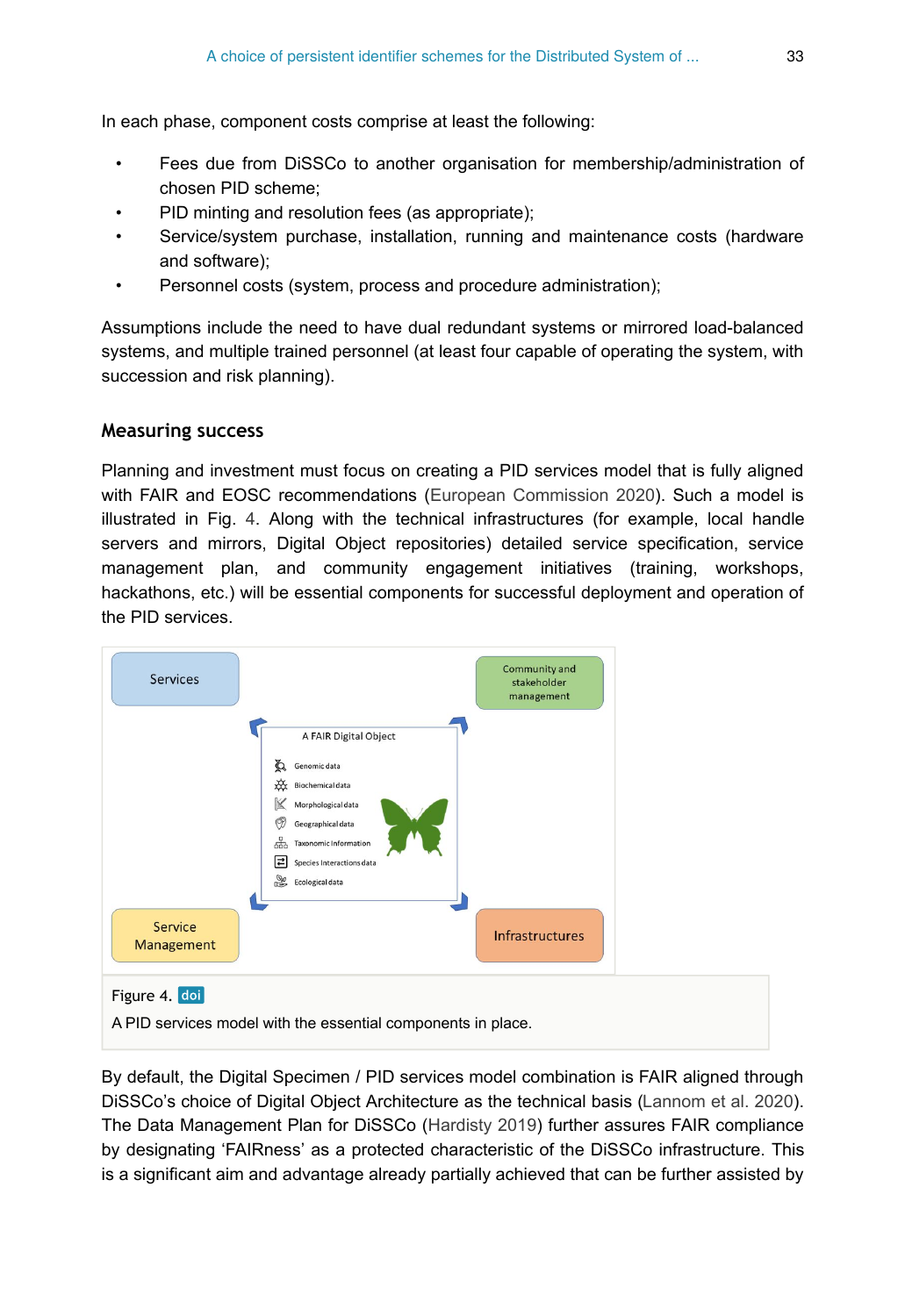defining appropriate key performance indicators in relation to the benefits outlined earlier in the present article. Some suggestions are given in Table [6](#page-33-0).

#### <span id="page-33-0"></span>Table 6.

Key performance indicators (KPI) of PID service success.

| <b>Desired benefit</b>                                                                                                                                                                                                                                                                                                     | <b>KPI definition</b>                                                                                                                                                                                                                                                                                                                                                                                                               |
|----------------------------------------------------------------------------------------------------------------------------------------------------------------------------------------------------------------------------------------------------------------------------------------------------------------------------|-------------------------------------------------------------------------------------------------------------------------------------------------------------------------------------------------------------------------------------------------------------------------------------------------------------------------------------------------------------------------------------------------------------------------------------|
| Open science: Primary outputs of publicly funded work - the<br>publications and the data associated with and derived from<br>specimens - are publicly findable and accessible in digital format<br>i.e., open. Note, the KPI given here relates to PID services but<br>there can others related to measuring this benefit. | The number of Digital Specimens identified (i.e.,<br>having a PID registration) in ratio to the number<br>of specimens digitized, as counted by the<br>Collection Digitization Dashboard. As a<br>percentage.                                                                                                                                                                                                                       |
| Reliable referencing: Reliably refer to (i.e., cite) and find the<br>digital equivalent of a specific specimen held in the collection of<br>a specific institution.                                                                                                                                                        | Number of citations of Digital Specimens,<br>monthly.                                                                                                                                                                                                                                                                                                                                                                               |
| Data accessibility: Reliably access data associated with and/or<br>derived from a specimen.                                                                                                                                                                                                                                | Rate of increase of PID resolutions, monthly.                                                                                                                                                                                                                                                                                                                                                                                       |
| Stable, authoritative data delivery: Deliver packages of related<br>scientific information (Digital Specimens) that are reusable and<br>traceable.                                                                                                                                                                         | Number of DiSSCo participating institutions<br>actively registering PIDs for Digital Specimens<br>(monthly rolling total).                                                                                                                                                                                                                                                                                                          |
| Quality and trust: Strengthened focus on quality and trust in the<br>information handled by the DiSSCo infrastructure.                                                                                                                                                                                                     | i) Number of peer-reviewed journal publications<br>referencing Digital Specimens.<br>ii) Number of attributed transactions of work<br>done to improve quality of the scientific<br>information.<br>iii) Number of Digital Specimens where the<br>corresponding physical specimen is not<br>identifiable and traceable back to the<br>institutional collection i.e., for which no digital<br>catalogue record is publicly available. |
| Added value services: Based on the availability of a growing PID<br>graph of links between multiple Digital Specimens and between<br>Digital Specimens and other data.                                                                                                                                                     | i) Number of third-party services available as a<br>result of persistently identifying Digital<br>Specimens (that would not be possible without<br>such identification).<br>ii) Number of published case studies reporting<br>economic, societal and/or environmental impact<br>where such study can be traced back to the<br>availability of services exploiting the PID graph.                                                    |
| Global extension: Serving the needs of the global collections<br>science community. Extension and uptake of the PID scheme<br>outside DiSSCo/Europe.                                                                                                                                                                       | i) Number of PID registration requests<br>originating outside Europe as a percentage of<br>the total monthly PID registration requests.<br>ii) Number of active non-European PID<br>registrants (active means making PID<br>registration requests in three consecutive<br>months).                                                                                                                                                  |

Further KPI development work is foreseen to ensure that PID services comprehensively support important data stewardship matters arising from requirements related to access and benefit sharing, data sovereignty, and data/knowledge rights of indigenous peoples.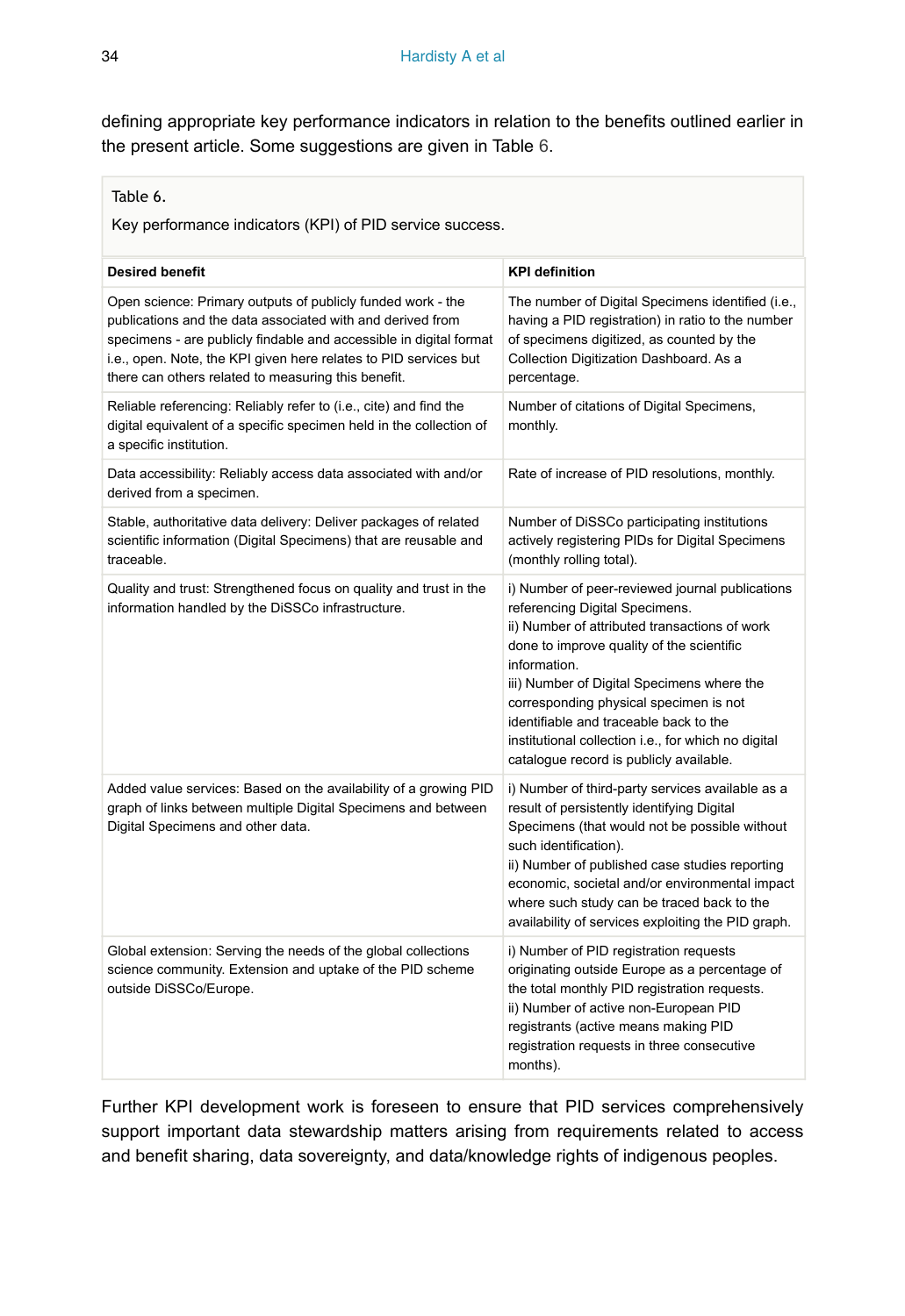# **Conclusions**

DiSSCo has examined the PID needs to support a FAIR Digital Objects Architecture approach as the main path to implementing the data architecture of the new DiSSCo data infrastructure. Since 2018, DiSSCo experts have been identifying the requirements to be met by a PID scheme to support the concept of the Digital Specimen. The Technical Team of DiSSCo (the present authors) has produced the present options appraisal document evaluating, from a technical and social point of view, the options available in a framework to set up the conditions for choosing a PID scheme for natural science collections. By analyzing and assessing the relevant global PID landscape and several global and national PID service organisations, we identified key elements that are needed to choose a PID scheme for the DISSCo community.

The recommendation is to adopt a DOI-driven approach ('driven-by DOI'<sup>®</sup>) for the persistent identification of Digital Specimens. This approach leverages the achievements and acceptance of the widely recognised DOI trademarked brand for Digital Object Identifiers and is fully compliant with the FAIR principles. It builds on current science-policy and technological recommendations for the further development of the European Open Science Cloud (EOSC). As well as being aligned with current practices across the community of natural science collections, it is aligned to practices throughout the wider research and scholarly community and would be suitable for adoption more widely across the heritage collections sector.

A driven-by DOI approach is a realistic and safe way to proceed. DiSSCo can easily enable the benefits of applying a Handle-based scheme for Digital Specimens by offering registration and resolution services to clients (data publishers and consumers). Realising this within the DOI ecosystem such that DiSSCo requirements are met (large number of identifiers, tailored metadata scheme, influence to governance) will be developed further in alliance with the DOI Foundation and its RA members. This can be achieved by establishing a new DOI Registration Agency (RA) alongside existing agencies such as DataCite and Crossref. This RA can be owned, branded and operated by DiSSCo with a scope and mandate different from that of the existing RAs. Working cooperatively as part of the family of DOI Registration Agencies towards establishing a separately owned and operated RA allows maximum flexibility. Full control and accountability can be held by DiSSCo in the medium term with potential to extend internationally to serve the entire global natural science collections community. This will be kept in mind and consultation as development proceeds.

# **Glossary of terms**

Terms and abbreviations used in the present document have the meanings given below.

**Multi-Primary Administrator (MPA)**: An organization, credentialled and authorized to operate and manage (jointly with other MPAs) the Global Handle Registry to allocate and manage derived prefixes from their credential to themselves and to third parties. The MPA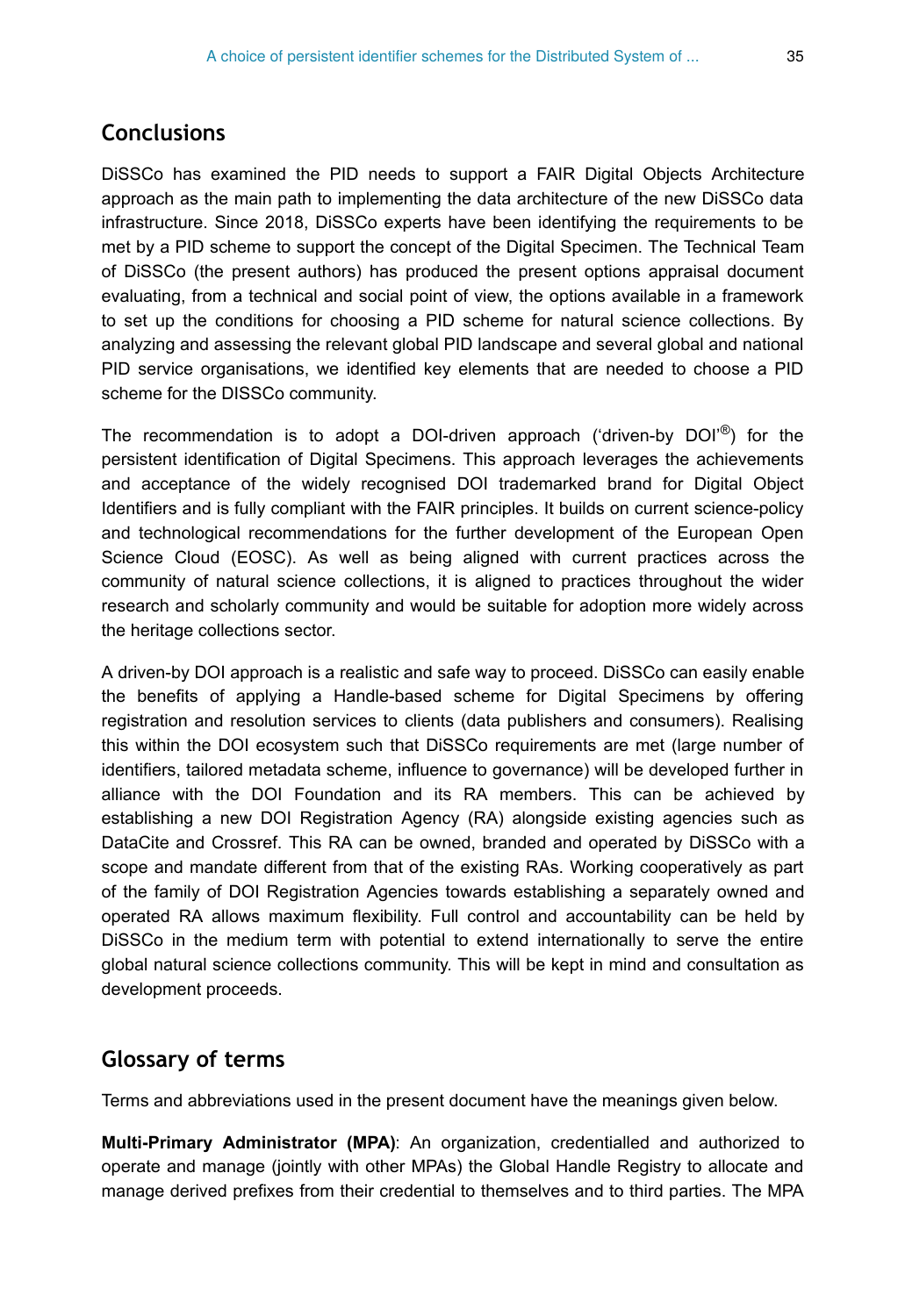and these third parties (such as Registration Agencies) can provide identifier and resolution services (aka local handle services) for handles under the derived prefixes allocated to them.

**Registration Agency (RA)**: An organization authorized by an MPA to provide registration, administration and maintenance services to any legal person/entity wishing to register and maintain PIDs, their references and additional (meta) information.

**Handle**: A persistent identifier in the Handle System consisting of a Handle prefix and a Handle suffix, separated by a slash (/).

**Handle System**: A general-purpose global name service run by multiple organisations that allows handles to be resolved and administered securely over the public Internet. The Handle System is a globally distributed implementation of the Identifier and Resolution component of the Digital Object Architecture (DOA).

**Global Handle Registry (GHR)**: A key part of the Handle System that contains records of prefixes allocated to Local Handle Service Providers. A client that queries the GHR will typically learn the network address(es) and certain relevant security information of the Local Handle Services to query for the corresponding Handle/PID record.

**Local Handle Service (LHS)**: A service (organisation and software) for registering, resolving and maintaining PIDs under one or more allocated Handle prefixes.

**Local Handle Service Provider (LHSP)**: An organisation having entered into a Registry Service Agreement with an MPA to provide PID registration and resolution services (local handle services) acts as a Local Handle Service Provider (LHSP).

**Persistent Identifier (PID)**: A persistent identifier is a string (functioning as a symbol/ name) that identifies a digital object. The identifier can be persistently and reliably resolved to digitally actionable meaningful information about the identified digital object.

# **Funding program**

[H2020-EU.1.4.1.1. - Developing new world-class research infrastructures](https://cordis.europa.eu/programme/id/H2020-EU.1.4.1.1.)

# **Grant title**

DiSSCo Prepare, grant agreement no. 871043

# **Conflicts of interest**

None.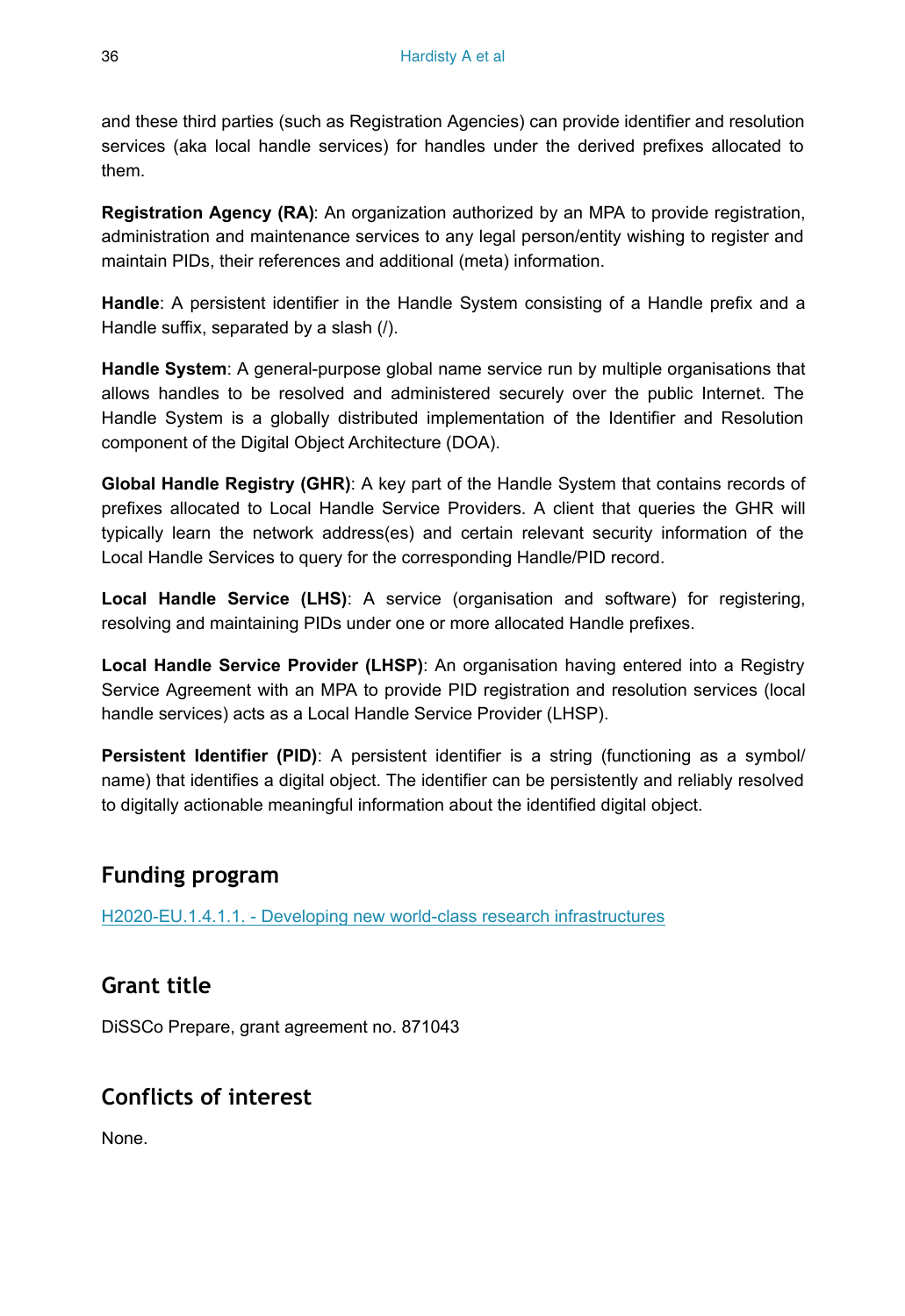# **References**

- <span id="page-36-11"></span>• Addink W, Hardisty A (2020) 'openDS' – Progress on the New Standard for Digital Specimens. Biodiversity Information Science and Standards 4 [https://doi.org/10.3897/](https://doi.org/10.3897/biss.4.59338) [biss.4.59338](https://doi.org/10.3897/biss.4.59338)
- <span id="page-36-1"></span>• Albani Rocchetti G, Armstrong CG, Abeli T, Orsenigo S, Jasper C, Joly S, Bruneau A, Zytaruk M, Vamosi J (2021) Reversing extinction trends: new uses of (old) herbarium specimens to accelerate conservation action on threatened species. New Phytologist <https://doi.org/10.1111/nph.17133>
- <span id="page-36-2"></span>• BCoN (2019) Biodiversity Collections Network. Extending U.S. Biodiversity Collections to Promote Research and Education. American Institute of Biological Sciences URL: [https://bcon.aibs.org/wp-content/uploads/2019/04/BCoN\\_March2019\\_FINAL.pdf](https://bcon.aibs.org/wp-content/uploads/2019/04/BCoN_March2019_FINAL.pdf)
- <span id="page-36-10"></span>• Casino A, Gödderz K, Raes N, Addink W, Koureas D, Hutson A (2019) DiSSCo Partner Capabilities Survey 2017. Zenodo<https://doi.org/10.5281/zenodo.2653707>
- <span id="page-36-7"></span>• Cousijn H, Braukmann R, Fenner M, Ferguson C, van Horik R, Lammey R, Meadows A, Lambert S (2021) Connected Research: The Potential of the PID Graph. Patterns (New York, N.Y.) 2 (1): 100180.<https://doi.org/10.1016/j.patter.2020.100180>
- <span id="page-36-6"></span>• Culley T (2013) Why Vouchers Matter in Botanical Research. Applications in Plant Sciences 1 (11). <https://doi.org/10.3732/apps.1300076>
- <span id="page-36-12"></span>• Damerow J, Varadharajan C, Boye K, Brodie E, Burrus M, Chadwick KD, Crystal-Ornelas R, Elbashandy H, Alves RE, Ely K, Goldman A, Haberman T, Hendrix V, Kakalia Z, Kemner K, Kersting A, Merino N, O'Brien F, Perzan Z, Robles E, Sorensen P, Stegen J, Walls R, Weisenhorn P, Zavarin M, Agarwal D (2021) Sample Identifiers and Metadata to Support Data Management and Reuse in Multidisciplinary Ecosystem Sciences. Data Science Journal 20 (1). <https://doi.org/10.5334/dsj-2021-011>
- <span id="page-36-9"></span>• Davies N, Deck J, Kansa EC, et al. (2021) Internet of Samples (iSamples): Toward an interdisciplinary cyberinfrastructure for material samples. GigaScience (accepted, in press).
- <span id="page-36-5"></span>• De Smedt K, Koureas D, Wittenburg P (2020) FAIR Digital Objects for Science: From Data Pieces to Actionable Knowledge Units. Publications 8 (2). [https://doi.org/10.3390/](https://doi.org/10.3390/publications8020021) [publications8020021](https://doi.org/10.3390/publications8020021)
- <span id="page-36-8"></span>• Duckworth WD, Genoways HH, Rose CL (1993) Preserving Natural Science Collections: Chronicle of Our Environmental Heritage. Report of the Conservation and Preservation of Natural Science Collections Project. National Institute for the Conservation of Cultural Property, Washington, DC.. URL:<https://digitalcommons.unl.edu/museummammalogy/271/>
- <span id="page-36-0"></span>• European Commission (2013) Directorate-General for Communications Networks, Content and Technology. Digital science in Horizon 2020. URL: [https://ec.europa.eu/](https://ec.europa.eu/newsroom/dae/document.cfm?doc_id=2124) [newsroom/dae/document.cfm?doc\\_id=2124](https://ec.europa.eu/newsroom/dae/document.cfm?doc_id=2124)
- <span id="page-36-3"></span>• European Commission (2018a) Directorate-General for Research and Innovation. Prompting an EOSC in practice. Final report and recommendations of the Commission 2nd High Level Expert Group on the European Open Science Cloud (EOSC). <https://doi.org/10.2777/112658>
- <span id="page-36-4"></span>• European Commission (2018b) Directorate-General for Research and Innovation. Turning FAIR into reality. Final report and action plan from the European Commission expert group on FAIR data.<https://doi.org/10.2777/1524>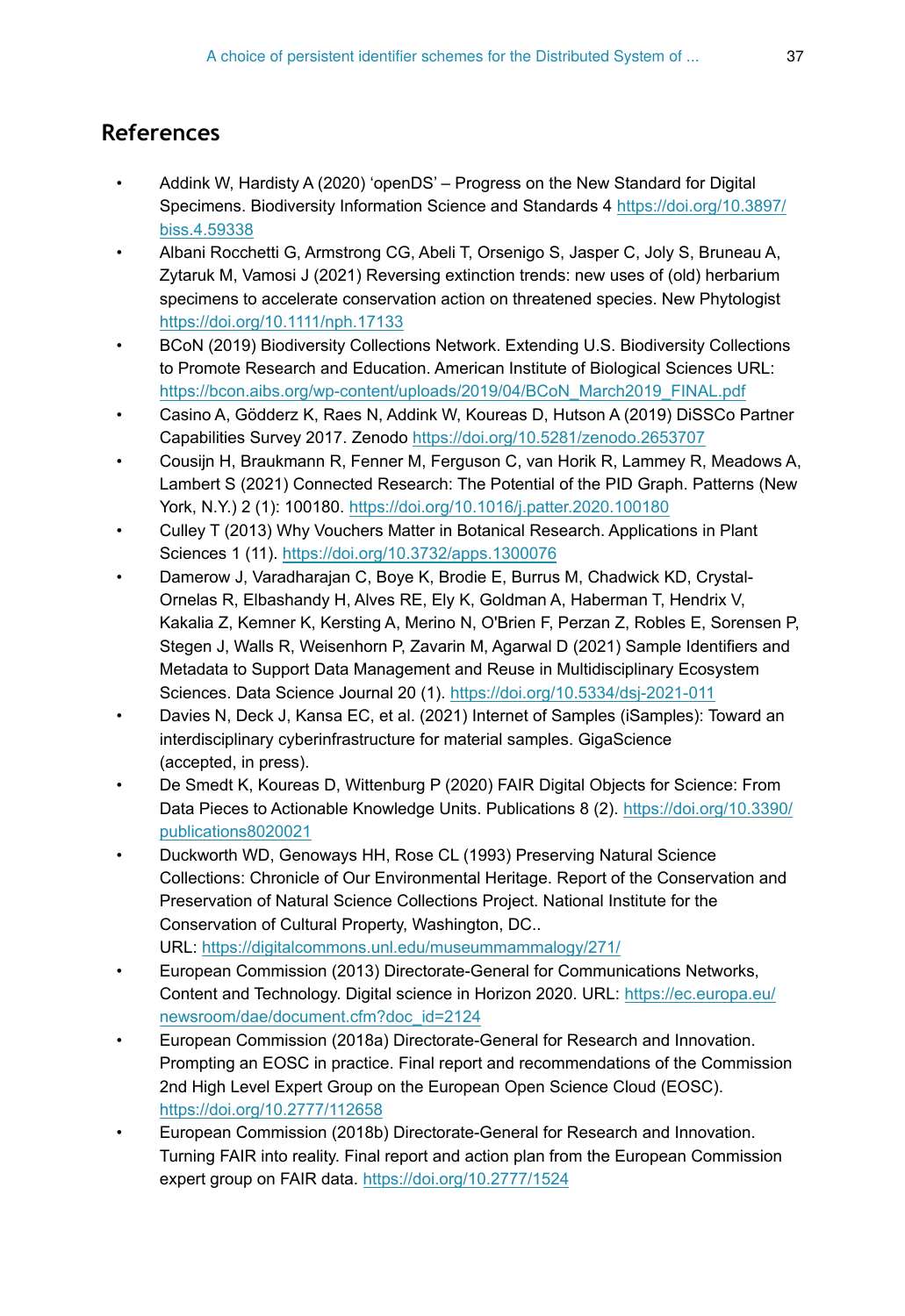- <span id="page-37-4"></span>• European Commission (2019a) Directorate-General for Research and Innovation. European Open Science Cloud (EOSC) strategic implementation plan. [https://doi.org/](https://doi.org/10.2777/202370) [10.2777/202370](https://doi.org/10.2777/202370)
- <span id="page-37-5"></span>• European Commission (2019b) Reference documents on the EOSC. https://ec.europa.eu/research/openscience/pdf/EOSC\_reference\_documents [overview.pdf.](https://ec.europa.eu/research/openscience/pdf/EOSC_reference_documents_overview.pdf) Accessed on: 2021-2-12.
- <span id="page-37-6"></span>• European Commission (2019c) EOSC main background documents. https://ec.europa.eu/research/openscience/pdf/EOSC\_main\_background [documents.pdf.](https://ec.europa.eu/research/openscience/pdf/EOSC_main_background_documents.pdf) Accessed on: 2021-2-12.
- <span id="page-37-8"></span>• European Commission (2020) Directorate-General for Research and Innovation. A Persistent Identifier (PID) policy for the European Open Science Cloud. Publications Office of the EU.<https://doi.org/10.2777/926037>
- <span id="page-37-13"></span>• European Commission (2021a) Directorate-General for Research and Innovation. PID architecture for the EOSC. Publications Office of the EU. <https://doi.org/10.2777/525581>
- <span id="page-37-7"></span>• European Commission (2021b) Directorate-General for Research and Innovation. EOSC interoperability framework. Report from the EOSC Executive Board Working Groups FAIR and Architecture. Publications Office of the EU. [https://doi.org/10.2777/](https://doi.org/10.2777/620649) [620649](https://doi.org/10.2777/620649)
- <span id="page-37-9"></span>• Güntsch A, Hyam R, Hagedorn G, Chagnoux S, Röpert D, Casino A, Droege G, Glöckler F, Gödderz K, Groom Q, Hoffmann J, Holleman A, Kempa M, Koivula H, Marhold K, Nicolson N, Smith V, Triebel D (2017) Actionable, long-term stable and semantic web compatible identifiers for access to biological collection objects. Database 2017 <https://doi.org/10.1093/database/bax003>
- <span id="page-37-0"></span>• Hardisty A (2019) Provisional Data Management Plan for DiSSCo infrastructure. Deliverable D6.6. Zenodo <https://doi.org/10.5281/zenodo.3532936>
- <span id="page-37-1"></span>• Hardisty A, Saarenmaa H, Casino A, Dillen M, Gödderz K, Groom Q, Hardy H, Koureas D, Nieva de la Hidalga A, Paul D, Runnel V, Vermeersch X, van Walsum M, Willemse L (2020) Conceptual design blueprint for the DiSSCo digitization infrastructure - DELIVERABLE D8.1. Research Ideas and Outcomes 6 [https://doi.org/10.3897/rio.](https://doi.org/10.3897/rio.6.e54280) [6.e54280](https://doi.org/10.3897/rio.6.e54280)
- <span id="page-37-11"></span>Hui Y (2012) What is a Digital Object? Metaphilosophy 43 (4): 380-395. [https://doi.org/](https://doi.org/10.1111/j.1467-9973.2012.01761.x) [10.1111/j.1467-9973.2012.01761.x](https://doi.org/10.1111/j.1467-9973.2012.01761.x)
- <span id="page-37-3"></span>• Kahn R, Wilensky R (2006) A framework for distributed digital object services. International Journal on Digital Libraries 6 (2): 115‑123. [https://doi.org/10.1007/](https://doi.org/10.1007/s00799-005-0128-x) [s00799-005-0128-x](https://doi.org/10.1007/s00799-005-0128-x)
- <span id="page-37-12"></span>• Kallinikos J, Aaltonen A, Marton A (2013) The Ambivalent Ontology of Digital Artifacts. MIS Quarterly 37 (2): 357‑370. <https://doi.org/10.25300/MISQ/2013/37.2.02>
- <span id="page-37-14"></span>• Khedmatgozar HR, Alipour-Hafezi M (2017) The role of digital identifier systems in the theory of digital objects. International Journal of Information Management 37 (3): 162‑165. <https://doi.org/10.1016/j.ijinfomgt.2017.01.004>
- <span id="page-37-2"></span>• Lannom L, Koureas D, Hardisty A (2020) FAIR Data and Services in Biodiversity Science and Geoscience. Data Intelligence 2: 122‑130. [https://doi.org/10.1162/](https://doi.org/10.1162/dint_a_00034) [dint\\_a\\_00034](https://doi.org/10.1162/dint_a_00034)
- <span id="page-37-10"></span>• Lehnert K, Klump J, Wyborn L, Ramdeen S (2019) Persistent, Global, Unique: The three key requirements for a trusted identifier system for physical samples. Biodiversity Information Science and Standards 3 <https://doi.org/10.3897/biss.3.37334>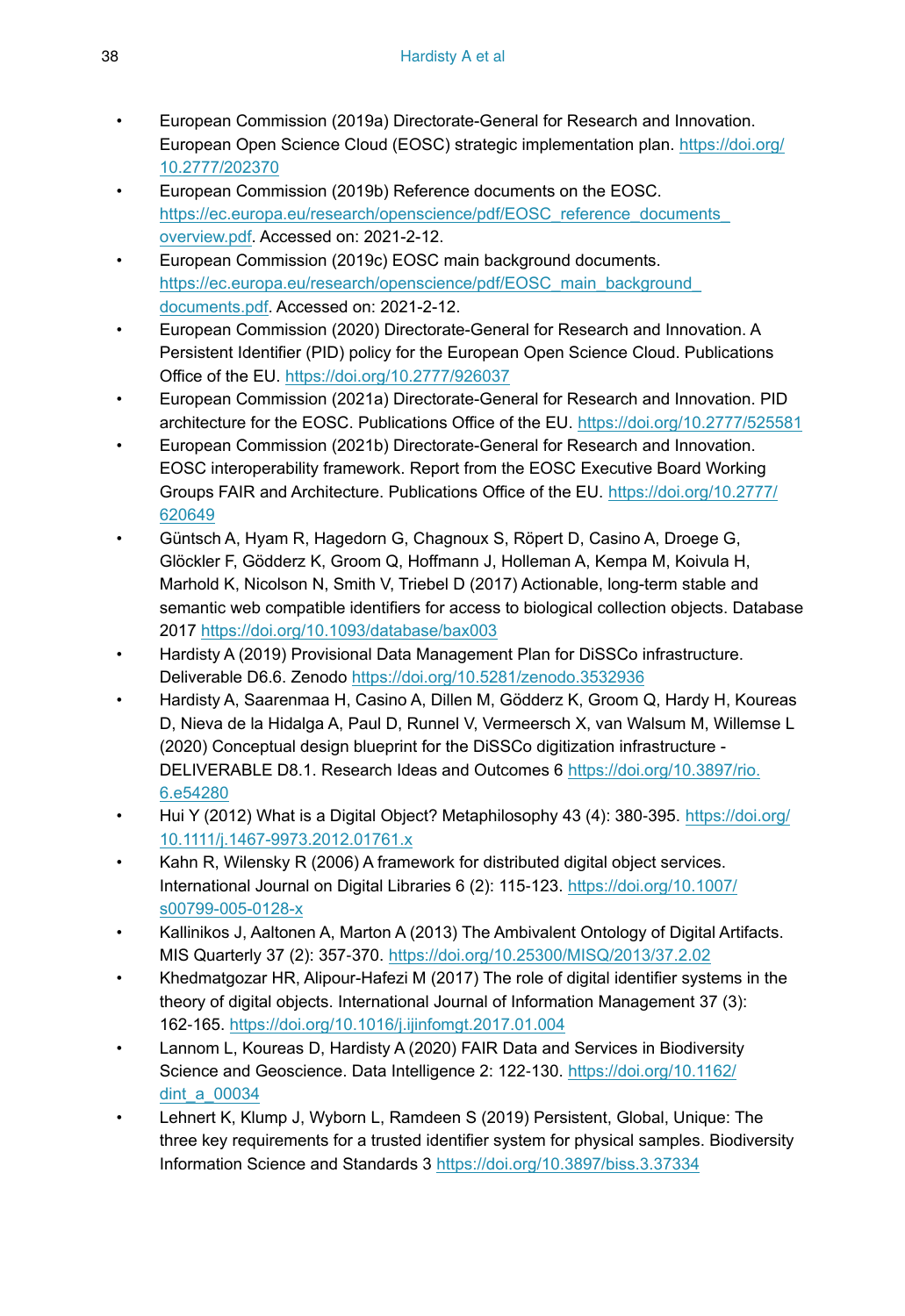- <span id="page-38-2"></span>• Lendemer J, Thiers B, Monfils AK, Zaspel J, Ellwood ER, Bentley A, LeVan K, Bates J, Jennings D, Contreras D, Lagomarsino L, Mabee P, Ford LS, Guralnick R, Gropp RE, Revelez M, Cobb N, Seltmann K, Aime MC (2019) The Extended Specimen Network: A Strategy to Enhance US Biodiversity Collections, Promote Research and Education. BioScience 70 (1): 23‑30.<https://doi.org/10.1093/biosci/biz140>
- <span id="page-38-3"></span>• Meadows A, Haak LL, Brown J (2019) Persistent identifiers: the building blocks of the research information infrastructure. Insights 32 (1): 9. <https://doi.org/10.1629/uksg.457>
- <span id="page-38-9"></span>• MESRI. (2018) Ministère de l'Enseignment Supérieur de la Recherche et de l'Innovation. Plan National pour la Science Ouverte. France. Accessed 2021-03-02. URL: [https://cache.media.enseignementsup-recherche.gouv.fr/file/Actus/67/2/PLAN\\_](https://cache.media.enseignementsup-recherche.gouv.fr/file/Actus/67/2/PLAN_NATIONAL_SCIENCE_OUVERTE_978672.pdf) [NATIONAL\\_SCIENCE\\_OUVERTE\\_978672.pdf](https://cache.media.enseignementsup-recherche.gouv.fr/file/Actus/67/2/PLAN_NATIONAL_SCIENCE_OUVERTE_978672.pdf)
- <span id="page-38-4"></span>• Mons B, Neylon C, Velterop J, Dumontier M, da Silva Santos LOB, Wilkinson M (2017) Cloudy, increasingly FAIR; revisiting the FAIR Data guiding principles for the European Open Science Cloud. Information Services & Use 37 (1): 49-56. [https://doi.org/10.3233/](https://doi.org/10.3233/isu-170824) [isu-170824](https://doi.org/10.3233/isu-170824)
- <span id="page-38-11"></span>• National Academies of Sciences, Engineering, and Medicine (2020) Biological collections: Ensuring critical research and education in the 21st century. The National Academies Press, Washington, DC. USA. <https://doi.org/10.17226/25592>
- <span id="page-38-8"></span>• Park S, Zo H, Ciganek A, Lim G (2011) Examining success factors in the adoption of digital object identifier systems. Electronic Commerce Research and Applications 10 (6): 626‑636. <https://doi.org/10.1016/j.elerap.2011.05.004>
- <span id="page-38-0"></span>• Pearson K, Nelson G, Aronson MJ, Bonnet P, Brenskelle L, Davis C, Denny E, Ellwood E, Herv Goau JMH, Joly A, Lorieul T, Mazer S, Meineke E, Stucky B, Sweeney P, White A, Soltis P (2020) Machine Learning Using Digitized Herbarium Specimens to Advance Phenological Research. BioScience 70 (7): 610-620. [https://doi.org/10.1093/biosci/](https://doi.org/10.1093/biosci/biaa044) [biaa044](https://doi.org/10.1093/biosci/biaa044)
- <span id="page-38-10"></span>• Schindel D, Cook J (2018) The next generation of natural history collections. PLOS Biology 16 (7). <https://doi.org/10.1371/journal.pbio.2006125>
- <span id="page-38-5"></span>• Schouppe M, Burgelman JC (2018) Relevance of EOSC and FAIR in the realm of open science and phases of implementing the EOSC. Presented at the XX International Conference "Data Analytics and Management in Data Intensive Domains" (DAMDID/ RCDL'2018), Moscow, Russia, October 9-12, 2018. URL: [http://ceur-ws.org/Vol-2277/](http://ceur-ws.org/Vol-2277/paper01.pdf) [paper01.pdf](http://ceur-ws.org/Vol-2277/paper01.pdf)
- <span id="page-38-12"></span>• SPNHC & ICOM NATHIST (2020) The Role of Natural History Collections in Global Challenges Managing Collections in Crazy Times: Abstracts. VIRTUAL 2020, 8-12 June 2020. URL: [https://spnhc.org/wp-content/uploads/2020/06/SPNHC\\_ICOM-NATHIST-](https://spnhc.org/wp-content/uploads/2020/06/SPNHC_ICOM-NATHIST-2020-Abstracts.pdf)[2020-Abstracts.pdf](https://spnhc.org/wp-content/uploads/2020/06/SPNHC_ICOM-NATHIST-2020-Abstracts.pdf)
- <span id="page-38-6"></span>• Sun S, Lannom L, Boesch B (2003) RFC 3650 Handle System Overview. RFC Editor, USA. <https://doi.org/10.17487/RFC3650>
- <span id="page-38-1"></span>• Webster M (Ed.) (2017) The extended specimen: Emerging frontiers in collectionsbased ornithological research. 1. CRC Press, New York, 252 pp. [ISBN 9781315120454] <https://doi.org/10.1201/9781315120454>
- <span id="page-38-7"></span>• Wheeler QD, Knapp S, Stevenson DW, Stevenson J, Blum SD, Boom BM, Borisy GG, Buizer JL, De Carvalho MR, Cibrian A, Donoghue MJ, Doyle V, Gerson EM, Graham CH, Graves P, Graves SJ, Guralnick RP, Hamilton AL, Hanken J, Law W, Lipscomb DL, Lovejoy TE, Miller H, Miller JS, Naeem S, Novacek MJ, Page LM, Platnick NI, Porter-Morgan H, Raven PH, Solis MA, Valdecasas AG, Van Der Leeuw S, Vasco A,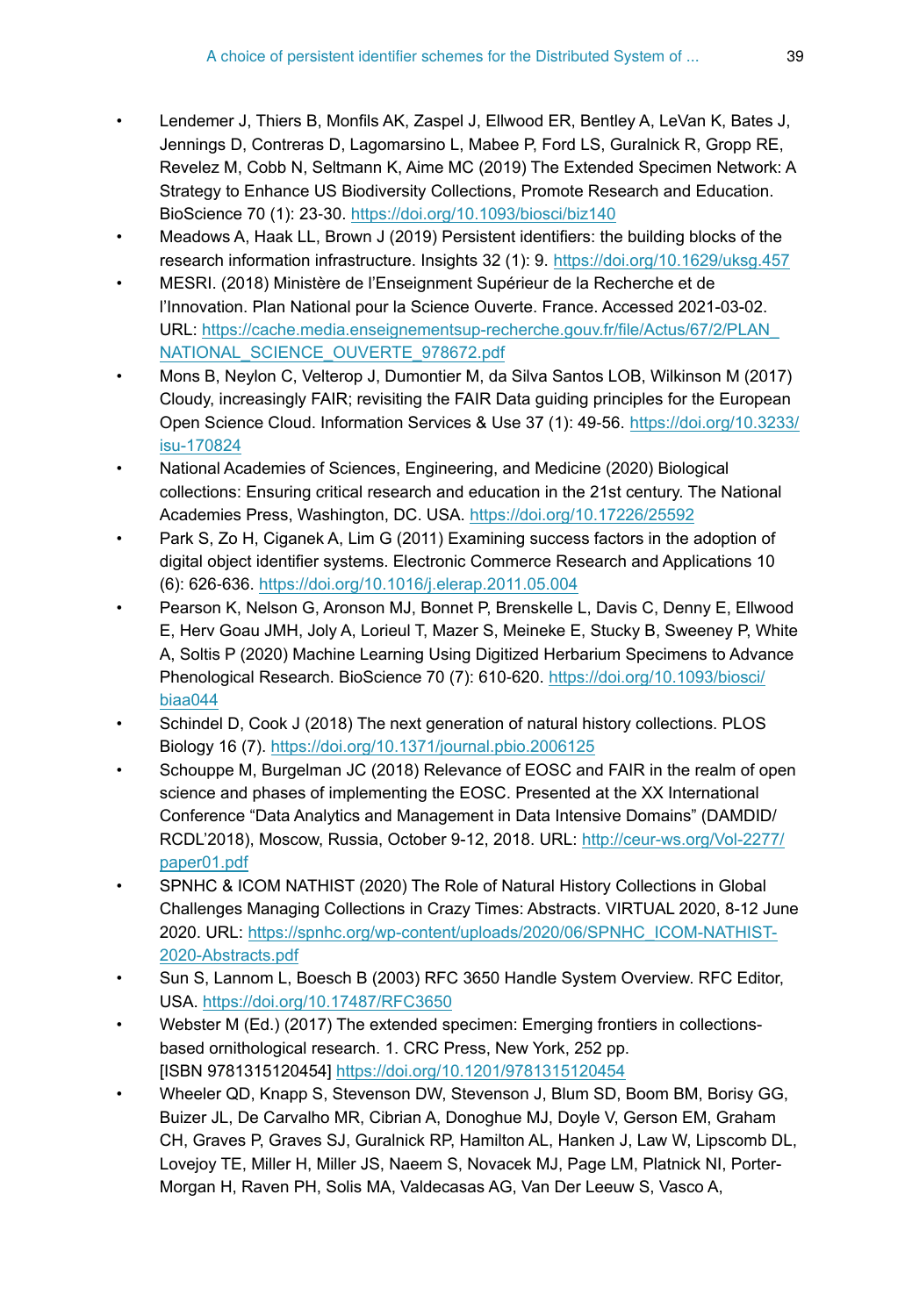Vermeulen N, Vogel J, Walls RL, Wilson EO, Woolley JB (2012) Mapping the biosphere: exploring species to understand the origin, organization and sustainability of biodiversity. Systematics and Biodiversity 10 (1): 1‑20. [https://doi.org/10.1080/](https://doi.org/10.1080/14772000.2012.665095) [14772000.2012.665095](https://doi.org/10.1080/14772000.2012.665095)

<span id="page-39-0"></span>• Wilkinson M, Dumontier M, Aalbersberg IJ, Appleton G, Axton M, Baak A, Blomberg N, Boiten J, da Silva Santos LB, Bourne P, Bouwman J, Brookes A, Clark T, Crosas M, Dillo I, Dumon O, Edmunds S, Evelo C, Finkers R, Gonzalez-Beltran A, Gray AG, Groth P, Goble C, Grethe J, Heringa J, 't Hoen PC, Hooft R, Kuhn T, Kok R, Kok J, Lusher S, Martone M, Mons A, Packer A, Persson B, Rocca-Serra P, Roos M, van Schaik R, Sansone S, Schultes E, Sengstag T, Slater T, Strawn G, Swertz M, Thompson M, van der Lei J, van Mulligen E, Velterop J, Waagmeester A, Wittenburg P, Wolstencroft K, Zhao J, Mons B (2016) The FAIR Guiding Principles for scientific data management and stewardship. Scientific Data 3 (1).<https://doi.org/10.1038/sdata.2016.18>

# **Supplementary materials**

#### <span id="page-39-1"></span>**Suppl. material 1: The type specimen for** *Holorchis Castex***; a case example**

**Authors:** Alex Hardisty

**Data type:** text

**Brief description:** Supplementary material illustrating how the community ability to effectively link digital representations of voucher specimens with other data types, such as literature, people, genetic sequence information, traits, or even to assert and sustain semantic links between vouchers continues to be seriously hindered by the lack of PIDs and related services. [Download file](https://arpha.pensoft.net/getfile.php?filename=oo_556151.docx) (22.19 kb)

#### <span id="page-39-2"></span>**Suppl. material 2: Estimates of numbers of PIDs needed**

**Authors:** Alex Hardisty **Data type:** text **Brief description:** This supplementary material provides an estimate of the number of PIDs likely to be needed throughout the DiSSCo lifetime and beyond. Such estimates are necessary for assessing scalability, performance and cost of the alternative PID schemes to be analysed. [Download file](https://arpha.pensoft.net/getfile.php?filename=oo_521396.docx) (24.42 kb)

#### <span id="page-39-3"></span>**Suppl. material 3: Comparison of main roles and responsibilities in the two main categories of administration of a Handle-based PID scheme**

**Authors:** Alex Hardisty **Data type:** text **Brief description:** Provides a table comparing the main roles and responsibilities in the two main categories of administration of a Handle-based PID scheme. [Download file](https://arpha.pensoft.net/getfile.php?filename=oo_556247.docx) (22.05 kb)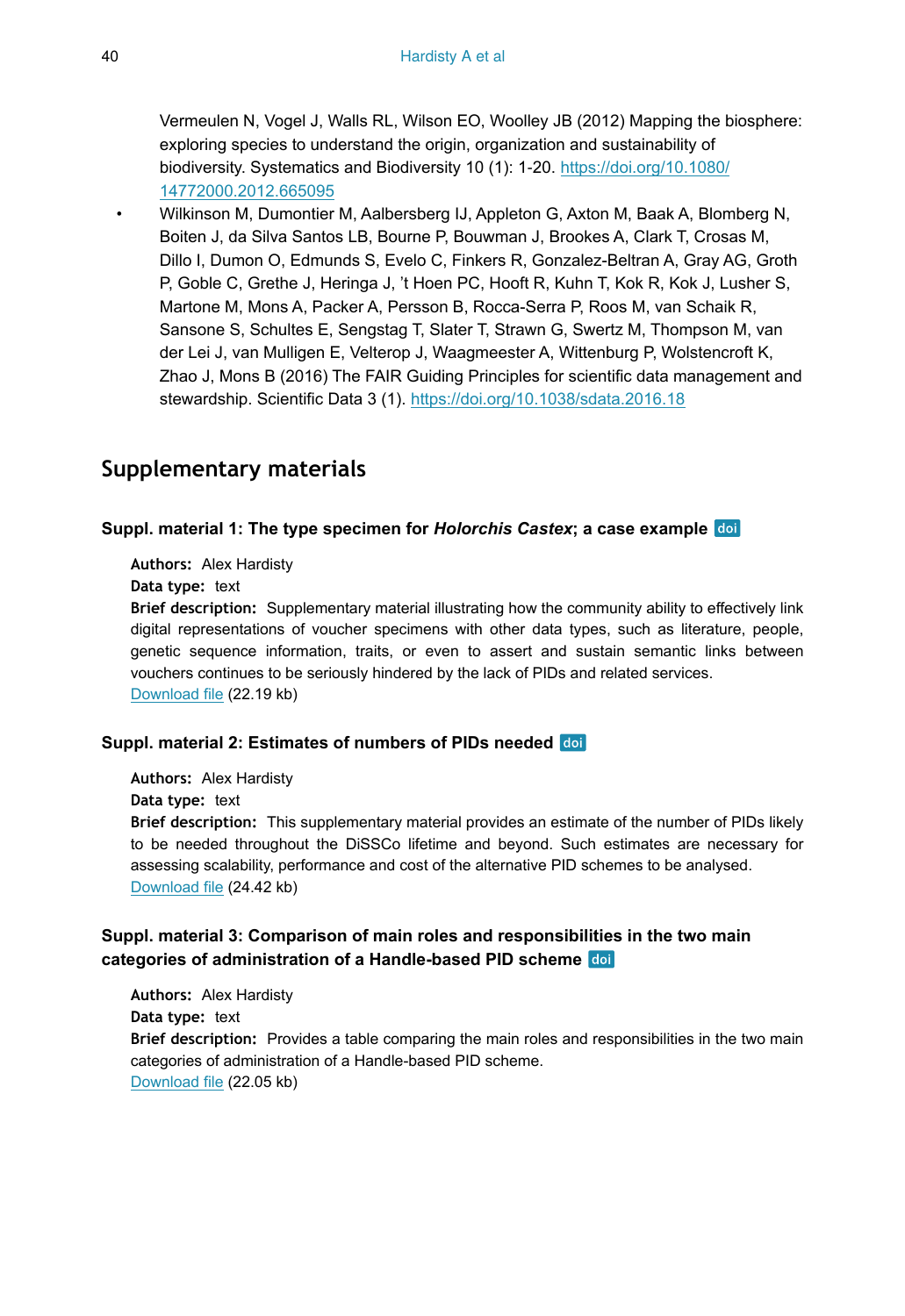#### <span id="page-40-5"></span>**Suppl. material 4: Dimensions appraisal of the options**

**Authors:** Alex Hardisty

**Data type:** text

**Brief description:** This supplementary material details the appraisal for each of the strongest option combinations (Table 8), together with a 'do nothing' option. The appraisal is conducted according to the second step of the two-step approach as explained in the material and methods section of the main article.

[Download file](https://arpha.pensoft.net/getfile.php?filename=oo_521398.docx) (38.97 kb)

## **Endnotes**

- <span id="page-40-0"></span>**\*1** The full discussion can be found here: [https://discourse.gbif.org/t/converging-digital](https://discourse.gbif.org/t/converging-digital-specimens-and-extended-specimens-towards-a-global-specification-for-data-integration/2394)[specimens-and-extended-specimens-towards-a-global-specification-for-data](https://discourse.gbif.org/t/converging-digital-specimens-and-extended-specimens-towards-a-global-specification-for-data-integration/2394)[integration/2394.](https://discourse.gbif.org/t/converging-digital-specimens-and-extended-specimens-towards-a-global-specification-for-data-integration/2394)
- <span id="page-40-1"></span>**\*2** *toto genere* means "in the whole nature or character."
- <span id="page-40-2"></span>**\*3** Collections of Digital Specimens organised in the digital realm
- <span id="page-40-3"></span>**\*4** The other key mechanism is a specification for 'open Digital Specimens' (openDS) [\(Ad](#page-36-11) [dink and Hardisty 2020](#page-36-11)).
- <span id="page-40-4"></span><sup>\*5</sup> DOI<sup>®</sup>, DOI.ORG<sup>®</sup> and Driven-by-DOI<sup>®</sup> are trademarks of the International DOI Foundation.
- <span id="page-40-6"></span>**\*6** Diverse practices for describing sample-based data in separate parts of the global research community give rise to gaps and challenges when attempting sample-based analyses in multidisciplinary contexts. Cooperative models between stakeholders can thus be fruitful for wider access and reusability [\(Damerow et al. 2021](#page-36-12)).
- <span id="page-40-7"></span>**\*7** The size of the global community and scale of the undertaking could easily mandate a business model based on a new Multi-Primary Administrator (MPA) approach (scenarios E1/E2), especially when the scope is extended to cover both the entire World and and digital representations of all kinds of heritage objects. However, such an endeavour, establishing and administering a new top-level prefix/name-segment comes with hurdles and significant long-term obligations. Political, expensive, and difficult to embed within the target community(ies), the MPA approach could only be achieved with full commitment and investment by a global community of actors (i.e., not just DiSSCo) through a lengthy process of consultation and negotiation at international level. With a higher level of maturity and implementation readiness the MPA approach might be a promising option but at present (spring 2021) it remains an idealised desire. This situation can change if the ISO scope of DOI is extended to include other top-level prefixes and rules around obtaining top-level prefixes become more relaxed.
- <span id="page-40-8"></span>**\*8** A [marketing brochure from the DOI Foundation](https://www.doi.org/driven_by_doi/DOI_Marketing_Brochure.pdf) explains 'driven-by DOI' and gives case examples for Crossref, DataCite and EIDR. Custom characteristics principally include metadata schemas and registration/resolution workflows specific to a sector, but extend also to targeted value added services on top.
- <span id="page-40-9"></span>**\*9** See <https://www.doi.org/factsheets/DOIHandle.html> for more information on how the DOI system uses Handle.net.